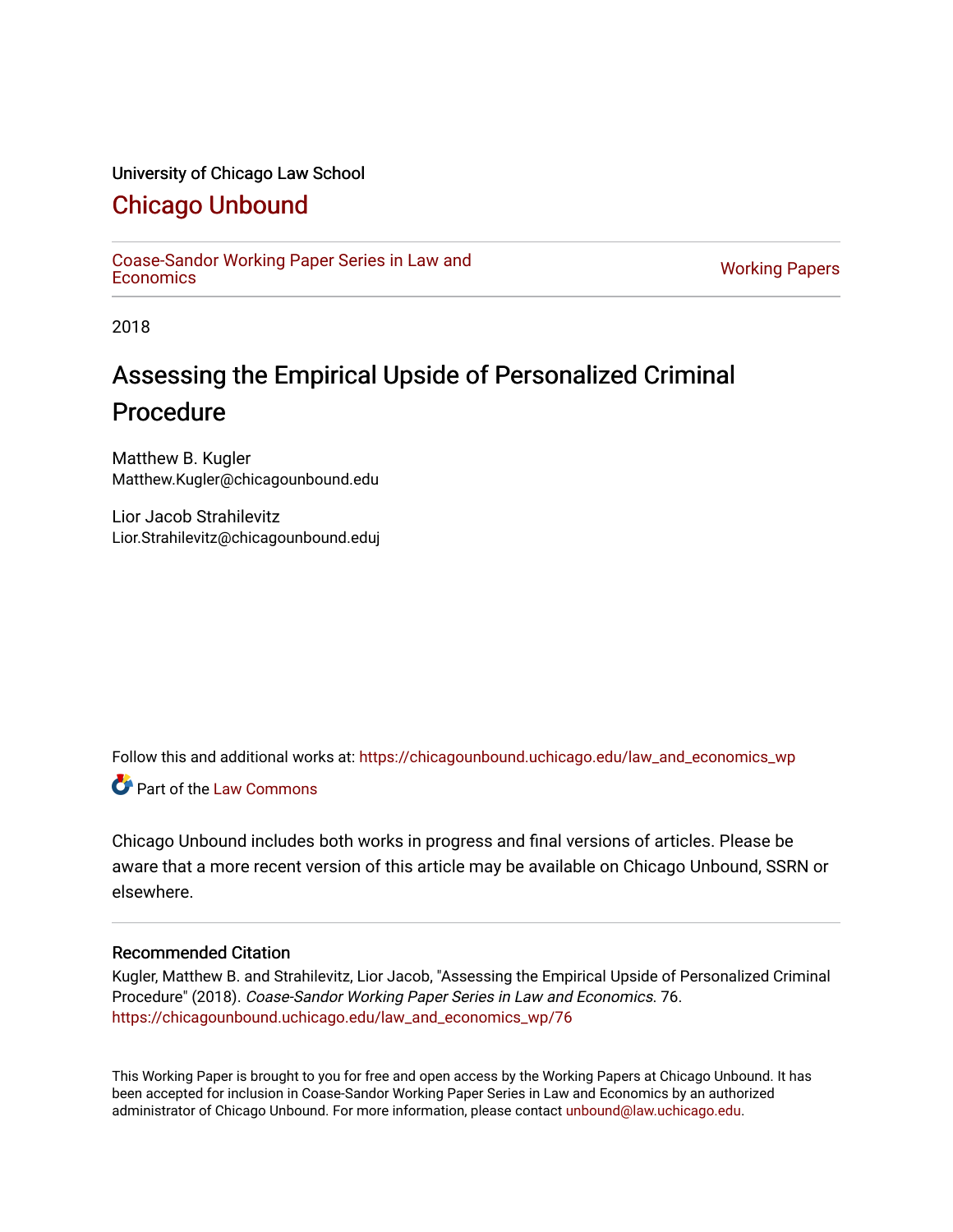# **Assessing the Empirical Upside of Personalized Criminal Procedure**

*Matthew B. Kugler*† *and Lior Jacob Strahilevitz*††

*Though personalization of law is often viewed as a new idea, pockets of criminal procedure already tolerate it. Many courts have held that* Miranda *warnings must be tailored when read to juveniles or people with limited English proficiency; a suspect's age is necessarily part of the judicial calculus when determining whether the police's questioning of her is a custodial interrogation; and some state courts consider a person's demographic characteristics when deciding whether they have consented to a search. The question before us now is whether society should go further. Should the law of criminal procedure pay more attention to individual differences in privacy expectations, personality, and cognitive abilities? In this Essay, we adopt an empirical approach, assessing the extent to which the state could meaningfully personalize criminal procedure. Saved for a later day is the normative question of whether it should.*

*We conducted a survey on a nationally representative sample of adult Americans to determine the extent to which factors relevant to criminal procedure law can be predicted by demographic and personality differences. The data revealed that a number of factors predict people's relevant expectations, behaviors, and knowledge. Women consistently perceive less freedom to refuse consent to a law enforcement search, whereas those who have been arrested or have a close friend who has been arrested perceive more freedom to say no. African Americans are more likely to suspect that an officer would draw a weapon or plant evidence in a vehicle during an encounter with the police. Younger and more educated Americans have stronger expectations of privacy against surveillance than older and less educated people. Older and more educated Americans, as well as those who have greater exposure to the criminal justice system, have a better understanding of their* Miranda *rights than their younger, less educated, and less experienced counterparts. Various ideological and personality factors also correlate with divergent responses. That said, in no instances are demographic and personality considerations hugely predictive. Models incorporating a wide range of predictors typically explained less than 10 percent of the observed variation in individual behavior, expectations, and attitudes. Although* 

<sup>†</sup> Assistant Professor, Northwestern University Pritzker School of Law.

<sup>††</sup> Sidley Austin Professor of Law, The University of Chicago Law School.

The authors thank Kiel Brennan-Marquez, Lee Fennell, Woodrow Hartzog, William Hubbard, Aziz Huq, Orin Kerr, Richard McAdams, Michael Pollack, John Rappaport, Richard Re, Victoria Schwartz, Christopher Slobogin, Rebecca Stone, and Alexander Stremitzer, along with workshop participants at UCLA Law School and The University of Chicago Law School, and attendees at the Privacy Law Scholars Conference, and The University of Chicago Law Review Symposium on Personalized Law for helpful conversations and comments on earlier drafts. The authors also thank Liz Sharkey for helpful research assistance. Finally, the authors thank the Carl S. Lloyd Faculty Fund for research support.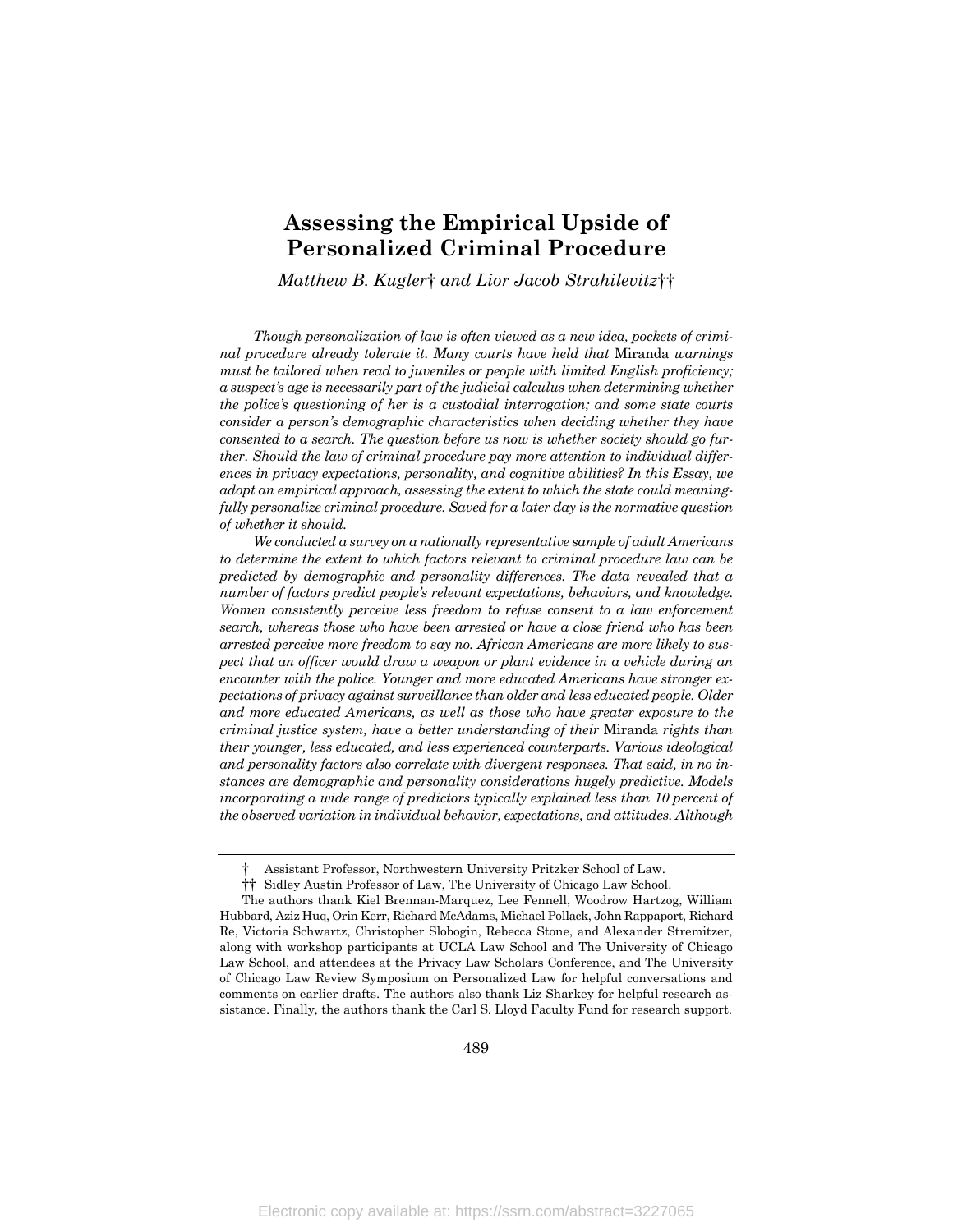*we have not tested all approaches to criminal procedure personalization, our empirical investigation of traditional techniques suggests data-driven efforts to personalize criminal procedure may not be worth the trouble.*

*This data-driven approach does shed light on another issue in criminal procedure, however. In a long line of cases, courts have had to decide whether deviations from the standard script for* Miranda *warnings warranted the exclusion of confessions. We tested several versions of the* Miranda *warning, including one deemed inadequate in a recent case. We found no differences in comprehension either overall or among respondents at increased risk of misunderstanding their rights (younger respondents and the less well educated). We believe that this experimental approach provides a valuable method of evaluating the appropriateness of nonstandard*  Miranda *warnings.*

#### **INTRODUCTION**

Imagine a person is being questioned by the police. If this is a mere friendly chat, then the police need not advise that person of her rights. If, however, this is a "custodial interrogation," then the person—the suspect—must generally be given a *Miranda* warning for any incriminating statements she makes to be admissible in court. Certain factors seem obviously relevant to the determination of whether the interrogation was custodial: Did the conversation occur in a locked room at the station? Was the officer asking the questions armed? And so on. But should the courts and police also consider the characteristics of the suspect? The Supreme Court in *J.D.B. v North Carolina*<sup>1</sup> held that the age of the person being questioned is necessarily relevant to a determination of whether the interrogation was custodial too, at least in the case of juveniles.<sup>2</sup> It left unresolved the question of whether other personal characteristics also must be considered.

The Court in *J.D.B.* took a step toward what we call the personalization of criminal procedure. By personalization we mean tailoring the law's content on the basis of a person's individual characteristics. The sort of personalization we have in mind is, for the most part, not based on an individual's own previous behavior—though such personalization has arisen in the doctrine occasionally thanks to either a police officer's memory of previous interactions or technological developments that facilitate

 $\frac{1}{2}$  564 US 261 (2011).

Id at 277.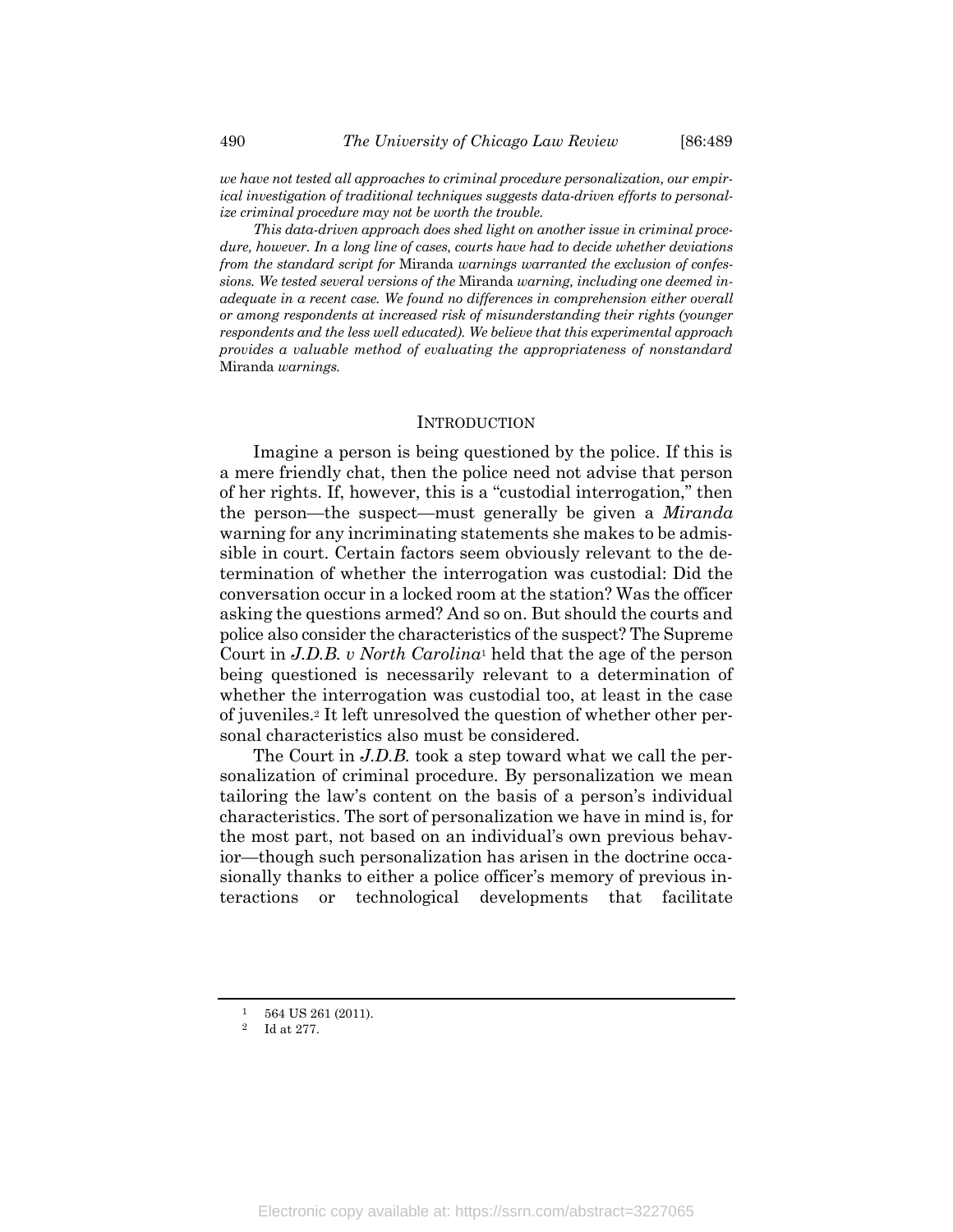information sharing among officers.<sup>3</sup> Instead, we consider personalization on the basis of group characteristics, looking to the attitudes, behaviors, and expectations of similar others.

In recent years, the personalization of law has become a hot topic, one that has now sparked its first law review symposium. But to date, and even in this Symposium, personalization proposals have largely focused on private law.<sup>4</sup> Here, we examine whether the kind of personalization described in *J.D.B.* is warranted in different domains of criminal procedure. The question of whether public law in general, and constitutionalized bodies of doctrine like criminal procedure in particular, ought to be personalized on the basis of immutable traits has scarcely been addressed. Such personalization raises obvious hard normative and constitutional questions.<sup>5</sup> Before we consider those questions, however, we should consider whether personalization would lead to meaningfully better accuracy. If demographics do not substantially predict attitudes, expectations, and beliefs in criminal procedure, then the benefits of tailoring this area of law are unlikely to be large enough to make the game worth the candle. For this

<sup>3</sup> For an illustration of this sort of personalization, compare *United States v Taylor*, 511 F3d 87, 92 (1st Cir 2007) (holding that the suspect's evident nervousness during an interaction with a police officer created reasonable suspicion because in previous interactions with the same officer the suspect had been calm), with *United States v McKoy*, 428 F3d 38, 41 (1st Cir 2005) (holding that nervousness alone during an interaction with a police officer is not enough to generate reasonable suspicion).

<sup>4</sup> See generally, for example, Anthony J. Casey and Anthony Niblett, *The Death of Rules and Standards*, 92 Ind L J 1401 (2017); Omri Ben-Shahar and Ariel Porat, *Personalizing Negligence Law*, 91 NYU L Rev 627 (2016); Ariel Porat and Lior Jacob Strahilevitz, *Personalizing Default Rules and Disclosure with Big Data*, 112 Mich L Rev 1417 (2014); Cass R. Sunstein, *Deciding by Default*, 162 U Pa L Rev 1 (2013).

Other recent scholarship examines algorithmic decision-making's role in determining whether reasonable or individualized suspicion exists. Such decision-making is a form of personalized policing policy. See generally, for example, Andrew Guthrie Ferguson, *Big Data and Predictive Reasonable Suspicion*, 163 U Pa L Rev 327 (2015); Elizabeth E. Joh, *Policing by Numbers: Big Data and the Fourth Amendment*, 89 Wash L Rev 35 (2014); Michael L. Rich, *Machine Learning, Automated Suspicion Algorithms, and the Fourth Amendment*, 164 U Pa L Rev 871 (2016). Our interest here is the related but distinct topic of personalized legal doctrine.

<sup>5</sup> We recognize that such personalization on the basis of race may well be subject to strict scrutiny under existing law. See *Johnson v California*, 543 US 499, 509 (2005) (applying strict scrutiny to a prison policy of initially placing new inmates with cellmates of the same race). As we hope will become apparent, we are interested in examining whether data-driven personalization on the basis of race might be used to promote equal treatment in a criminal justice system that systematically disadvantages discrete and insular minorities. Note that some courts have been open to the possibility of using immutable characteristics to inform algorithmic decision-making. See *State v Loomis*, 881 NW2d 749, 765– 67 (Wis 2016) (finding no due process violation in bail algorithm that considered gender to be a relevant factor in assessing recidivism risk).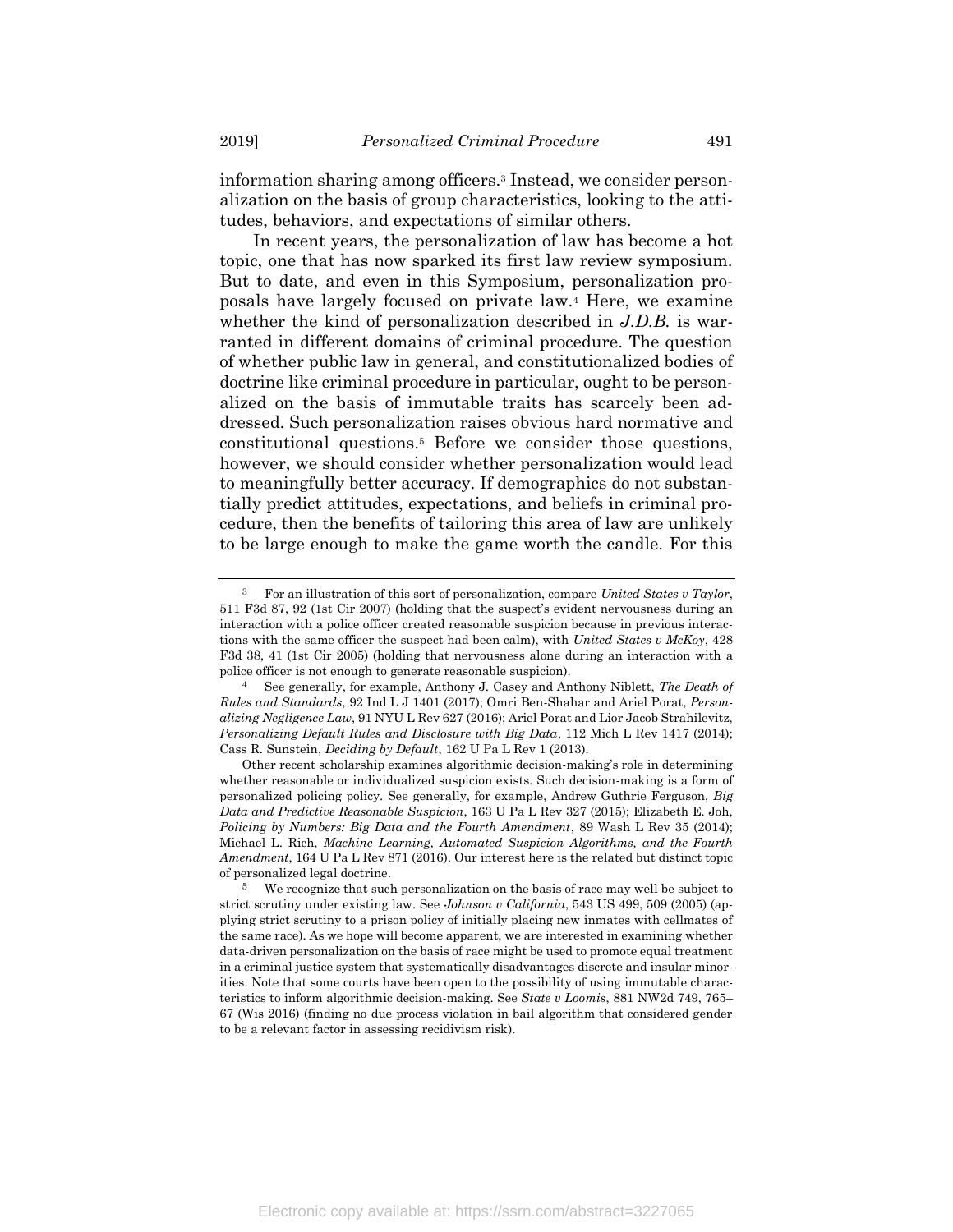reason, we largely sidestep the normative questions in this Essay and focus on the empirical.

After gathering data on several potential candidates for personalization, we have not found evidence to indicate that the benefits from personalizing criminal procedure law are particularly large. To be sure, that could change if the American public becomes substantially more polarized than it already is. But a perhaps surprising takeaway from our research is that, for many questions involving criminal procedure attitudes and expectations, people are people. Though Americans do disagree on these issues, that disagreement is not substantially predicted by their social categories.

#### I. BACKGROUND

The empirical study of Fourth Amendment attitudes has entered its adolescence. Several teams of researchers, each with their own particular methodology and primary topics of interest, compete to map out the privacy expectations of ordinary Americans. Sometimes, as in the recently decided cell-site geolocation case of *Carpenter v United States*, <sup>6</sup> the research sends a single coherent message: more people expect privacy in such and such domain than do not. But even when an overwhelming majority of people expect privacy in a given context, there is usually a meaningful minority who do not. And this minority is somewhat identifiable; the existing literature has revealed that sometimes personality and demographic factors are correlated with privacy attitudes.<sup>7</sup>

It is not just in the privacy expectations context that we might encounter meaningful demographic variation. Some research studies indicate that African American citizens are more likely to be unnerved by the proximate presence of police officers

 $6$  138 S Ct 2206 (2018). We helped write an amicus brief in this case citing data from a number of researchers in this field. See Brief of Amici Curiae Empirical Fourth Amendment Scholars in Support of Petitioner, *Carpenter v United States*, No 16-402 (US filed Aug 14, 2017) (available on Westlaw at 2017 WL 3530963). The papers containing these data included Bernard Chao, et al, *Why Courts Fail to Protect Privacy: Race, Age, Bias, and Technology*, 106 Cal L Rev 263, 297–98 (2018); Alisa Smith, Sean Madden, and Robert P. Barton, *An Empirical Examination of Societal Expectations of Privacy in the Digital Age of GPS, Cell Phone Towers, and Drones*, 26 Albany L J Sci & Tech 111, 133 (2016); Matthew Tokson, *Knowledge and Fourth Amendment Privacy*, 111 Nw U L Rev 139, 177 (2016); Matthew B. Kugler and Lior Jacob Strahilevitz, *Actual Expectations of Privacy, Fourth Amendment Doctrine, and the Mosaic Theory*, 2015 S Ct Rev 205, 259; and Christine S. Scott-Hayward, Henry F. Fradella, and Ryan G. Fischer, *Does Privacy Require Secrecy? Societal Expectations of Privacy in the Digital Age*, 43 Am J Crim L 19, 52–53 (2015).

See Kugler and Strahilevitz, 2015 S Ct Rev at 262–63 (cited in note 6).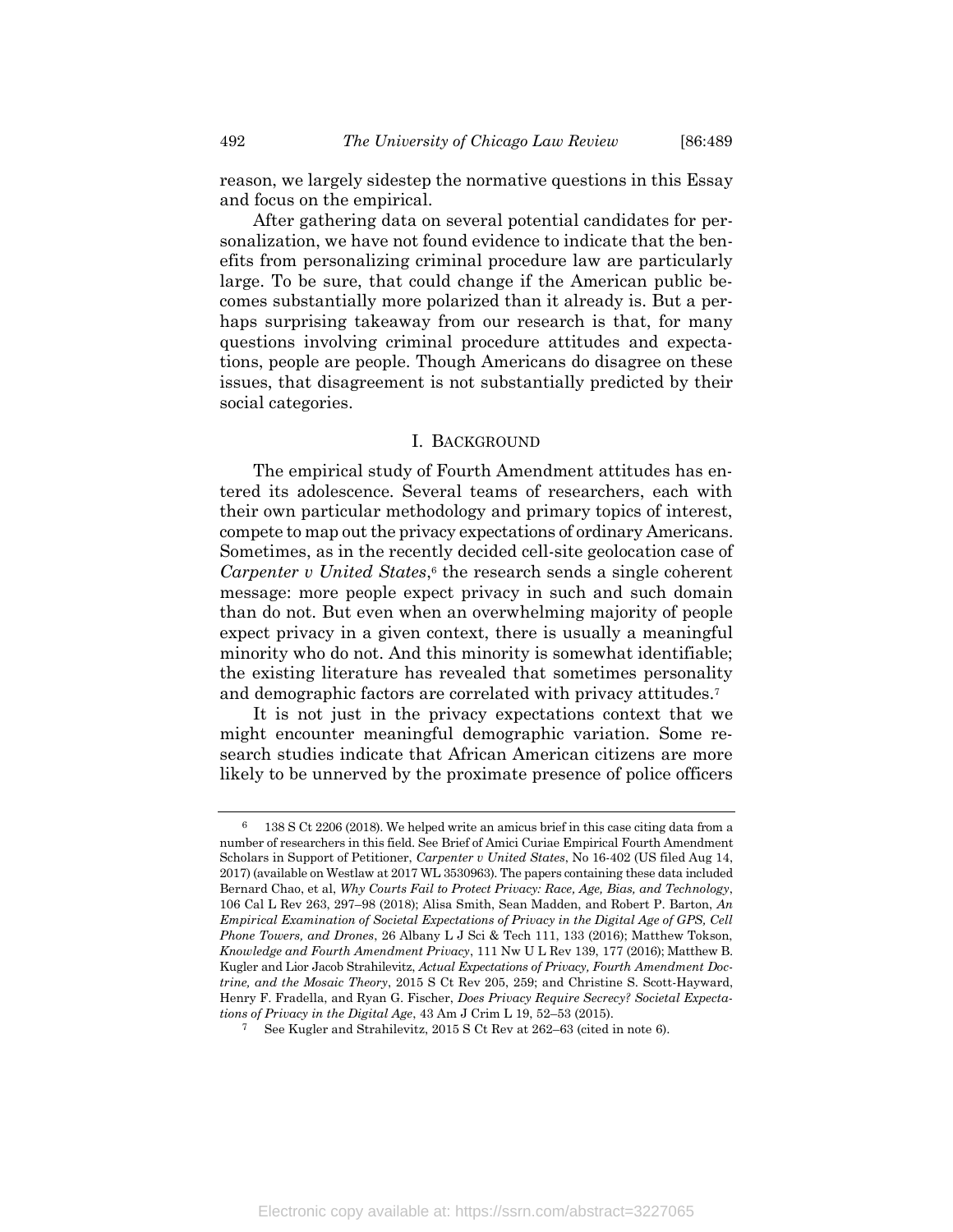than their Caucasian counterparts, and tragic, well-publicized instances of police misconduct that victimized African American citizens underscore a potential source of those demographic differences.<sup>8</sup> It also has long been suggested that African Americans understandably go to great lengths in traffic stops to project calm and avoid provoking confrontations with police.<sup>9</sup> Should we ignore this backdrop of racial disparities when assessing whether a given interaction with the police was free of improper coercion?

A host of other Fourth Amendment questions could also implicate demographic differences: Which interactions with law enforcement are suspicious, and which are normal? Do different kinds of people feel equally free to refuse when police ask permission to search their property or stop them for questioning? Do Americans from different backgrounds understand their *Miranda* rights in the same way after hearing them read?

Perhaps surprisingly, there is little scholarship that considers this kind of group- and demographic-based personalization of criminal procedure law in any depth.<sup>10</sup> There is one well-done article from the early 1990s that discussed racial disparities in consent and reasonable suspicion cases. It noted that many African American males regard their interactions with law enforcement quite warily and may regard themselves as having been seized, rather than free to leave, when stopped by the police.<sup>11</sup> The author insisted that he was not advocating and would not advocate for a "separate" Fourth Amendment for black men. Considering the possibility briefly, he wrote: "Nothing could be further from the

<sup>8</sup> See David A. Sklansky, *Traffic Stops, Minority Motorists, and the Future of the Fourth Amendment*, 1997 S Ct Rev 271, 312–16 (describing the police harassment experienced by African American motorists).

<sup>9</sup> See, for example, Devon W. Carbado, *(E)racing the Fourth Amendment*, 100 Mich L Rev 946, 953–54 (2002).

 $^{10}\;$  In a way, all criminal procedure is personalized. For instance, the reasonable suspicion standard calls for "particularized suspicion" based on a suspect's actions and demeanor, among other factors. *Illinois v Wardlow*, 528 US 119, 124 (2000). Here we are discussing personalization based on less immediate, and more statistically driven, factors.

<sup>11</sup> Tracey Maclin, *"Black and Blue Encounters"—Some Preliminary Thoughts about Fourth Amendment Seizures: Should Race Matter?*, 26 Valp U L Rev 243, 250–56 (1991). See also Sklansky, 1997 S Ct Rev at 327–29 (cited in note 8) ("What the recent vehicle stop cases suggest that Fourth Amendment law needs is not a special rule to protect minority groups, but more attention to the special concerns of minority groups in the formulation and application of all Fourth Amendment rules."); Jeffrey Fagan, et al, *Stops and Stares: Street Stops, Surveillance, and Race in the New Policing*, 43 Fordham Urban L J 539, 560 (2016) ("Recent empirical evidence on police stops supports perceptions among minority citizens that police disproportionately stop African American and Hispanic motorists, and that once stopped, these citizens are more likely to be searched or arrested.").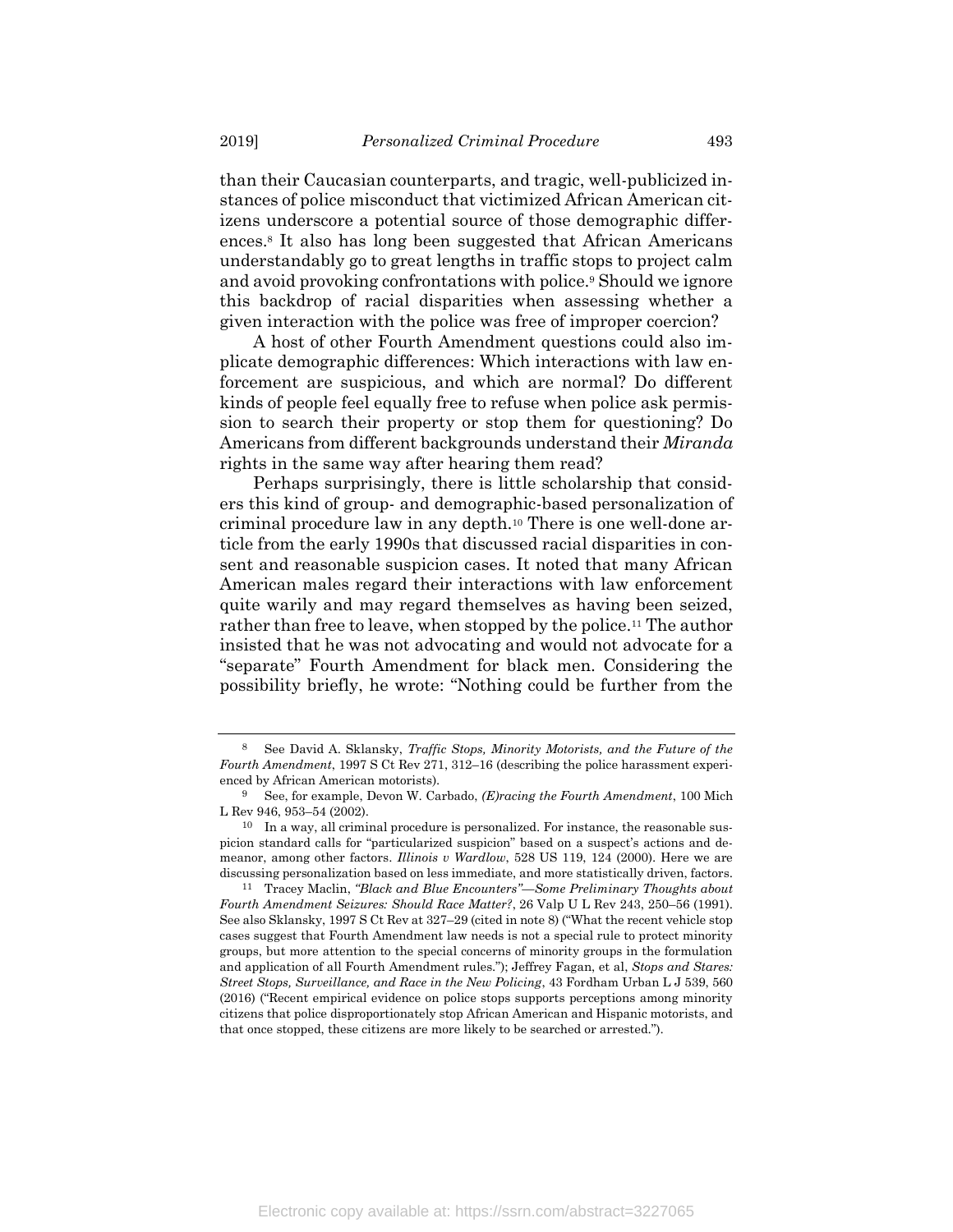truth."<sup>12</sup> But he did want courts to consider target race along with other factors when assessing the voluntariness of a search.<sup>13</sup> Along somewhat similar lines, a note from 2001 argued that the law should incorporate a "reasonable Black person" standard into Fourth Amendment doctrine governing *Terry* stops.<sup>14</sup> The note is also thoughtful, but it limits its analysis to *Terry* stops. Another project that gathered empirical data on "free to leave" expectations proposed a "reasonable person of similar age" and "reasonable person of the same gender" standard in response to observed differences on those dimensions.<sup>15</sup> As best we can tell, no research paper has ever drilled down empirically to examine the extent of racial *and other demographic* differences across a host of germane criminal procedure contexts.

### II. CURRENT LAW AND TRENDS

Though there are obvious problems under the Fourteenth Amendment with treating citizens differently based on their demographic characteristics, current doctrine actually requires it in some domains. As we note in the Introduction, in *J.D.B.*, the Supreme Court held that courts must consider the age of a juvenile when determining whether an interrogation is custodial and therefore triggers the *Miranda* rights of the person being questioned.<sup>16</sup> Writing for the Court, Justice Sonia Sotomayor said that youth would always be associated with increased susceptibility to outside pressure and that a child's age would be relatively easy for police to discern.<sup>17</sup> It would, then, not be fair to hold children to the same standard as adults. She distinguished tailoring based on age versus tailoring driven by other factors, noting that requiring the police to anticipate "the idiosyncrasies of every individual suspect and divining how those particular traits affect each person's subjective state of mind" would be unwise.<sup>18</sup>

Reasonable as that sounds, such tailoring raises substantial line-drawing problems. Justice Samuel Alito's dissent in *J.D.B.*

Electronic copy available at: https://ssrn.com/abstract=3227065

<sup>12</sup> Maclin, 26 Valp U L Rev at 272 (cited in note 11).

<sup>13</sup> Id.

<sup>14</sup> Mia Carpiniello, Note, *Striking a Sincere Balance: A Reasonable Black Person Standard for "Location plus Evasion"* Terry *Stops*, 6 Mich J Race & L 355, 357–58 (2001). 15 See David K. Kessler, *Free to Leave? An Empirical Look at the Fourth Amend-*

*ment's Seizure Standard*, 99 J Crim Law & Crimin 51, 85 (2009). For further discussion see note 38 and accompanying text.

<sup>16</sup> *J.D.B.*, 564 US at 277.

 $^{17} \,$  Id at 275, 279.

<sup>18</sup> Id at 271.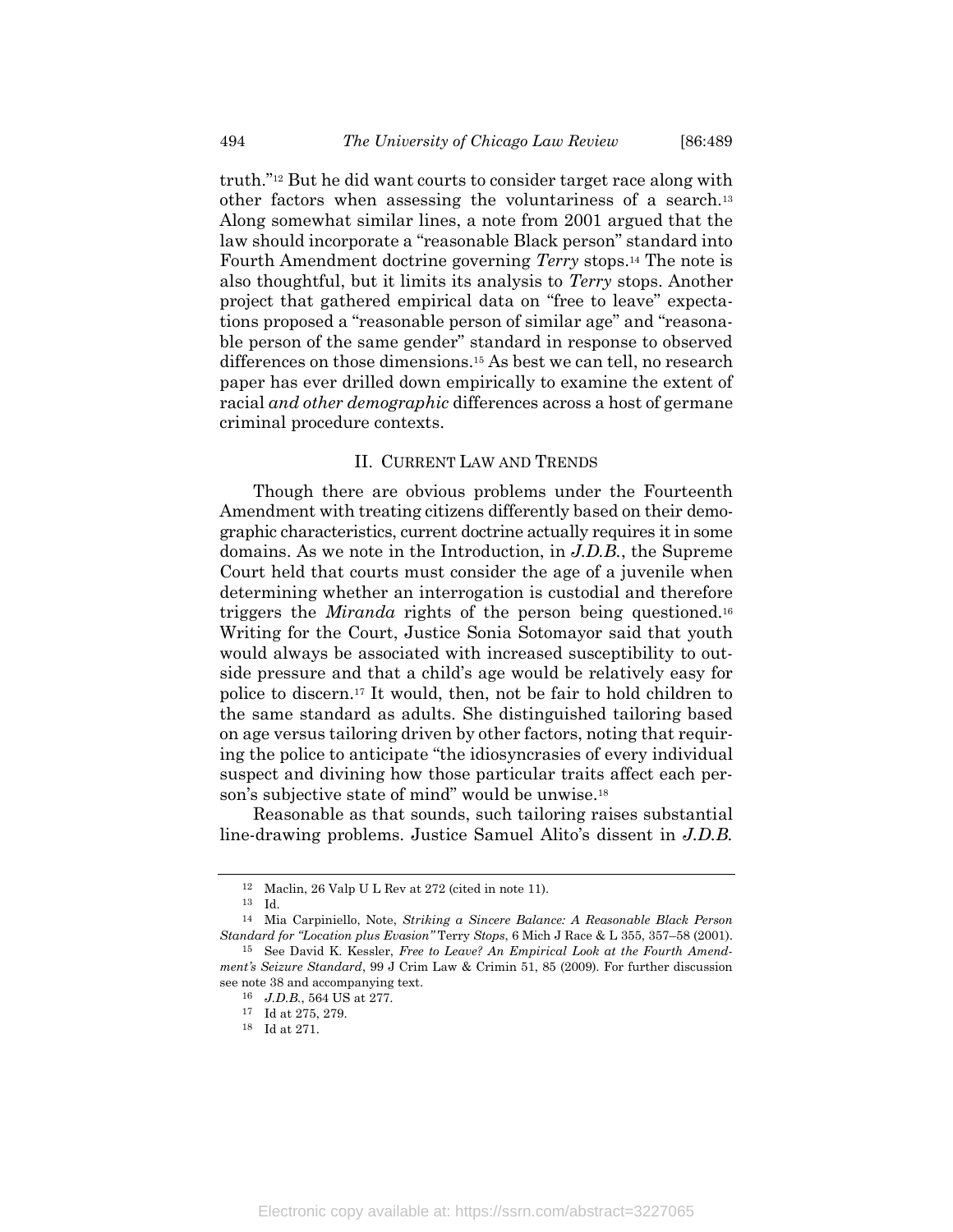expressed alarm at the majority's rejection of what had previously been an "objective reasonable-person standard,"<sup>19</sup> and he harbored "little doubt that today's decision will soon be cited by defendants—and perhaps by prosecutors as well—for the proposition that all manner of other individual characteristics should be treated like age and taken into account in the *Miranda* custody calculus."<sup>20</sup> Justice Alito named a suspect's intelligence, cultural background, and education as potentially relevant factors after *J.D.B*. 21

Custodial interrogations are hardly the only body of doctrine in which courts have embraced personalization. Individuals walking through "high crime neighborhoods" have, as a legal matter, fewer protections against police stops and seizures than those walking through ritzier areas.<sup>22</sup> So too do individuals who happen to be near the US border with Mexico.<sup>23</sup> And it should not be remotely surprising that African Americans and Latinos, respectively, are more likely to be searched as a result of these quasipersonalized Fourth Amendment doctrines.<sup>24</sup> Though it may not be readily apparent, this is a form of personalization precisely because of the nonrandom draw of people who are likely to be present in these spaces. Proximity to the southern border or to high crime neighborhoods is a proxy for race, however imperfect.<sup>25</sup> If Fourth Amendment and Equal Protection doctrine can stomach those kinds of racially disparate effects, surely there is some room for doctrinal moves that are likely to *enhance* the privacy rights of racial minorities rather than diminishing them.

This question of personalization has already arisen in consent searches. Here the federal courts are also generally resistant to personalization, employing a reasonable person standard rather than examining subjectively what the defendant in a criminal case actually knew or expected when asked for permission to

<sup>19</sup> Id at 287 (Alito dissenting).

<sup>20</sup> *J.D.B.*, 564 US at 292 (Alito dissenting).

<sup>21</sup> Id at 291–92 (Alito dissenting).

<sup>22</sup> See David A. Harris, *Factors for Reasonable Suspicion: When Black and Poor Means Stopped and Frisked*, 69 Ind L J 659, 671–72, 681 (1994).

<sup>23</sup> See, for example, *United States v Martinez-Fuerte*, 428 US 543, 562–63 (1976) (allowing stops of automotive travelers at fixed checkpoints near the border without individualized suspicion).

<sup>&</sup>lt;sup>24</sup> See Harris, 69 Ind L J at  $680-81$  (cited in note 22).

<sup>25</sup> See Lindsey Barrett, *Reasonably Suspicious Algorithms: Predictive Policing at the United States Border*, 41 NYU Rev L & Soc Change 327, 356–58 (2017). See also Harris, 69 Ind L J at 681 (cited in note 22).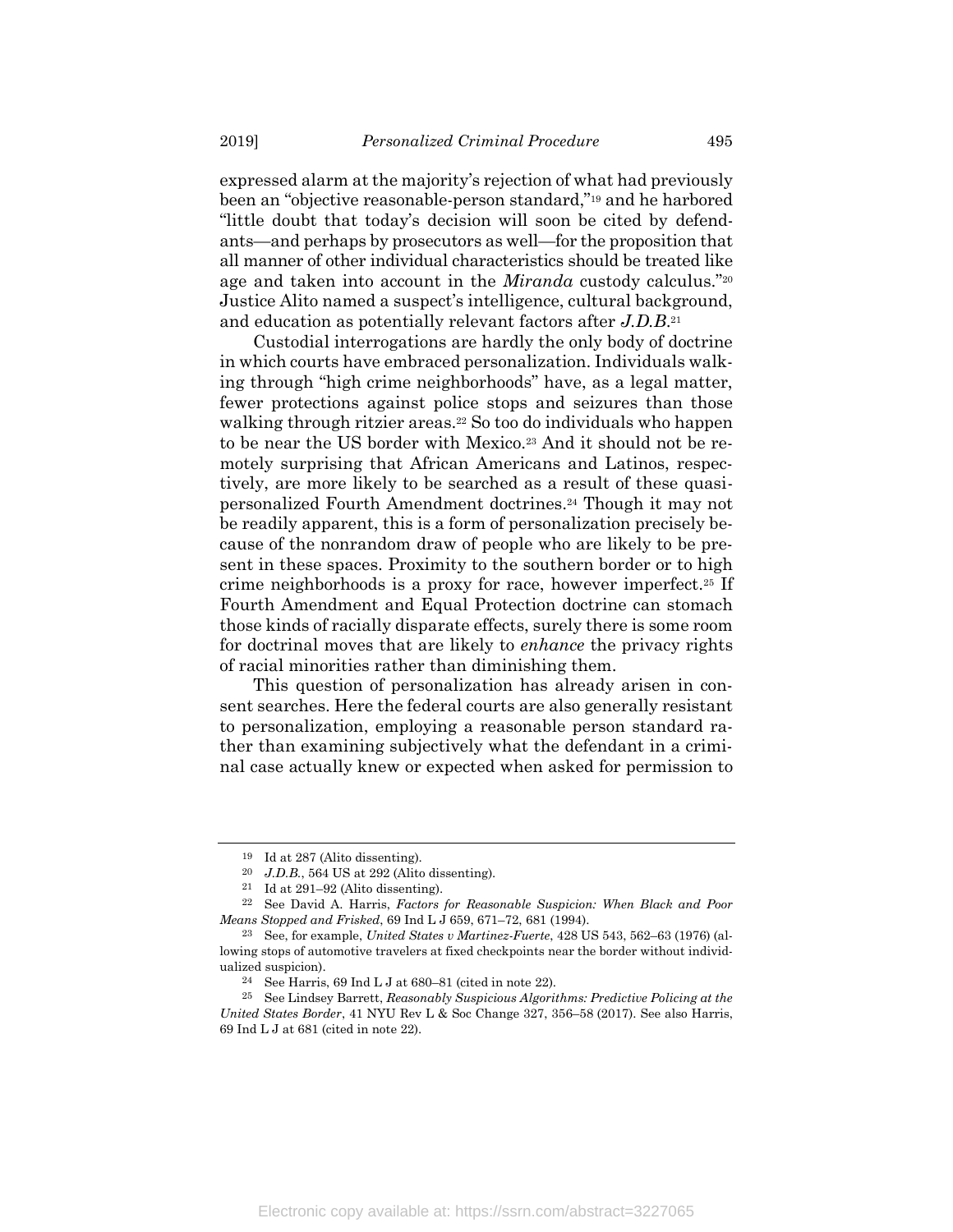search.<sup>26</sup> But some state supreme courts interpret their state constitutions to focus on the particular defendant's subjective understanding, opening up space for personalization.<sup>27</sup> And personalization was, and to some extent still is, common in assessing the voluntariness of confessions. Courts historically examined confession voluntariness using a totality of the circumstances test<sup>28</sup> and have considered individualizing factors like suspect age, health, and intelligence.<sup>29</sup> Indeed, prior to *Miranda*, the voluntariness test used to determine the admissibility of confessions was very context sensitive, with the courts applying a standard that could be tailored to the circumstances of any particular interrogation one that critics felt rendered the law insufficiently predictable.<sup>30</sup>

Consider some tantalizing personalization possibilities: If men feel more freedom to refuse an officer's request to search their belongings than do women, perhaps in cases when it is ambiguous whether consent was given, the tie-breaking rule should be "yes" for men but "no" for women. If highly educated people know their *Miranda* rights but poorly educated people do not, then maybe a failure to Mirandize someone before an interrogation should lead to exclusion of evidence obtained from a poorly educated person in custody but not of the same evidence obtained from someone with more education. We could even imagine some versions of *Miranda* working better for certain kinds of people, a criminal procedure application of previous proposals for personalized disclosure.<sup>31</sup> Maybe reasonable expectations of privacy should be determined based on the expectations held by people demographically similar to the defendant in a particular surveillance case. And, to return to the custodial interrogation context and Justice Alito's slippery slope,<sup>32</sup> maybe age, education, cultural background, and intelligence *can be* incorporated into judicial determinations of whether a suspect has been taken into custody.

<sup>26</sup> See, for example, *United States v Drayton*, 536 US 194, 202 (2002).

<sup>27</sup> See, for example, *State v Blair*, 396 P3d 908, 914 (Or 2017).

<sup>28</sup> See, for example, *Spano v New York*, 360 US 315, 323 (1959).

<sup>29</sup> See Paul Marcus, *It's Not Just about* Miranda*: Determining the Voluntariness of Confessions in Criminal Prosecutions*, 40 Valp U L Rev 601, 627–34 (2006). But see Richard A. Leo, *Questioning the Relevance of* Miranda *in the Twenty-First Century*, 99 Mich L Rev 1000, 1021 (2001) (arguing that the focus has shifted largely to the voluntariness of *Miranda* waivers).

<sup>30</sup> See, for example, Eve Brensike Primus, *The Future of Confession Law: Toward Rules for the Voluntariness Test*, 114 Mich L Rev 1, 10–12 (2015).

<sup>31</sup> See Porat and Strahilevitz, 112 Mich L Rev at 1470–76 (cited in note 4).

<sup>32</sup> See text accompanying note 20.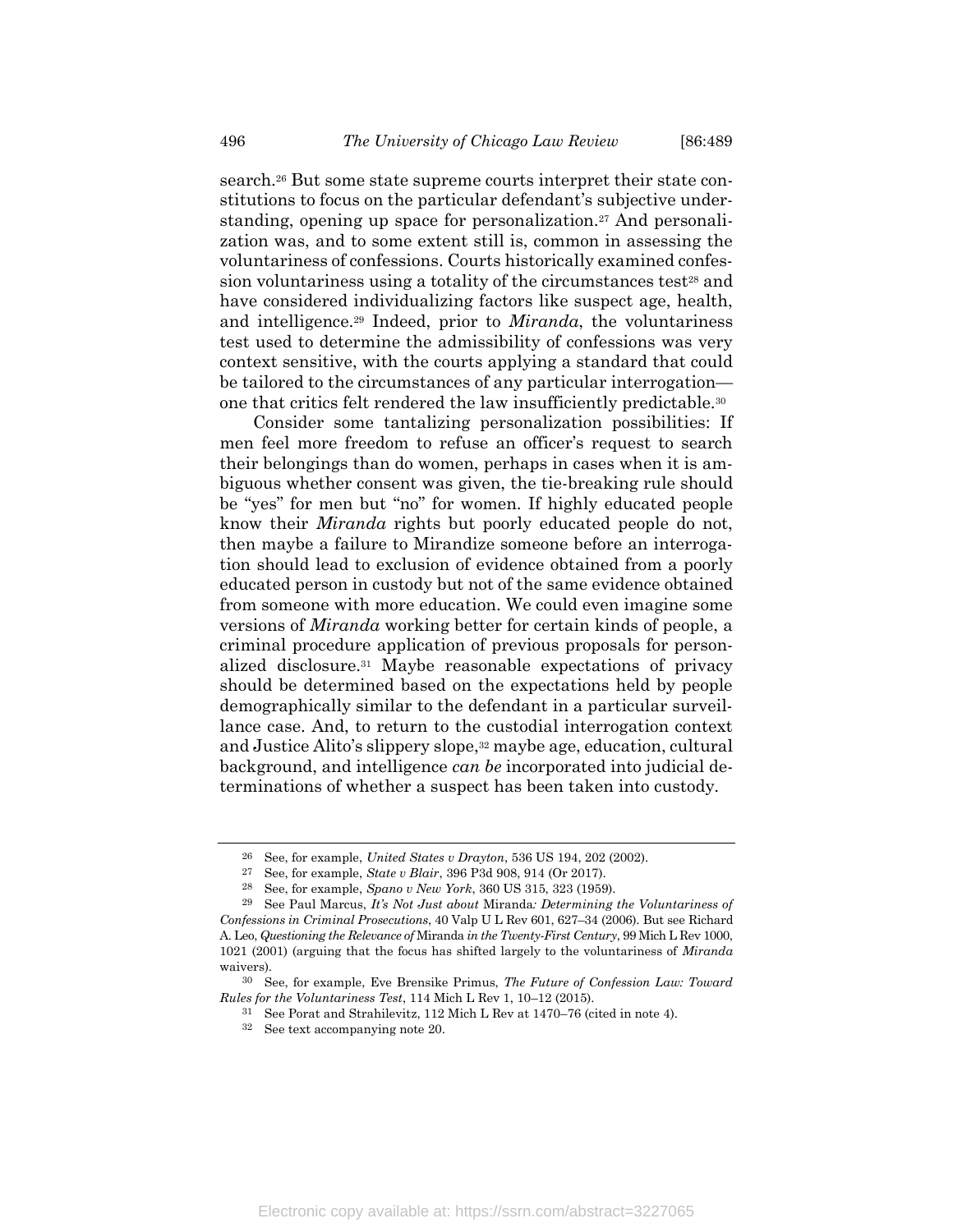### III. THE STUDY

The greater our ability to predict the heterogeneity in the overall population, the greater the potential upside from personalizing law. We therefore sought to determine how easy it is to predict people's attitudes, beliefs, and expectations on criminal procedure– related issues from demographic and personality factors.

We sampled a census-representative mix of twelve hundred adult Americans and included a wide array of demographic and personality measures.<sup>33</sup> These included traditional factors, such as race, sex, age, educational attainment, self-assessed social class, and region; these are the kinds of information that can be readily deduced from public records. We also administered two psychological inventories: a shortened version of the Big Five questionnaire as well as a measure of authoritarianism.<sup>34</sup> This kind of information is not directly available to law enforcement, but one can predict core personality traits somewhat accurately using big data.<sup>35</sup> Our survey instrument used written instructions and questions rather than oral ones, both for practical reasons and because the literature suggests that, in at least one of the

<sup>33</sup> Full demographics are reported in Appendix A. The sample was recruited by Toluna, a well-regarded survey research firm that we have used in our previous research. The survey was administered online using Qualtrics. For gender identity, participants could select male or female or fill in their own answer. Two participants filled in an answer. Because this is such a small number that we could not add a category for them, we left them in the analysis and coded them as Female = 0. The original sample contained 1,253 participants, but data from 53 were discarded due to abnormally fast completion times (less than half the median).

<sup>34</sup> The Big Five scale used was developed by Samuel D. Gosling, Peter J. Rentfrow, and William B. Swann Jr, *A Very Brief Measure of the Big-Five Personality Domains*, 37 J Rsrch Personality 504, 525 (2003). The Big Five categorizes people among five essential measures of personality—extraversion, neuroticism, conscientiousness, openness to new experiences, and agreeableness. The authoritarianism scale is authoritarian submission, developed by John Duckitt, et al, *A Tripartite Approach to Right-Wing Authoritarianism: The Authoritarianism-Conservatism-Traditionalism Model*, 31 Polit Psychology 685, 711–12 (2010).

<sup>35</sup> See, for example, Gokul Chittaranjan, Jan Blom, and Daniel Gatica-Perez, *Mining Large-Scale Smartphone Data for Personality Studies*, 17 Personal & Ubiquitous Computing 433, 447–48 (2013); Baiyun Chen and Justin Marcus, *Students' Self-Presentation on Facebook: An Examination of Personality and Self-Construal Factors*, 28 Computers in Hum Behav 2091, 2097 (2012); Tracii Ryan and Sophia Xenos, *Who Uses Facebook? An Investigation into the Relationship between the Big Five, Shyness, Narcissism, Loneliness, and Facebook Usage*, 27 Computers in Hum Behav 1658, 1662–63 (2011). Notably, no study has perfectly predicted these dimensions from other data. But granting the model this information poses a conservative test for our generally skeptical take on personalization.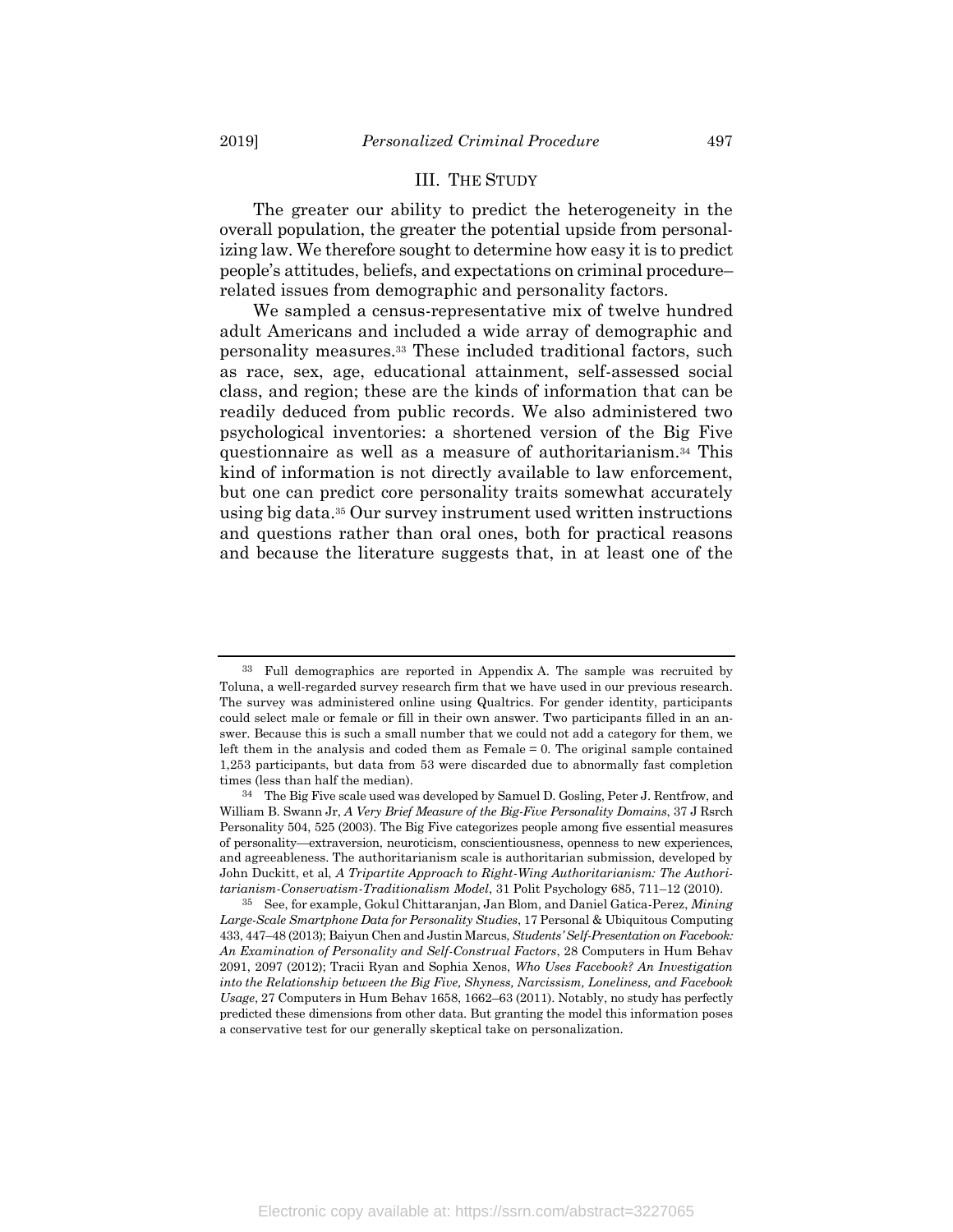contexts we are studying, written information is more likely to be retained by research subjects.<sup>36</sup>

Our data collection focused on three broad classes of criminal procedure issues.<sup>37</sup> The first involves perceived freedom to choose. When a law enforcement officer approaches and makes a request to conduct an interview or perform a search, does the target believe she can say no? Prior research in this area has found that people often do not feel free to decline, but this work has been conducted on convenience samples and has not been well-suited to detecting demographic differences.<sup>38</sup> Based on a considerable literature in psychology, one might expect to find that people of the middle and upper classes would view themselves as having more choice.<sup>39</sup> Personality, as measured through the "Big Five" framework that has dominated social psychological research for decades, could also be predictive.<sup>40</sup> One might also predict that consistent with prior findings from nonrepresentative samples gender will matter, as women tend to score higher on the psychological personality dimension of "agreeableness"<sup>41</sup> and may feel more physically vulnerable to requests from members of a predominantly male police force.

<sup>36</sup> See Richard Rogers, et al, *Investigating the Effects of Repeated* Miranda *Warnings: Do They Perform a Curative Function on Common* Miranda *Misconceptions?*, 31 Behav Sci & L 397, 403 (2013).

 $37$  The study began with the demographic measures and then moved to the consent search and expectation of privacy measures, which were administered in random order. After those measures were completed, participants received blocks of personality questions and the *Miranda* items. They then completed one final consent search scenario and a few sensitive demographic questions that asked whether they or a close associate had ever been arrested.

<sup>38</sup> See, for example, Kessler, 99 J Crim L & Crimin at 68–69 (cited in note 15) (using sample consisting of approximately four hundred residents of Boston stopped on the street). David Kessler's work did show some demographic effects, including one consistent with the pattern we observe on gender. See id at 77. But Kessler is quick to point out that the sample was nonrepresentative in many respects. See id at 72–73.

<sup>39</sup> See, for example, Michael W. Kraus, Jacinth J.X. Tan, and Melanie B. Tannenbaum, *The Social Ladder: A Rank-Based Perspective on Social Class*, 24 Psychological Inquiry 81, 84 (2013) ("For upper-class individuals, chronic elevated rank perceptions may increase expectations of personal control, choice, and autonomy within interactions, even in the absence of actual control or autonomy.").

<sup>40</sup> For discussion of the use of the Big Five to measure revealed preferences and behavioral tendencies, see Murray R. Barrick and Michael K. Mount, *The Big Five Personality Dimensions and Job Performance: A Meta-analysis*, 44 Personnel Psychology 1, 17–19 (1991).

<sup>41</sup> See, for example, Yanna J. Weisberg, Colin G. DeYoung, and Jacob B. Hirsh, *Gender Differences in Personality across the Ten Aspects of the Big Five*, 2 Frontiers in Psychology 1, 8 (2011).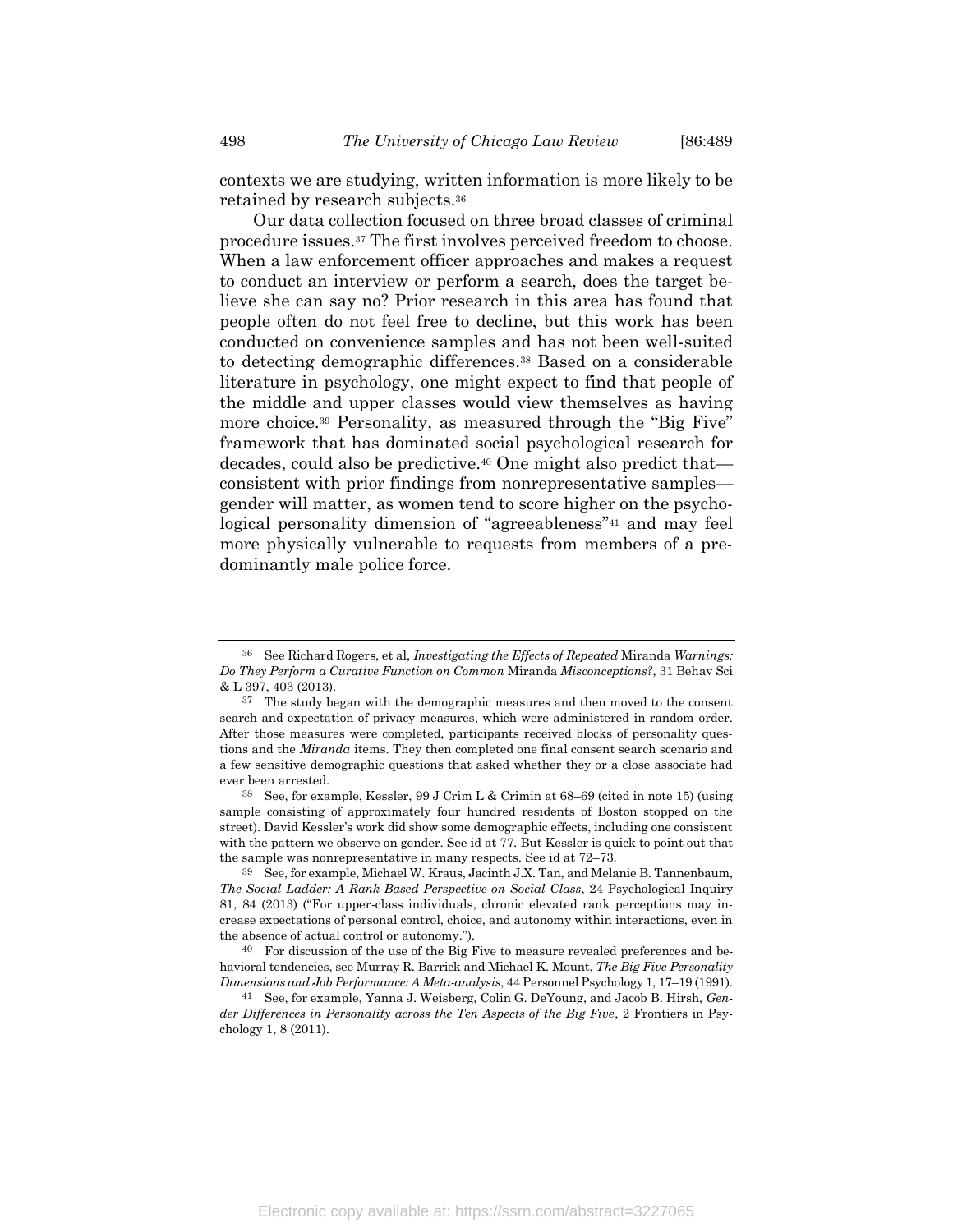We ran two regression models for each major dependent variable in the consent searches and expectations of privacy domains. The first model contained only basic demographic information, most of which would be accessible to the government in one form or another. The second model added a variety of personality factors, testing whether somewhat more sophisticated tailoring would produce substantially greater explanatory power. For the *Miranda* vignette, we ran further models to test whether our differing versions of the *Miranda* warning produced varying levels of comprehension.

# A. Consent Searches and Feelings regarding Police Interactions

The study included three consent-search vignettes. One of these involved a car search. After completing the ticket-writing business of a traffic stop, a police officer says, "Do you mind if I search the trunk of your car?" The others involved being stopped and asked to answer questions in two different locations: on the street and on an intercity bus that was stopped at a station. In each case, participants were presented with a vignette based on a hypothetical police interaction and asked how free they would feel to decline the officer's request on a five-point scale that ranged from 1 ("Not at all free" to refuse to answer questions or to refuse permission) to 5 ("Completely free" to refuse to answer questions or to refuse permission).

For simplicity of data analysis, these three items were averaged together to create a composite  $(a = 0.75)$ , and we conducted a series of regression analyses to predict this composite score from a variety of demographic factors. Though several factors are related to perceived freedom to decline, most of these relationships are quite weak. Being African American or Hispanic increases perceived freedom to decline by about 0.2 points on the five-point scale. Having been arrested oneself or having a close friend or family member who had been arrested also increases perceived freedom by a similar magnitude.<sup>42</sup> These effects (unlike education

<sup>42</sup> In our sample, 21 percent of respondents reported having been arrested and 49 percent reported having had a close associate who had been arrested. Some other recent research estimates that arrest is more common than that, with a recent study suggesting that about 30 percent of US adults have been arrested by the age of thirty-four. See J.C. Barnes, et al, *Arrest Prevalence in a National Sample of Adults: The Role of Sex and Race/Ethnicity*, 40 Am J Crim Just 457, 460 (2015). The prevalence of youth arrests has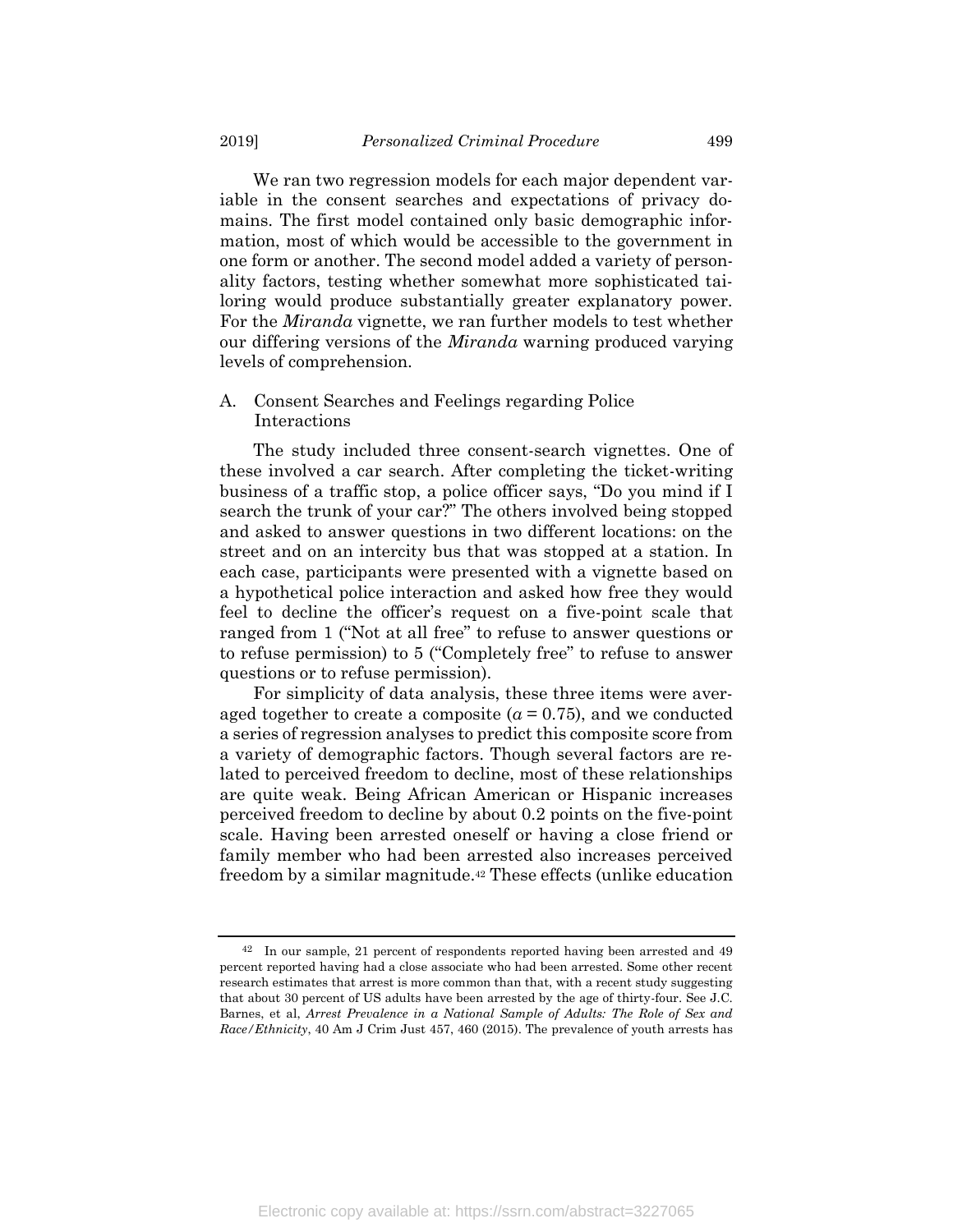levels, interestingly enough) all move participants in the direction of greater doctrinal accuracy—people can refuse in each of these cases—so this may be a case of those with greater reason to know their rights being more aware of the legal rule. The strongest effect, however, is on gender, as Table 1 reveals. Women perceive less freedom to decline by between 0.3 and 0.4 points, much larger than the other effects. Social class, which the psychological literature had led us to believe would be relevant, did not have a significant effect.

|  |                                                                                                                                                                                                   |         |           |           | Std Coeff                                                                                                                                                                                                                                                                                                                        |     |
|--|---------------------------------------------------------------------------------------------------------------------------------------------------------------------------------------------------|---------|-----------|-----------|----------------------------------------------------------------------------------------------------------------------------------------------------------------------------------------------------------------------------------------------------------------------------------------------------------------------------------|-----|
|  |                                                                                                                                                                                                   |         |           |           |                                                                                                                                                                                                                                                                                                                                  |     |
|  | $-0.156$                                                                                                                                                                                          | ***     |           |           | $-0.130$                                                                                                                                                                                                                                                                                                                         | *** |
|  | 0.070                                                                                                                                                                                             | *       |           |           | $0.065$ *                                                                                                                                                                                                                                                                                                                        |     |
|  | 0.072                                                                                                                                                                                             | $\star$ |           |           | 0.055                                                                                                                                                                                                                                                                                                                            |     |
|  | $-0.017$                                                                                                                                                                                          |         |           |           | $-0.032$                                                                                                                                                                                                                                                                                                                         |     |
|  | 0.058                                                                                                                                                                                             |         |           |           | 0.033                                                                                                                                                                                                                                                                                                                            |     |
|  |                                                                                                                                                                                                   |         |           |           | 0.052                                                                                                                                                                                                                                                                                                                            |     |
|  | 0.004                                                                                                                                                                                             |         |           |           | 0.003                                                                                                                                                                                                                                                                                                                            |     |
|  | 0.006                                                                                                                                                                                             |         |           |           | 0.008                                                                                                                                                                                                                                                                                                                            |     |
|  | 0.020                                                                                                                                                                                             |         |           |           | 0.016                                                                                                                                                                                                                                                                                                                            |     |
|  | 0.081                                                                                                                                                                                             | $**$    |           |           | 0.081                                                                                                                                                                                                                                                                                                                            | **  |
|  |                                                                                                                                                                                                   |         |           |           | $0.085$ $*$                                                                                                                                                                                                                                                                                                                      |     |
|  |                                                                                                                                                                                                   |         |           |           | 0.042                                                                                                                                                                                                                                                                                                                            |     |
|  |                                                                                                                                                                                                   |         |           |           | 0.071                                                                                                                                                                                                                                                                                                                            | ∣∗  |
|  |                                                                                                                                                                                                   |         |           |           | $-0.114$                                                                                                                                                                                                                                                                                                                         | *** |
|  |                                                                                                                                                                                                   |         |           |           | $-0.010$                                                                                                                                                                                                                                                                                                                         |     |
|  |                                                                                                                                                                                                   |         |           |           | $-0.048$                                                                                                                                                                                                                                                                                                                         |     |
|  |                                                                                                                                                                                                   |         |           |           | 0.036                                                                                                                                                                                                                                                                                                                            |     |
|  | Unstd Coeff<br>2.698(0.249)<br>$-0.381(0.073)$<br>0.223(0.100)<br>0.259(0.111)<br>$-0.019(0.037)$<br>0.075(0.042)<br>0.005(0.002)<br>0.013(0.109)<br>0.014(0.097)<br>0.062(0.111)<br>0.198(0.071) |         | $0.066$ * | Std Coeff | Unstd Coeff<br>3.387(0.451)<br>0.317(0.076)<br>0.207(0.100)<br>0.200(0.112)<br>$-0.036(0.037)$<br>0.043(0.042)<br>0.004   (0.002)<br>0.007   (0.109)<br>0.021(0.097)<br>0.050(0.111)<br>0.198(0.071)<br>$-0.094(0.038)$<br>0.039(0.027)<br>0.077(0.037)<br>$-0.105(0.032)$<br>$-0.010(0.033)$<br>$-0.066(0.044)$<br>0.025(0.022) |     |

TABLE 1: PERCEIVED FREEDOM TO REFUSE A SEARCH

Model 1  $(R^2 = 0.038)$  Model 2  $(R^2 = 0.060)$ 

Note: Northeast was used as the regional reference group. \*\*\* indicates  $p < 0.001$ , \*\*  $p < 0.01$ , \*  $p < 0.05$ . Conservatism was measured on a scale ranging from 1 (Very Liberal) to 7 (Very Conservative). The Big Five scales ranged from 1 to 7; authoritarianism ranged from 1 to 6.

Notably, even this broad array of demographic factors explains only 3.8 percent of the variance in perceived freedom to

increased substantially over the past several decades. See Robert Brame, et al, *Cumulative Prevalence of Arrest from Ages 8 to 23 in a National Sample*, 129 Pediatrics 21, 23 (2012).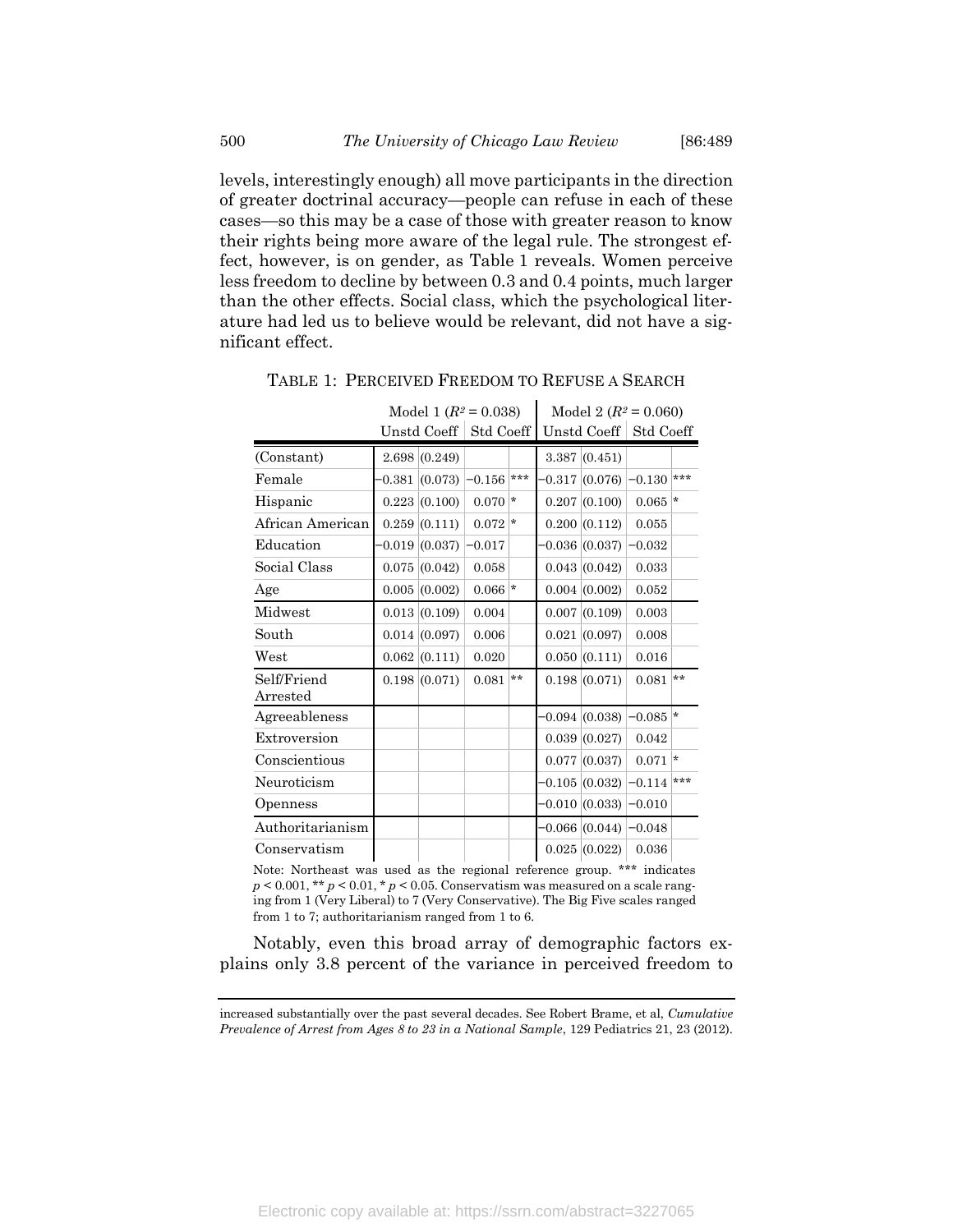decline. A model that incorporates psychological factors—the Big Five, authoritarianism, and conservativism—as well as demographics has greater predictive power. Model 2 shows significant effects on Big Five neuroticism and agreeableness—both the more neurotic and the more agreeable see less freedom to decline—and on conscientiousness, which is associated with increased perceived freedom. But even adding the full array of personality factors increases the variance explained to only 6.0 percent. Our ability to explain individual differences is therefore modest.

To make this more concrete, let us look at the gender effect on the individual scenarios. There we see between 45 percent and 63 percent of men saying they would generally have felt free to leave or refuse to answer questions, but only between 35 percent and 50 percent of women. Table 2 displays these results.

# TABLE 2: PERCEIVED FREEDOM TO REFUSE A SEARCH BASED ON **GENDER**

|                 |      |        | Position Relative to Midpoint |        |     |      |       |      |  |  |
|-----------------|------|--------|-------------------------------|--------|-----|------|-------|------|--|--|
|                 |      |        |                               | Female |     |      |       |      |  |  |
|                 |      | Male   |                               | Female |     | Over | Under | Over |  |  |
| Street<br>Stop  | 3.26 | (1.46) | 2.93                          | (1.44) | 31% | 45%  | 39%   | 35%  |  |  |
| Stop<br>on Bus  | 3.28 | (1.47) | 2.94                          | (1.50) | 31% | 47%  | 40%   | 36%  |  |  |
| Trunk<br>Search | 3.78 | (1.45) | 3.39                          | (1.53) | 19% | 63%  | 30%   | 50%  |  |  |

Note: Perceived freedom was measured on a 1 to 5 scale with a midpoint of 3. Higher numbers indicate greater perceived freedom.

Whether this difference between genders has normative significance depends on where one sets one's threshold. For both women and men, a substantial minority say they *would not* feel free to decline in the street and bus stop questions. Slightly more men say that they would feel free versus not, and for women the numbers are narrowly in the other direction. If one ignores gender differences, then the overall result is a 5 percentage-point difference in favor of perceiving freedom. That isn't wildly out of line with the results for either individual gender. On the car stop, gender has less practical impact. More women and more men feel that they can decline the officer's request to search the car's trunk than feel that they must acquiesce.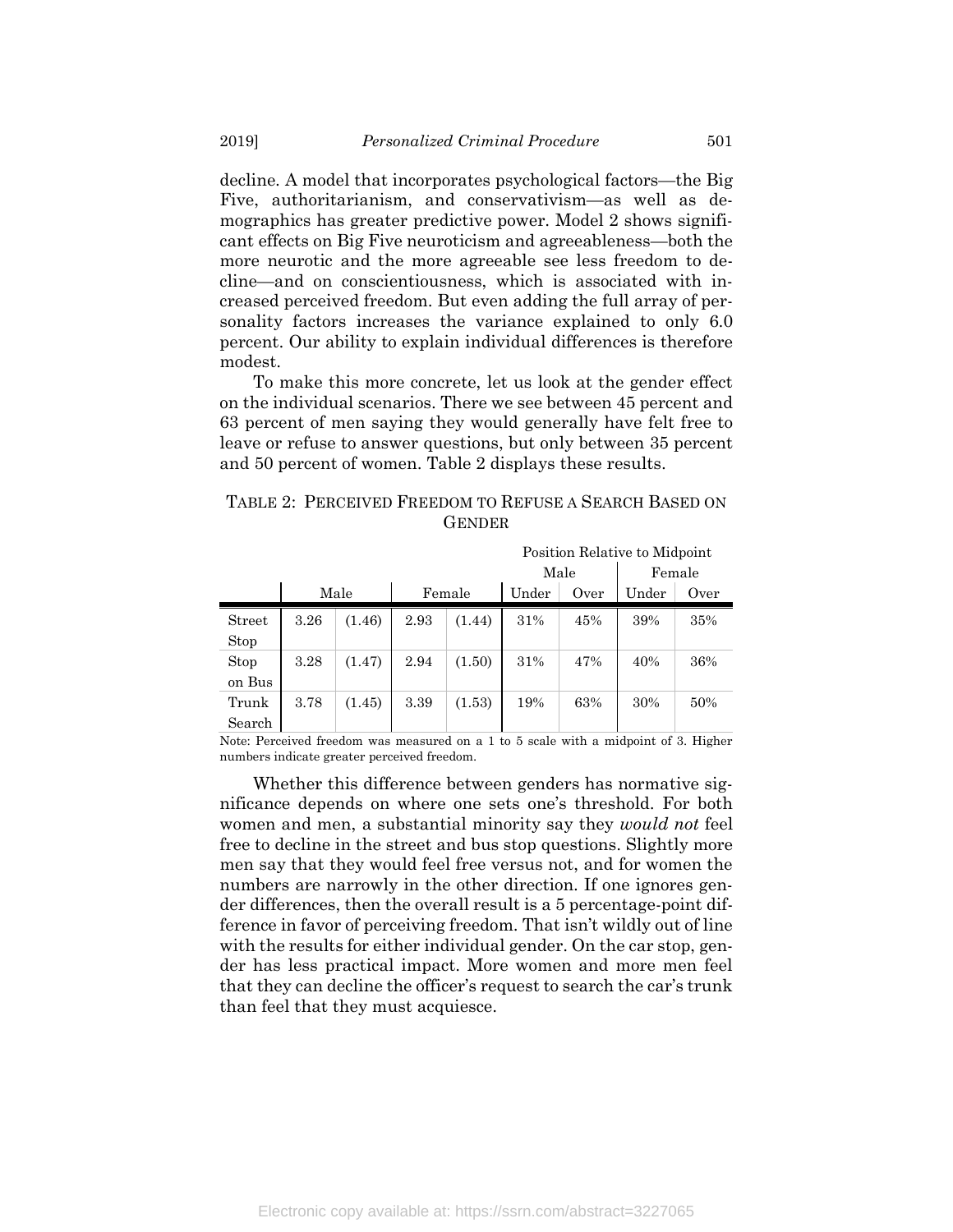These results highlight a recurring problem in privacy surveys. We do not yet have an overarching theory about thresholds, whether we mean global thresholds (Do enough people want privacy here that we should protect it?) or personalization thresholds (Are people different enough that we should distinguish between them?). Here, we think the percentage of variance explained is a useful measure on the personalization threshold. People differ in their perceptions of freedom to choose, but even considering all of these factors explains only a small piece of the puzzle. The issue of global thresholds is very likely context dependent, and we will hold our thoughts on that question for another day.

In addition to the question of perceived freedom to refuse, we were also interested in the overall dynamic of the police interaction. How nervous do different people think they would feel upon being stopped by the police? Here we were limited in part by the hypothetical nature of the questions. Asking how nervous people think they would feel when being stopped by the police is different than measuring their emotional reactions as they occur during a real interaction. Nevertheless, the data are interesting, and we report these analyses in Appendix B. First, the race effects observed on the other measures we discuss below are absent on expected nervousness. This is particularly surprising given the literature on traffic stops of African Americans.<sup>43</sup> Women and more educated respondents, however, report that they think they would be more nervous during the interaction. But these bare demographics explain only 2.2 percent of the variance. When personality variables are included in the analysis, we observe an effect of neuroticism—associated with increased expected nervousness—as well as smaller effects for agreeableness (increased nervousness) and extroversion (decreased). People who score higher on authoritarianism also expect that they will be less nervous. This model explains 10.9 percent of the observed variation, or 8.7 percent more than the mere demographics. So psychological measures of personality help explain who expects to feel more anxious when encountering the police, but only to a limited degree.<sup>44</sup>

Given the increased attention paid to the possibility of police misconduct in the wake of the Black Lives Matter movement, we

See notes 11–15 and accompanying text.

<sup>44</sup> Notably, one of the neuroticism items asked participants whether they would describe themselves as "anxious, easily upset." This is as direct a measure as you would ever be likely to have.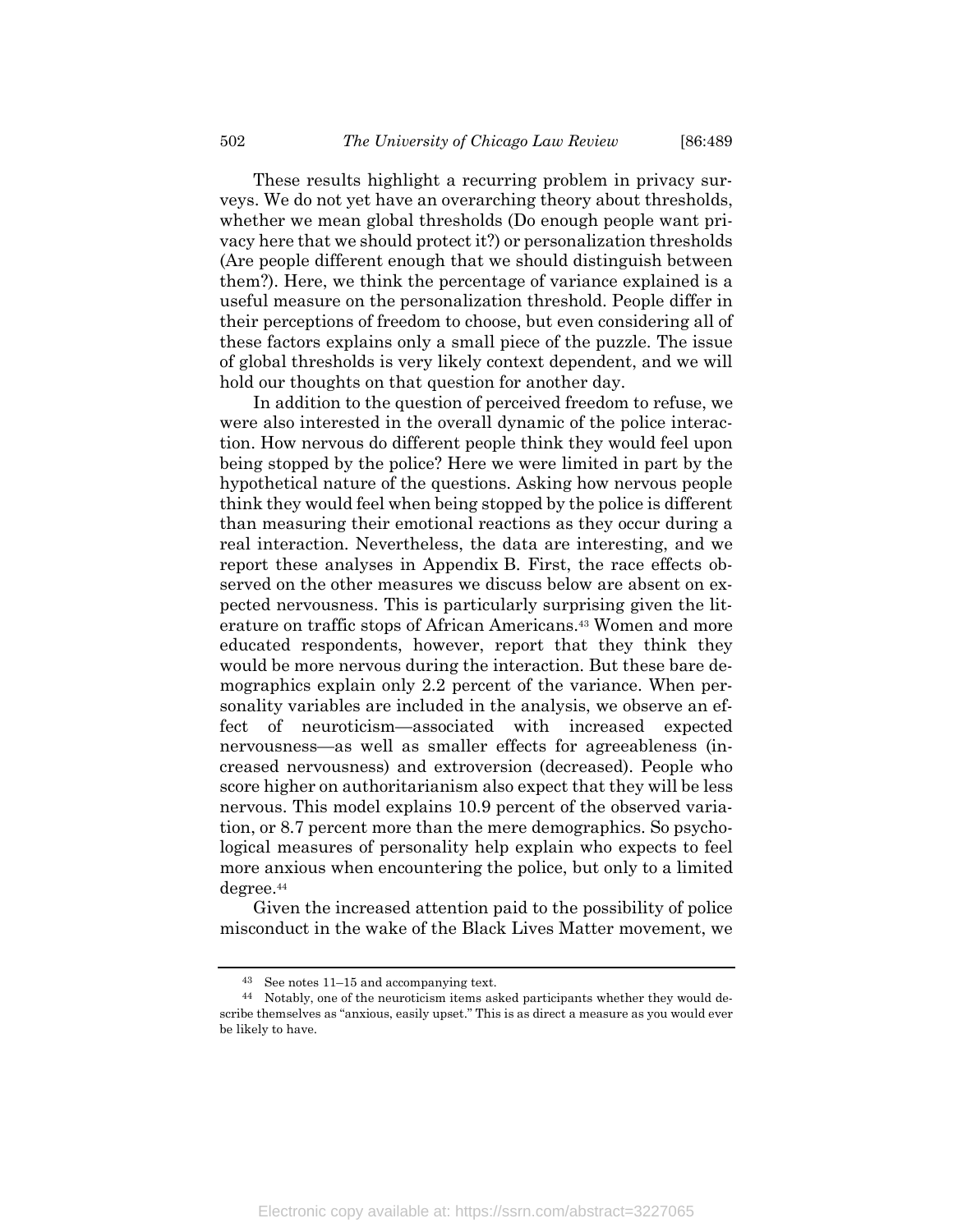also asked respondents about two other topics: whether it was likely the police officer would draw a gun during the interaction, and whether—if given the chance—it was likely the officer would plant evidence. These questions were answered on five-point scales ranging from 1 (Extremely Unlikely) to 5 (Extremely Likely). Because the mere presentation of these possibilities had the potential to bias other responses, these questions were asked only for one search, the car stop, and that vignette was administered at the very end of our survey. We present these results in Appendices C and D. For both types of misconduct, African Americans and younger respondents thought it much more likely that police would behave in these ways, and those scoring high on authoritarian personality dimensions thought such police behavior was much less likely. The African American effect here is rather large. The overall mean for the weapon question was 2.13. Being African American increased the estimate to 2.87. Similarly, on the estimate for the planting evidence question, the jump was from 2.28 to 2.98. These are the only questions for which bare demographics explain a meaningful amount of the variance (10.7 percent for the weapon being drawn, 7.4 percent for planting evidence). The previously observed effects of gender and neuroticism were entirely absent. Even more interesting, there were no effects related to the displayed race of the officer on any of these questions.<sup>45</sup>

There is a puzzle when we aggregate this data. While African Americans viewed police drawing a weapon or planting evidence as markedly more likely, they did not describe themselves as being more nervous during the hypothetical police questioning or police request scenarios that appeared earlier in the survey. Wouldn't the fear of a deadly encounter or being framed make one more nervous in interactions with the police? It would seem so, but we can envision three reasons that may explain why that result did not show up in the data. First, it may be that members of

<sup>45</sup> For the car stop, the vignette was accompanied by a picture of a white or African American male officer leaning over a car's driver-side door, with random variation of the police officer's race. An analysis of variance (ANOVA) was conducted using officer race and the survey participant's identification as either African American or not as predictors. Neither officer race nor the interaction between officer race and participant race approached significance for any of these measures (all *Fs* < 1). For the street stop, a picture of a white officer in front of a fence was displayed to all participants. No picture was shown for the bus stop.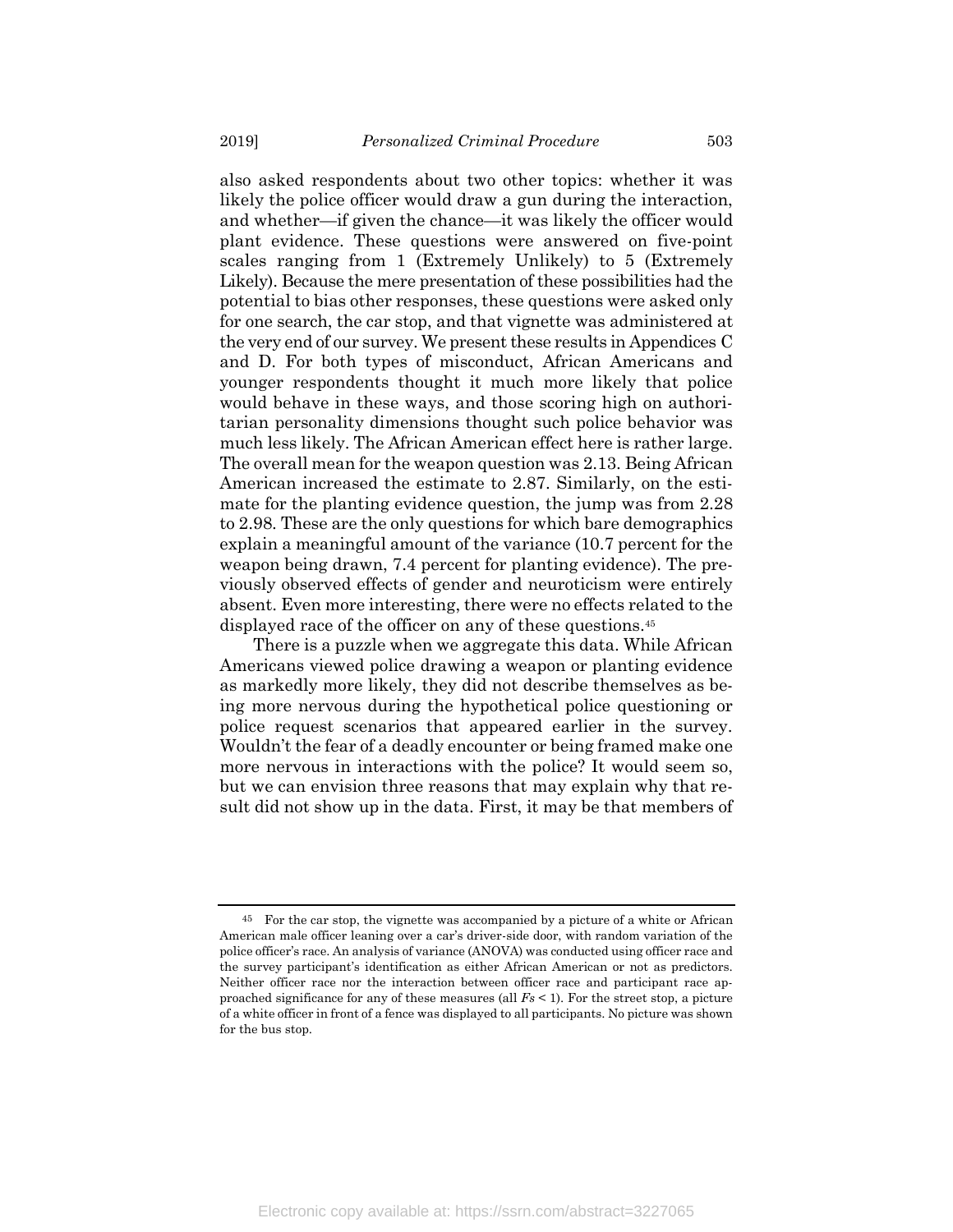different racial groups are more or less reluctant to admit nervousness even if they feel it.<sup>46</sup> In that sense, there could be a limit to what one can do with surveys rather than physiological measures like saliva cortisol levels or expensive technologies like fMRI.<sup>47</sup> Second, it could be that statements about police mistrust or misconduct provided a particularly powerful prime to African Americans in the environment of late 2017. That is, the mention of police officers drawing weapons unnecessarily or planting evidence to incriminate an innocent suspect had a substantial effect on African Americans (relative to members of other groups), causing them to assign comparatively high ratings on those measures. Perhaps African Americans would have reported substantially more nervousness if we'd asked them to rate their anxiety *after* we asked about police misconduct. Finally, it may be that a higher percentage of African Americans have become desensitized to encounters with police, in part because they have been stopped and pulled over more regularly than members of other racial groups.<sup>48</sup> African Americans may have adopted coping mechanisms out of necessity or developed adaptive preferences, resulting in a kind of fatalism that calms nerves even amid terrifying scenarios springing to mind during encounters with law enforcement.

#### B. Reasonable Expectations of Privacy

The subject of reasonable expectations of privacy has been a focus of our research for the past several years.<sup>49</sup> Borrowing from the Supreme Court's Fourth Amendment decision in *Katz v United States*, <sup>50</sup> our general approach is to describe a potential

<sup>46</sup> See Jennifer K. Bosson, Ethan L. Haymovitz, and Elizabeth C. Pinel, *When Saying and Doing Diverge: The Effects of Stereotype Threat on Self-Reported versus Non-verbal Anxiety*, 40 J Exper Soc Psychology 247, 253 (2004) (reporting on an experiment in which gay men who were reminded of their stigmatized status before interacting with children did not express greater anxiety about those interactions when surveyed but did display greater nonverbal indicators of anxiety); Robert J. Edelmann and Sarah R. Baker, *Self-Reported and Actual Physiological Responses in Social Phobia*, 41 British J Clinical Psychology 1, 10 (2002) (noting experimental subjects' discrepancies between self-assessed anxiety and physical manifestations of anxiety).

<sup>47</sup> We wonder how feasible it would be to simulate an arrest of an experimental subject in an fMRI machine. An officer entering a room containing a giant magnet might be wise to leave her weapon behind!

<sup>48</sup> See, for example, Patricia Warren, et al, *Driving while Black: Bias Processes and Racial Disparity in Police Stops*, 44 Criminology 709, 728 (2006).

<sup>49</sup> See generally Matthew B. Kugler and Lior Jacob Strahilevitz, *The Myth of Fourth Amendment Circularity*, 84 U Chi L Rev 1747 (2017); Kugler and Strahilevitz, 2015 S Ct Rev 205 (cited in note 6).

<sup>50</sup> 389 US 347 (1967).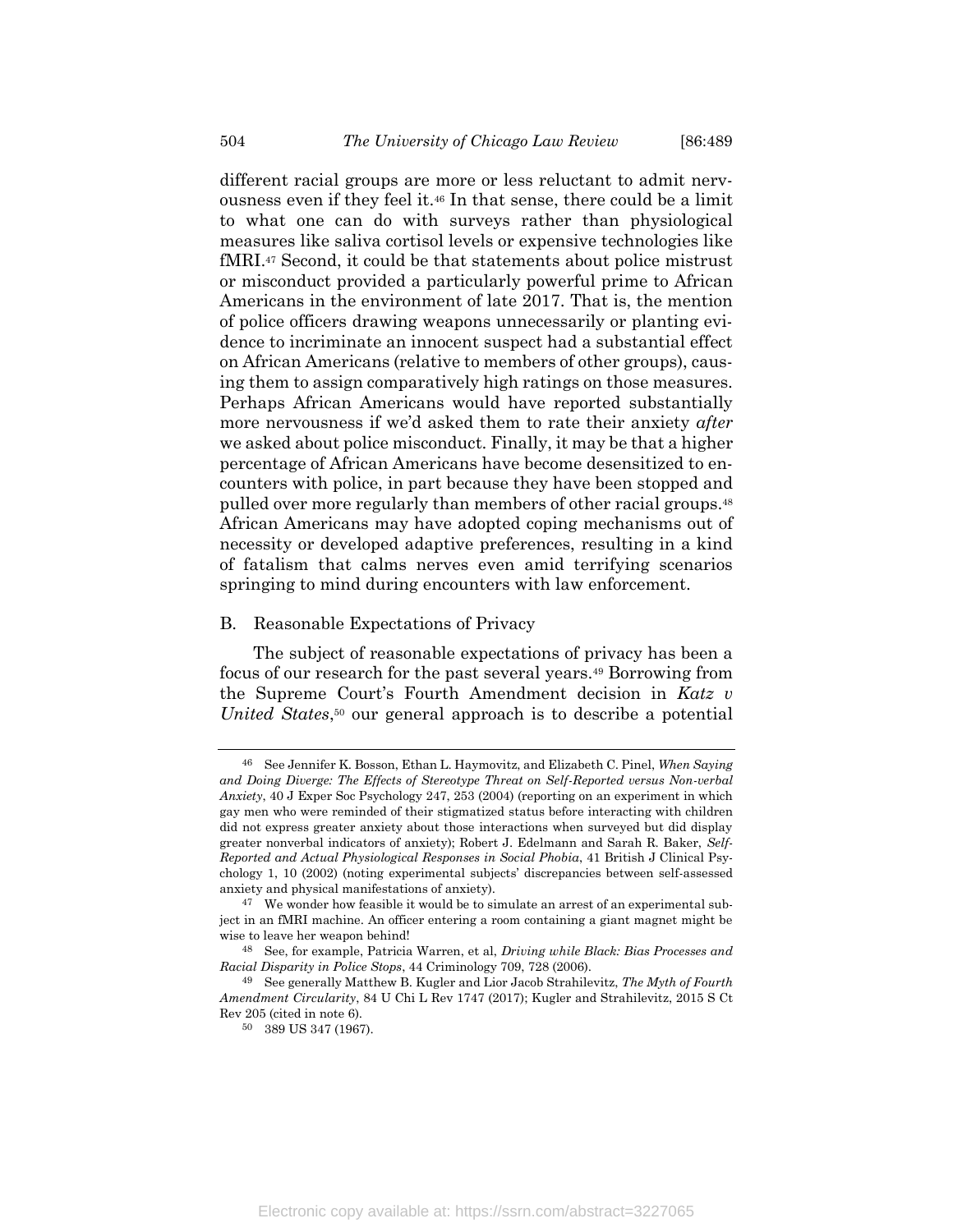search and ask whether it would violate privacy expectations for law enforcement to conduct it.<sup>51</sup> For instance, in this study we asked, "Would it violate people's reasonable expectations of privacy if law enforcement: Installed a video camera to watch a public park where criminal activity has recently occurred?" Participants respond to these questions on a 1 (Definitely Not) to 5 (Definitely Yes) scale. For this survey we included the questions used in one of our prior papers<sup>52</sup> plus several new ones. Our past work in this area has not explored demographic differences in privacy expectations in any sustained way, though in one prior paper we noted a relationship between expectations and age: those who were older had lower expectations of privacy in the GPS tracking context.<sup>53</sup> Demographic factors that correlate with divergent expectations of privacy are the subject of a recent article by Professor Bernard Chao and coauthors.<sup>54</sup> They find that African Americans were more likely to regard police conduct as violating reasonable expectations of privacy, as were Caucasians who had previously been searched or investigated by law enforcement.<sup>55</sup>

Table 3 displays the means for each of our reasonable expectation of privacy questions as well as the percentage of subjects placing themselves below and above the midpoint for each. Again, the ratings on the individual items were averaged to create a single composite  $(a = 0.85)$ , and the same multiple regression was conducted on these data. This analysis is presented in Table 4.

<sup>51</sup> A majority of the Supreme Court recently reaffirmed the vitality of the *Katz* test in determining whether police surveillance amounts to a search. See *Carpenter*, 138 S Ct at 2227.

<sup>52</sup> Kugler and Strahilevitz, 2015 S Ct Rev at 260 (cited in note 6).

<sup>53</sup> Id at 252.

<sup>54</sup> Chao, et al, 106 Cal L Rev at 310–15 (cited in note 6).

<sup>55</sup> Id at 310–11.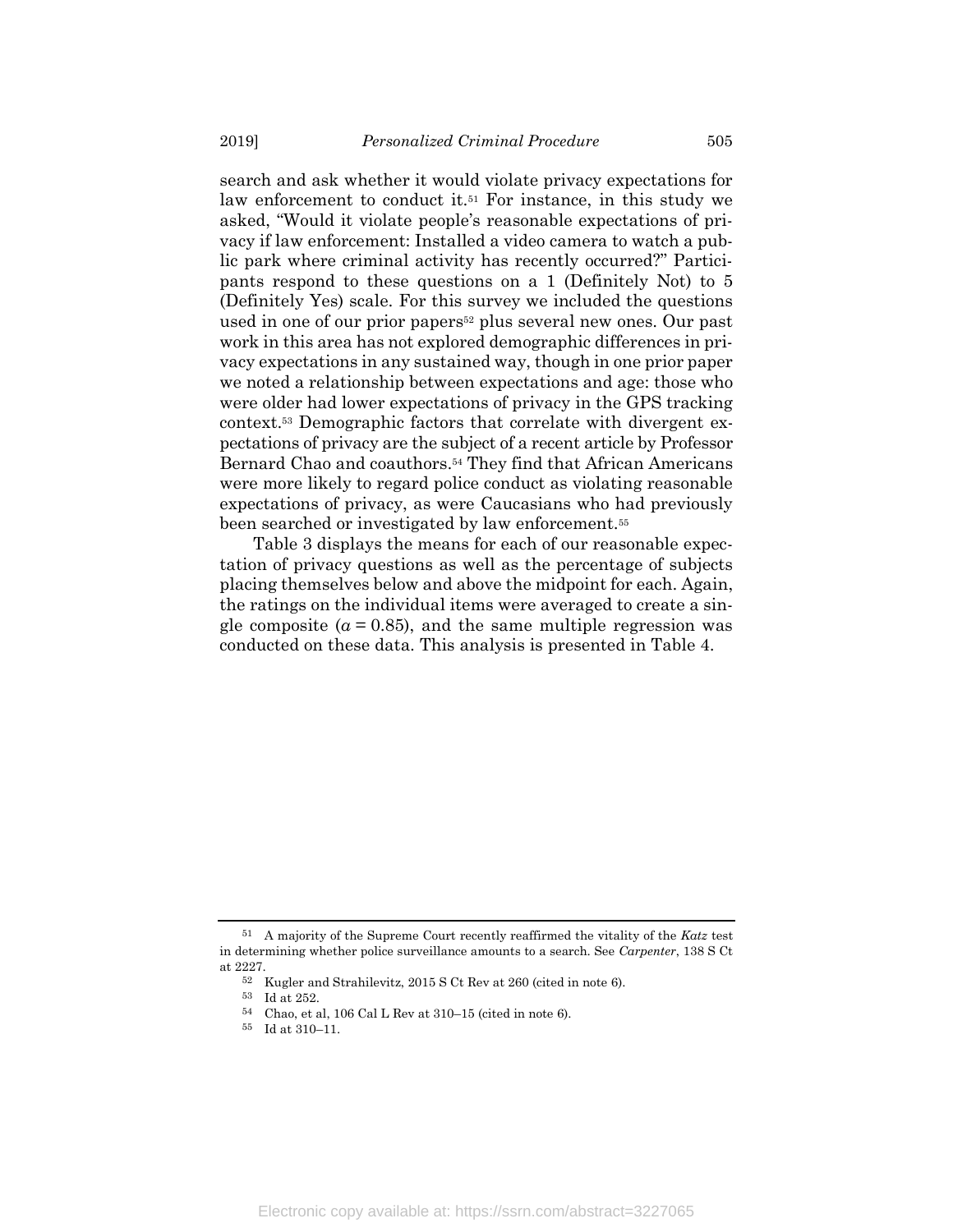|                         | М    |        | Below |     | Ratio:<br>(Above/Below) |
|-------------------------|------|--------|-------|-----|-------------------------|
| Remote activate webcam  | 4.17 | (1.39) | 15%   | 76% | 4.98                    |
| Obtain emails from ISP  | 3.71 | (1.42) | 20%   | 61% | 3.02                    |
| Facial recognition at   | 2.58 | (1.52) | 53%   | 29% | 0.55                    |
| Super Bowl              |      |        |       |     |                         |
| Camera in public park   | 2.22 | (1.49) | 65%   | 22% | 0.34                    |
| Cell-site location data | 3.29 | (1.45) | 30%   | 46% | 1.53                    |
| Stingray cellphone      | 3.53 | (1.44) | 24%   | 53% | 2.19                    |
| tracking                |      |        |       |     |                         |
| Uber trip history       | 3.36 | (1.46) | 28%   | 49% | 1.76                    |
| Camera through home     | 3.94 | (1.41) | 18%   | 69% | 3.79                    |
| window                  |      |        |       |     |                         |
| Drone backyard pictures | 3.65 | (1.44) | 22%   | 59% | 2.67                    |

TABLE 3: REASONABLE EXPECTATION OF PRIVACY RATINGS

Note: Numbers in parentheses are standard deviations. The questions appeared in random order and are reproduced verbatim in Appendix E.

Here, age and educational attainment are the strongest predictors of privacy expectations. The younger and the more educated had higher privacy expectations than the older and less educated. As Table 4 shows, sex, race and ethnicity, and arrest experience are entirely unrelated to privacy expectations. When the personality factors are added in Model 2, there is a moderately strong effect of authoritarianism—more authoritarian participants had lower privacy expectations. This effect reduced the strength of the age and education effects, making education nonsignificant.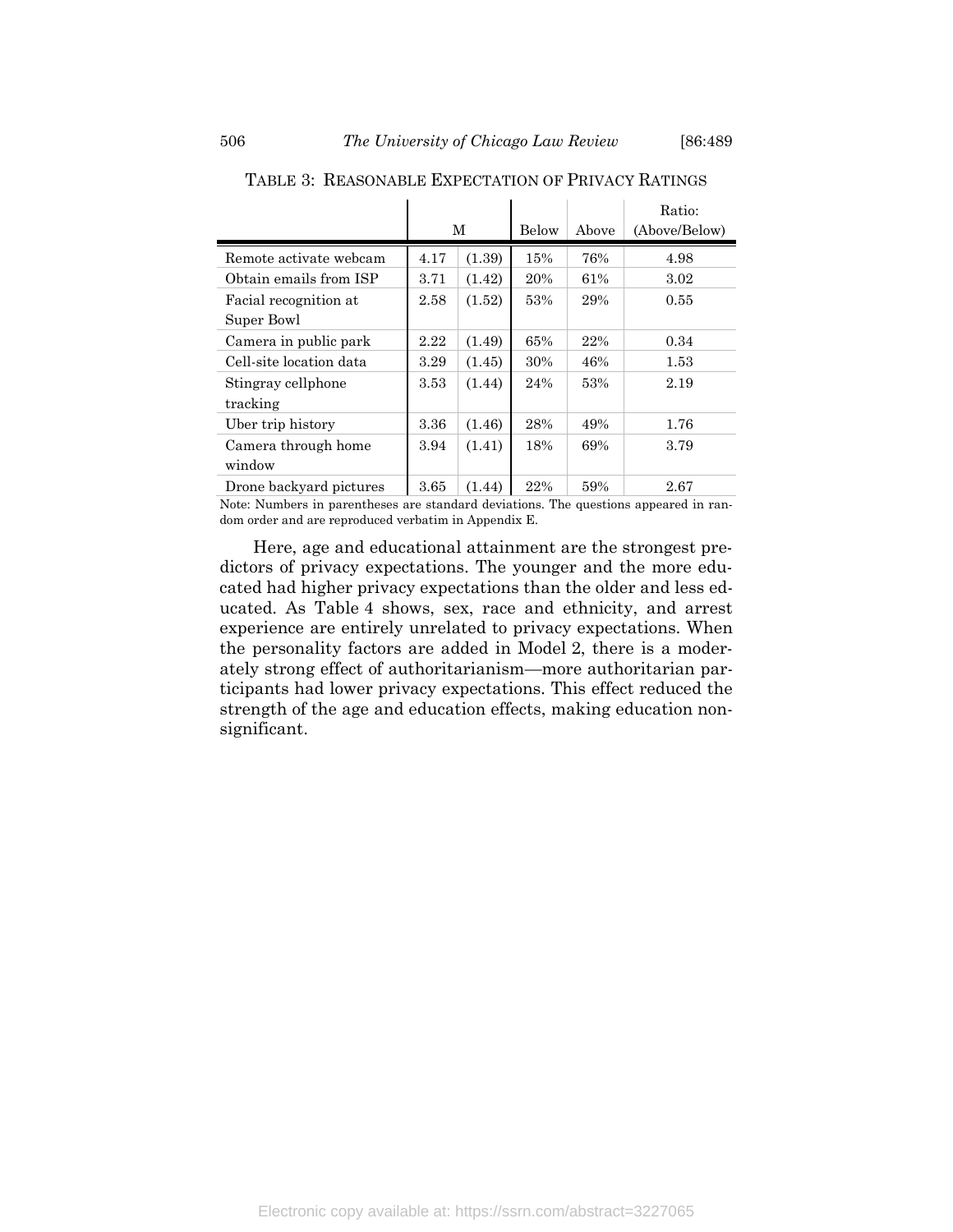|                                          |             |         | Model 1 $(R^2 = 0.025)$ | Model 2 $(R^2 = 0.058)$ |          |             |           |         |
|------------------------------------------|-------------|---------|-------------------------|-------------------------|----------|-------------|-----------|---------|
|                                          | Unstd Coeff |         | Std Coeff               |                         |          | Unstd Coeff | Std Coeff |         |
| (Constant)                               | 3.369       | (0.137) |                         |                         | 3.664    | (0.331)     |           |         |
| Female                                   | 0.055       | (0.059) | 0.028                   |                         | 0.067    | (0.061)     | 0.034     |         |
| Hispanic                                 | 0.074       | (0.082) | 0.029                   |                         | 0.021    | (0.081)     | 0.008     |         |
| African American                         | 0.115       | (0.090) | 0.039                   |                         | 0.063    | (0.090)     | 0.021     |         |
| Education                                | 0.073       | (0.027) | 0.080                   | $***$                   | 0.038    | (0.027)     | 0.042     |         |
| Age                                      | $-0.006$    | (0.002) | $-0.096$                | $***$                   | $-0.004$ | (0.002)     | $-0.077$  | $\star$ |
| Midwest                                  | 0.009       | (0.089) | 0.004                   |                         | 0.010    | (0.088)     | 0.004     |         |
| South                                    | $-0.062$    | (0.079) | $-0.031$                |                         | $-0.027$ | (0.079)     | $-0.013$  |         |
| West                                     | $-0.093$    | (0.091) | $-0.038$                |                         | $-0.085$ | (0.090)     | $-0.035$  |         |
| Self/Friend<br>$\operatorname{Arrested}$ | 0.092       | (0.058) | 0.047                   |                         | 0.064    | (0.057)     | 0.033     |         |
| Agreeableness                            |             |         |                         |                         | 0.003    | (0.031)     | 0.003     |         |
| Extroversion                             |             |         |                         |                         | 0.024    | (0.022)     | 0.031     |         |
| Conscientious                            |             |         |                         |                         | 0.032    | (0.030)     | 0.037     |         |
| Neuroticism                              |             |         |                         |                         | 0.014    | (0.026)     | 0.019     |         |
| Openness                                 |             |         |                         |                         | 0.037    | (0.027)     | 0.044     |         |
| Authoritarianism                         |             |         |                         |                         | $-0.173$ | (0.036)     | $-0.155$  | ***     |
| Conservatism                             |             |         |                         |                         | $-0.023$ | (0.018)     | $-0.041$  |         |

TABLE 4: PREDICTORS OF PRIVACY EXPECTATIONS

Note: Northeast was used as the regional reference group. \*\*\* indicates  $p < 0.001$ , \*\*  $p < 0.01$ , \*  $p < 0.05$ . Conservatism was measured on a scale ranging from 1 (Very Liberal) to 7 (Very Conservative). The Big Five scales ranged from 1 to 7; authoritarianism was 1 to 6.

Despite these significant differences, the full model including all the personality variables explains only 5.8 percent of the variance in privacy expectations. The bare demographics in Model 1 explain only 2.5 percent. These are interesting results from a social scientific standpoint, but they have little policy effect. A white, non-Hispanic college graduate who is 25 should be expected under Model 1 to average about 3.51 on these privacy expectation questions. A white, non-Hispanic high school graduate who is 65 should be expected to average 3.14. Effectively, these changes in age and education move the estimate up or down approximately 0.19 on our five-point scale. Consider the consequences of adding or subtracting 0.19 from each of the searches. The only search that gets meaningfully closer to the midpoint is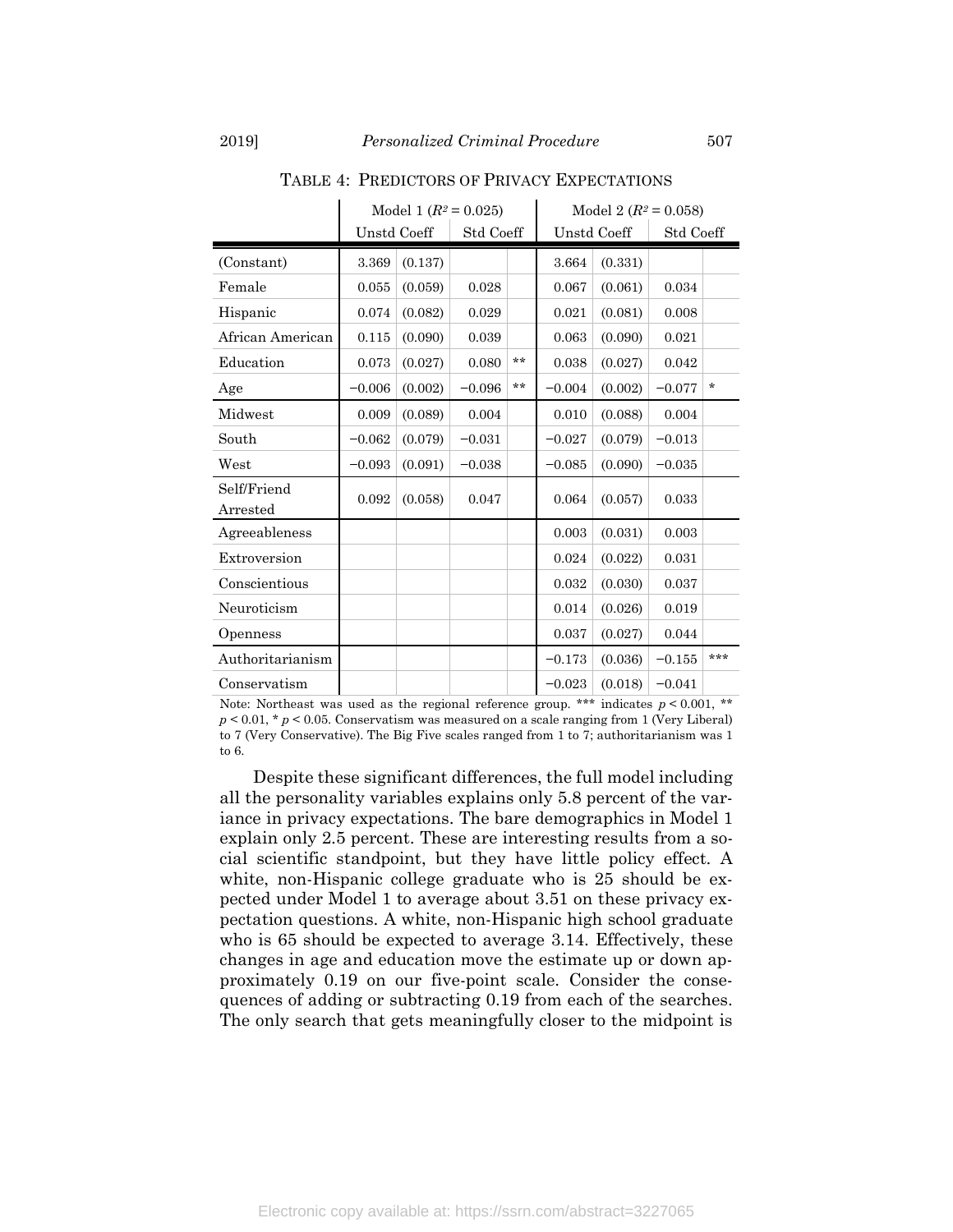historical cell-site data, which goes from 3.29 to 3.10. This would still be significantly above the midpoint,<sup>56</sup> indicating that privacy is more expected than not. The other eight searches would barely come closer.

The data obtained here do concern only a subset of possible search activities. These activities were originally chosen because they represented interesting questions at the intersection of law and technology. It is possible that, for other searches, we may see some gender differences. For example, some searches of the body may implicate different gender norms.<sup>57</sup>

In our other scholarship, we have proposed that judges rely on social science evidence to inform their judgments about whether reasonable expectations of privacy exist under *Katz*. A personalized approach to criminal procedure law might contemplate expectations of privacy that are tied to the gender, race, or some other attribute of the surveillance's target. The data we present here indicate that—at least for this broad array of searches it would not be useful to consider a citizen's demographic or personality characteristics in determining what expectations of privacy society ought to regard as reasonable. Some demographic and personality differences in privacy expectations are statistically significant, but they are not powerful enough to warrant divergent legal treatment, even on the assumption that such personalization is normatively unproblematic.

# C. *Miranda*

Another body of criminal procedure law in which individual differences may be relevant involves knowledge of one's right to counsel and Fifth Amendment rights. *Miranda v Arizona*<sup>58</sup> requires law enforcement to inform arrestees of these constitutional rights before beginning an interrogation that will be used to collect admissible evidence against the arrestee.<sup>59</sup> In some limited

<sup>56</sup>  $t(1199) = 2.38, p < 0.01$ .

<sup>57</sup> See, for example, *Wilcher v City of Wilmington*, 139 F3d 366, 376 (3d Cir 1998) (discussing monitoring the bathroom use of male and female firefighters during drug testing). We thank Victoria Schwartz for this observation.

<sup>58</sup> 384 US 436 (1966).

<sup>59</sup> Id at 467. The large body of empirical research on *Miranda* includes Paul G. Cassell and Bret S. Hayman, *Police Interrogation in the 1990s: An Empirical Study of the Effects of* Miranda, 43 UCLA L Rev 839, 860, 895 (1996) (reporting that *Miranda* rights were invoked in 16.3 percent of cases studied and that suspects with a prior criminal record did not invoke their rights significantly more often); Richard A. Leo, *Inside the Interrogation Room*, 86 J Crim L & Crimin 266, 275–77 (1996); Richard A. Leo, *The Impact of* Miranda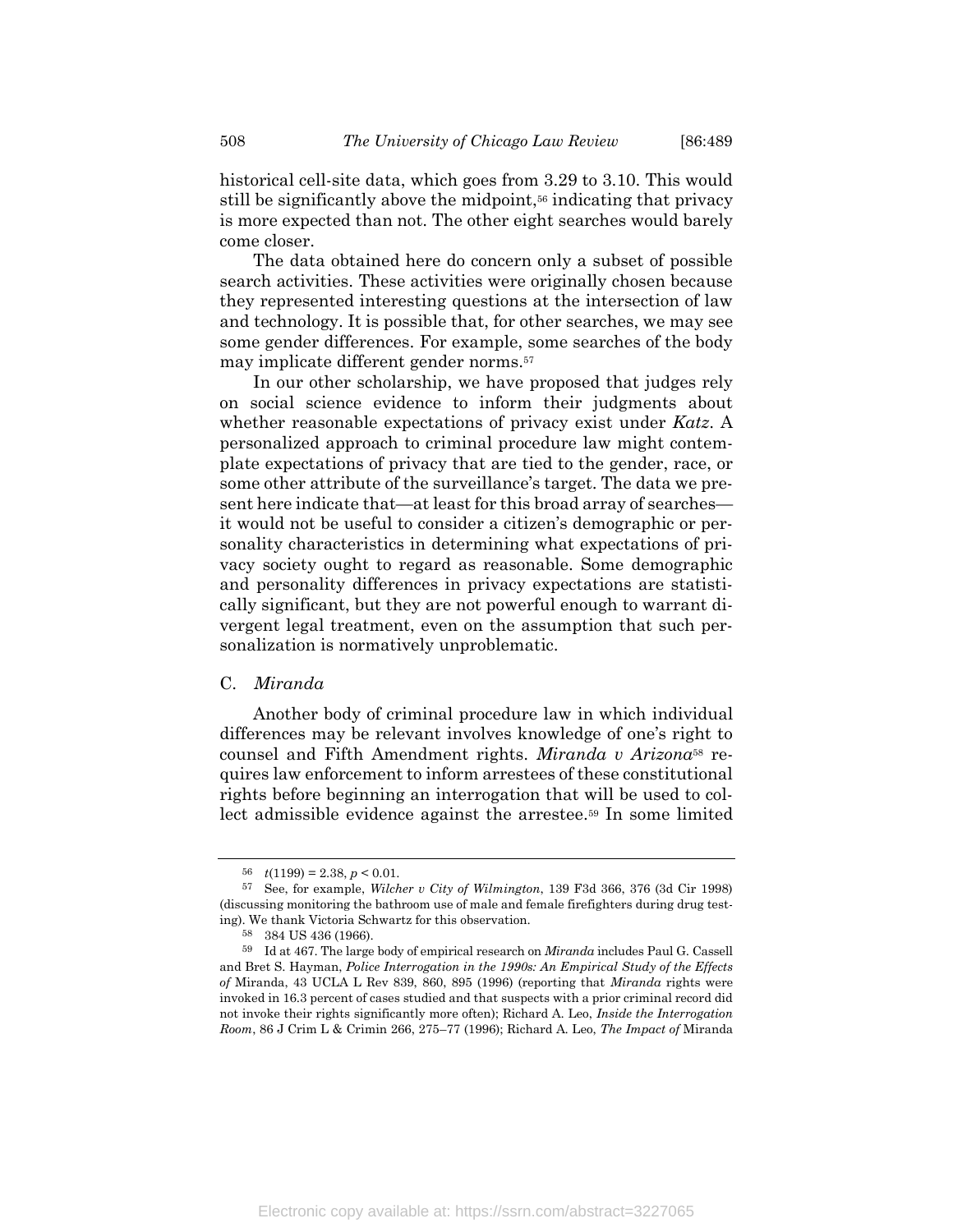respects, the law already personalizes *Miranda* warnings. For example, arrestees who do not speak English should be read their *Miranda* rights in a language they understand, and courts sometimes struggle with issues involving mistranslations.<sup>60</sup> To take another example, a New Hampshire Supreme Court case called *State v Benoit*<sup>61</sup> strongly encourages law enforcement officers in that state to read juvenile arrestees a version of *Miranda* warnings that is designed to be comprehensible to minors.<sup>62</sup> Police officers who do not read the special juvenile version of *Miranda* to juveniles run the risk that any subsequent confession will be inadmissible.<sup>63</sup> This form of *Miranda* personalization is predicated on research suggesting that children have a harder time understanding the content of the *Miranda* warnings than adults do.<sup>64</sup>

Although the Supreme Court has been relatively forgiving of minor variations in the content of the *Miranda* warnings and resists the idea of requiring the police to follow an invariable script,<sup>65</sup> lower courts on occasion view deviations from the standard script to be constitutionally problematic. Consider the Seventh Circuit's 2012 opinion in *United States v Wysinger*: 66

Agent Rehg veered slightly from the standard warning language in a few respects. A potentially serious misstatement of the *Miranda* warning occurred when Agent Rehg told Wysinger that he had the "right to talk to a lawyer for advice before we ask any questions or have one—have an attorney with you during questioning." Taken literally, Agent Rehg

*Revisited*, 86 J Crim L & Crimin 621, 632–45 (1996); Richard Rogers, et al, *"Everyone Knows Their* Miranda *Rights": Implicit Assumptions and Countervailing Evidence*, 16 Psychology, Pub Pol & L 300, 307–13 (2010).

<sup>60</sup> See Richard Rogers, et al, *Spanish Translations of* Miranda *Warnings and the Totality of the Circumstances*, 33 L & Hum Behav 61, 61–62 (2009).

<sup>61</sup> 490 A2d 295 (NH 1985).

<sup>62</sup> Id at 304, 306–07.

<sup>63</sup> The court says that, if the special warnings are not used, the courts will presume that the warnings the juvenile received were inadequate. Id at 304.

<sup>64</sup> See Raymond Chao, *Mirandizing Kids: Not as Simple as A-B-C*, 21 Whittier L Rev 521, 526 (2000); Thomas Grisso, *Juveniles' Capacities to Waive* Miranda *Rights: An Empirical Analysis*, 68 Cal L Rev 1134, 1151–60 (1980); Larry E. Holtz, Miranda *in a Juvenile Setting: A Child's Right to Silence*, 78 J Crim L & Crimin 534, 550–51 (1987).

<sup>65</sup> See, for example, *Duckworth v Eagan*, 492 US 195, 204–05 (1989); *Florida v Powell*, 559 US 50, 60–64 (2010).

<sup>66</sup> 683 F3d 784 (7th Cir 2012).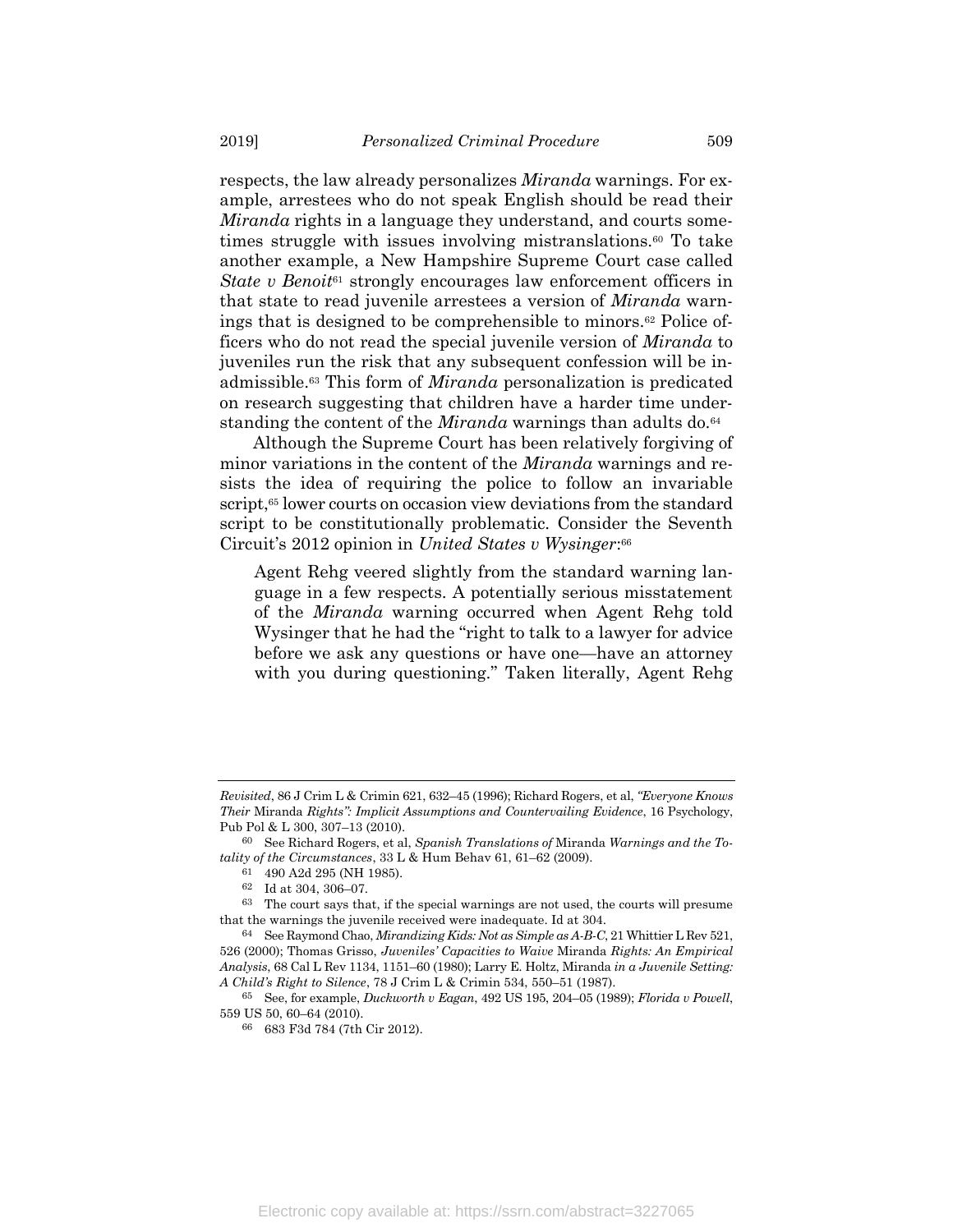told Wysinger that he could talk to an attorney before questioning or during questioning. In fact, Wysinger had a right to consult an attorney both before and during questioning.<sup>67</sup>

Largely (though not entirely) on the basis of this subtle deviation, the court deemed Wysinger's statements during an interrogation inadmissible.<sup>68</sup>

This variation in the content of *Miranda* warnings, with courts considering enhanced-clarity warnings given to juveniles in *Benoit*, standard warnings for adults, and inadequate warnings in cases like *Wysinger*, lends itself to the possibility that different types of warnings may be ideal for different kinds of people.<sup>69</sup> Perhaps the *Benoit* warnings are particularly helpful for poorly educated respondents or those with less experience in the criminal justice system. And maybe the ambiguous *Wysinger* warnings have a significant impact on members of those groups but affect neither highly educated respondents nor people who watch a lot of police procedural shows on television. We sought to test those hypotheses.

Participants in this study were presented with a scenario describing a car accident after which they were arrested for reckless driving. In our control condition (no explicit *Miranda* warning), participants were simply told "A police officer . . . places you under arrest for reckless driving after surveying the crash scene. At the police station, the officer begins asking you questions about the collision after informing you of your legal rights." This subtle reference informs members of the control group that they have been informed of their legal rights without telling them what any of those rights actually are. This instruction is necessary because, in a hypothetical situation in which respondents were not read their rights, the police's ability to do anything with subsequent statements made in interrogations would be substantially curtailed, changing the correct answers to the true/false *Miranda* comprehension questions we administered to subjects, as we describe below.

In the three other experimental conditions, an explicit *Miranda* warning is given. The text of these warnings is included in Appendix F. One warning was intended to be the "standard" version

<sup>67</sup> Id at 798 (emphasis omitted).

<sup>68</sup> Id at 800–03.

<sup>69</sup> See Porat and Strahilevitz, 112 Mich L Rev at 1470–76 (cited in note 4) (discussing the personalization of information disclosures).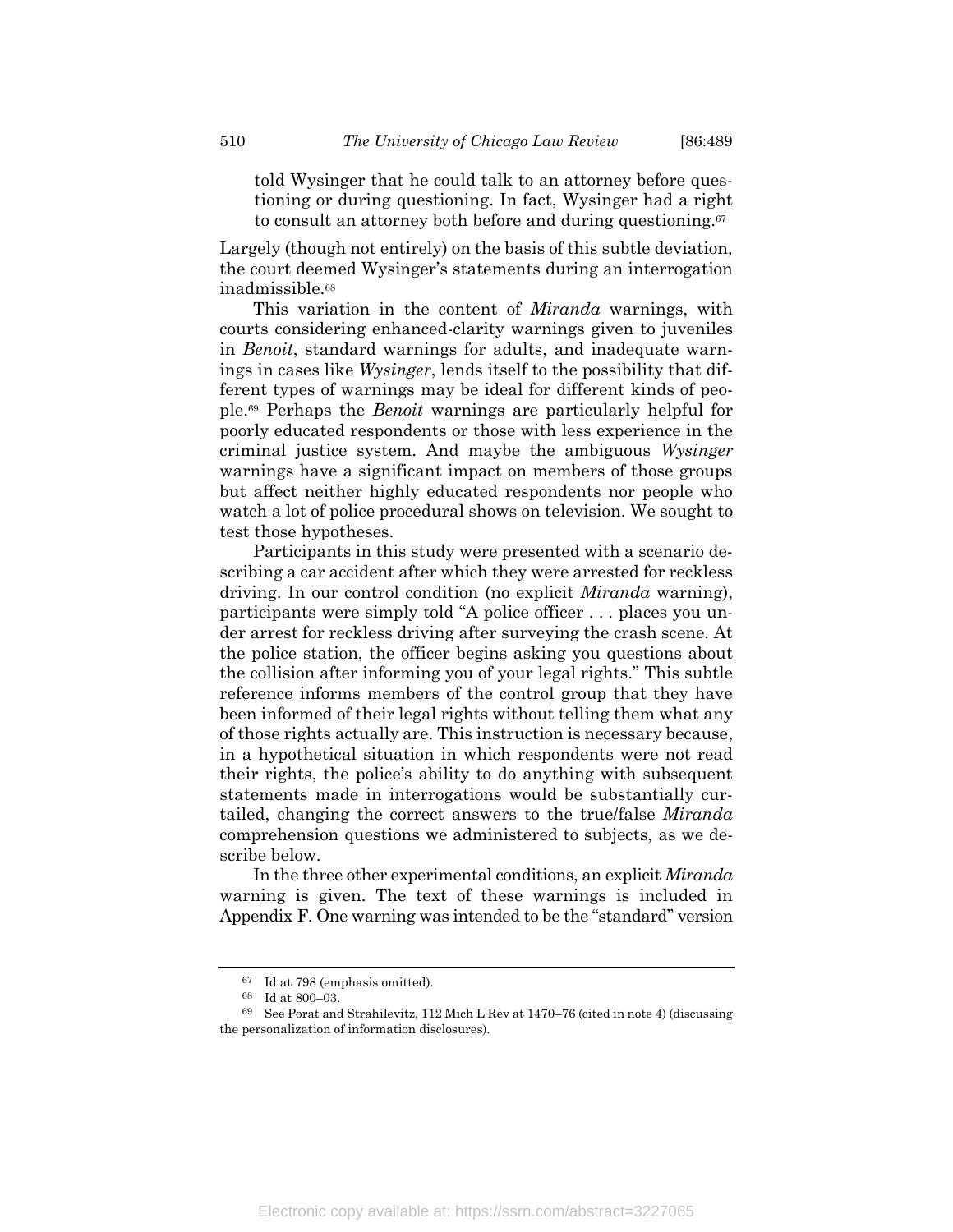of *Miranda*: "You have the right to remain silent. Anything you say can be used against you in a court of law. . . ." Another was an "enhanced" and slightly longer version based on *Benoit*, which went into greater detail. And the third and last was the "degraded" version of *Miranda* held insufficient in *Wysinger* because it inappropriately implied that the suspect had to choose between having an attorney present before questioning *or* during questioning.

We devised a test of *Miranda* knowledge consisting of thirteen true/false questions. The text of these appears in Appendix G. Though overall performance was quite good, there was a fair bit of variation by question. For example, nearly everyone in all four experimental conditions (92 percent) knew it was true that "you do not have to say anything to the police, but you can speak to the police if you want to," but only 54.5 percent of participants correctly stated that it was false that "the police can interview you, but they can only use what you say to prosecute you if you make a signed confession."<sup>70</sup>

Participants' scores on this *Miranda* quiz were analyzed using the same basic regression as in the other sections. The results, which are presented in Table 5 below, were surprising. First, *none* of the *Miranda* warnings significantly improved performance (see the coefficients for the "Any Warning" variable). We prevented subjects from skipping past the *Miranda* instructions for at least thirty seconds (though they could have spent a longer time with them if they wished), yet still there was no improvement. And time spent with neither the *Miranda* instructions nor the *Miranda* quiz page, which reprinted the instructions, correlated with performance. Also, our "enhanced" and "degraded" *Miranda* variants were no different from the standard warning.

Second, the version of *Miranda* that was chosen made no significant difference in terms of subjects understanding their constitutional rights—even when we focus on responses to those questions for which a clear warning would seem to accomplish the most. Two of our true/false questions stand out in this respect.

<sup>70</sup> Several papers by psychologists have previously examined research subjects' comprehension of their *Miranda* rights. See, for example, Richard Rogers, et al, *General Knowledge and Misknowledge of* Miranda *Rights: Are Effective* Miranda *Advisements Still Necessary?*, 19 Psychology, Pub Pol & L 432, 434–38 (2013) (showing that, in a free recall task, 87 percent of subjects knew they had a right to remain silent and 80 percent of subjects knew they had a right to counsel); Rogers, et al, 31 Behav Sci & L at 403–04 (cited in note 36); Darby B. Winningham, Richard Rogers, and Eric Y. Drogin, Miranda *Misconceptions of Criminal Detainees: Differences Based on Age Groups and Prior Arrests*, 17 Intl J Forensic Mental Health 13, 18–20 (2018).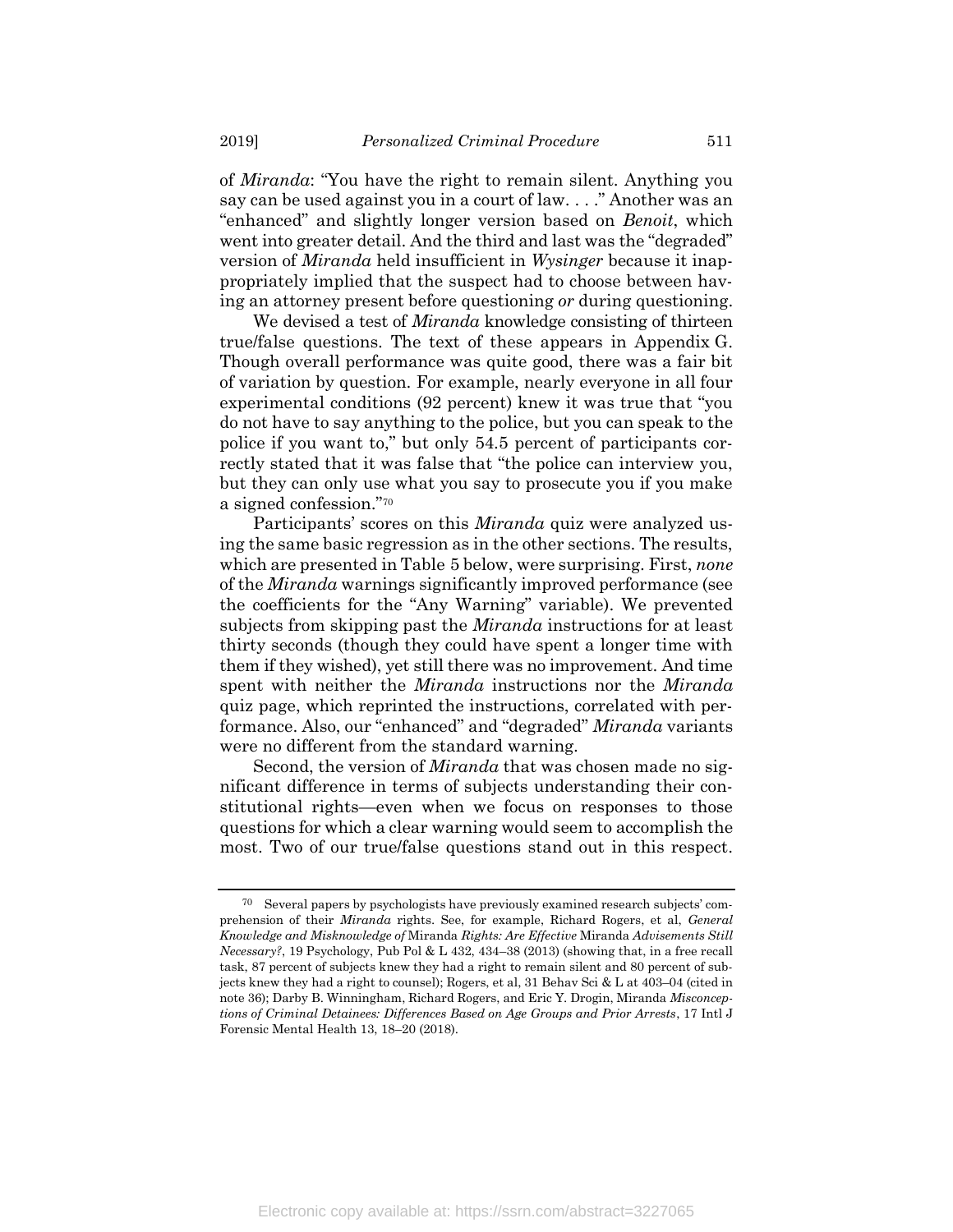The first asked respondents whether this statement was true or false: "If you a request a lawyer, you must choose whether to have the lawyer present either before questioning or during questioning. A lawyer cannot be present both before and during questioning." Respondents who saw the enhanced *Miranda* warning (which stated, in pertinent part: "You have the right to talk to a lawyer before any questioning. You have the right to have the lawyer with you while you are being questioned. The lawyer will help you decide what you should do or say.") were not significantly more likely to answer the question correctly than those who saw the defective *Wysinger* warning. And neither group performed significantly better than the control group members, who were shown no explicit warning.<sup>71</sup>

Similarly, when asked whether this statement is true or false—"If you do not answer any of the police's questions you may be punished for being in contempt of court."—respondents who saw the enhanced warning (which read in pertinent part: "You do not have to talk to anyone or answer any questions we ask you. You will not be punished for deciding not to talk to us.") did not significantly outperform those who saw the standard *Miranda* warning or the defective warning (both of which reminded subjects of their "right to remain silent"), nor did they provide correct answers significantly more frequently than those who received no explicit warning.<sup>72</sup>

Third, in terms of demographic correlates, greater education and, especially, age were strongly related to improved *Miranda* knowledge,<sup>73</sup> and being African American was related to weaker knowledge. Because the dependent variable here is a percentile, one can think of the unstandardized coefficients below in terms of percentage points. For every year older a participant was, the participant did 0.2 percent better. This means that it would take a difference of about forty years to score one full question differently on the test (each question counting for about 7.7 percent of

<sup>71</sup> The percentages of respondents providing incorrect answers were 30.1 percent of those given no warning, 29.5 percent of those given the standard warning, 28.5 percent of those given the enhanced warning, and 29.9 percent of those given the defective warning. None of these differences is statistically significant.

<sup>72</sup> The percent of respondents providing incorrect answers were 21.3 percent of those given no warning, 21.0 percent of those given the standard warning, 15.6 percent of those given the enhanced warning, and 15.4 percent of those given the defective warning. These results were again not statistically significant.

<sup>73</sup> Our results here replicate those of Rogers, et al, 19 Psychology, Pub Pol & L at 438 (cited in note 70), which studied a sample drawn from the Dallas jury pool.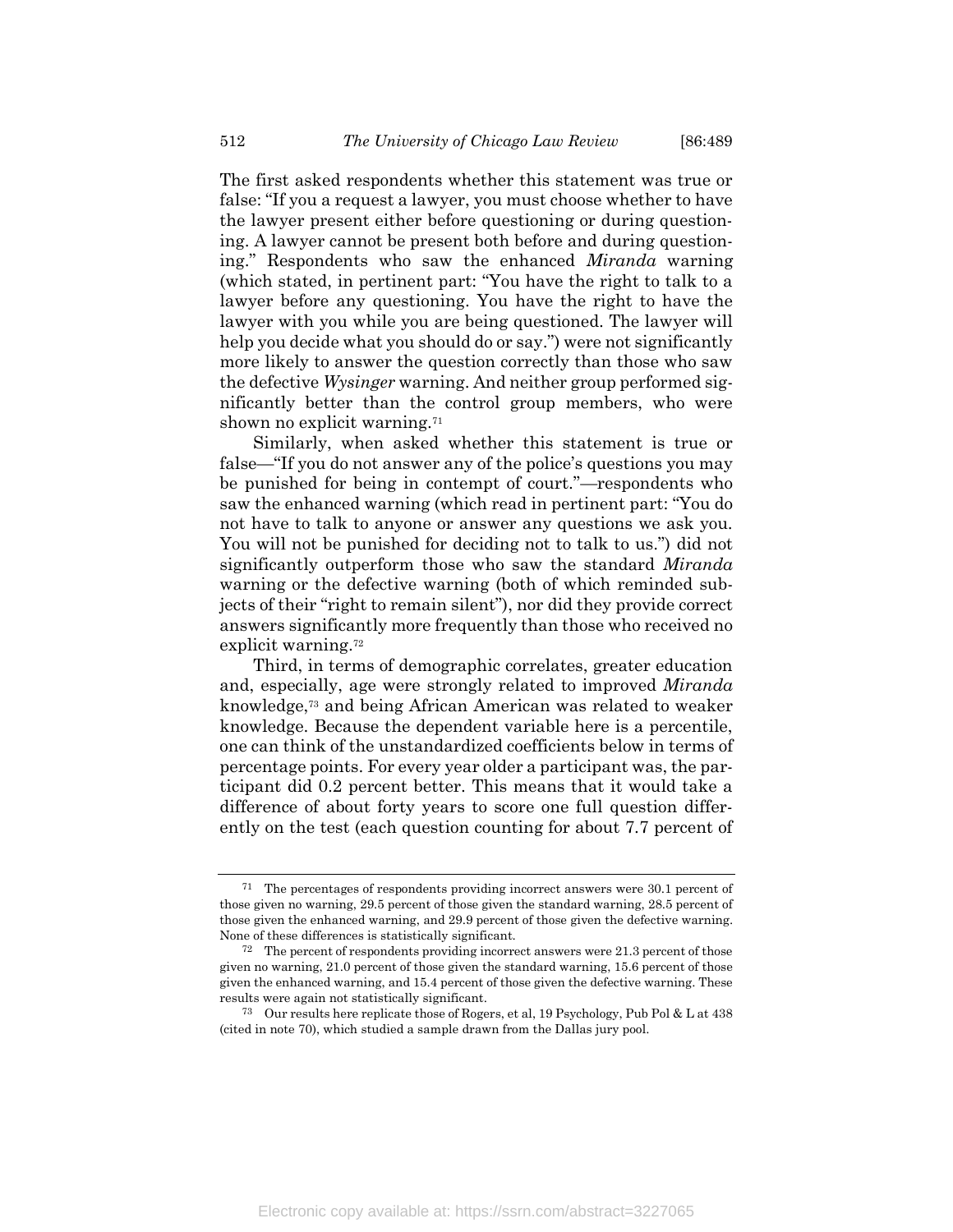the total score). This is a sample of entirely adult participants, however, and these data show that additional years are beneficial even among those above 18 years of age. Arrest experience was also related to improved knowledge (almost 5 percent better on the test), $\frac{74}{4}$  as was conscientiousness (1.5 percent for each point of a possible 7). Authoritarian personality propensity was related to weaker knowledge (−2.5 percent for each point of a possible 6). Although we hypothesized that subjects who regularly watch police procedural television shows might perform better on the true/false test than subjects who did not, the result actually went in the opposite direction, though it was not significant.

We ran a further series of regressions examining whether the effects of age and education—two of the better predictors—depended on the *Miranda* warning provided. There were no significant interactions between those factors and either getting any warning or getting the enhanced or defective warnings.<sup>75</sup> This means that those warnings were not having significantly different effects on people depending on their age or educational attainment.

<sup>74</sup> Since arrest experience would, if direct, involve being given the *Miranda* warning, we added this in a separate step in this analysis rather than including it in the first model as we did for the other domains.

<sup>75</sup> The model included all of the controls from Model 3.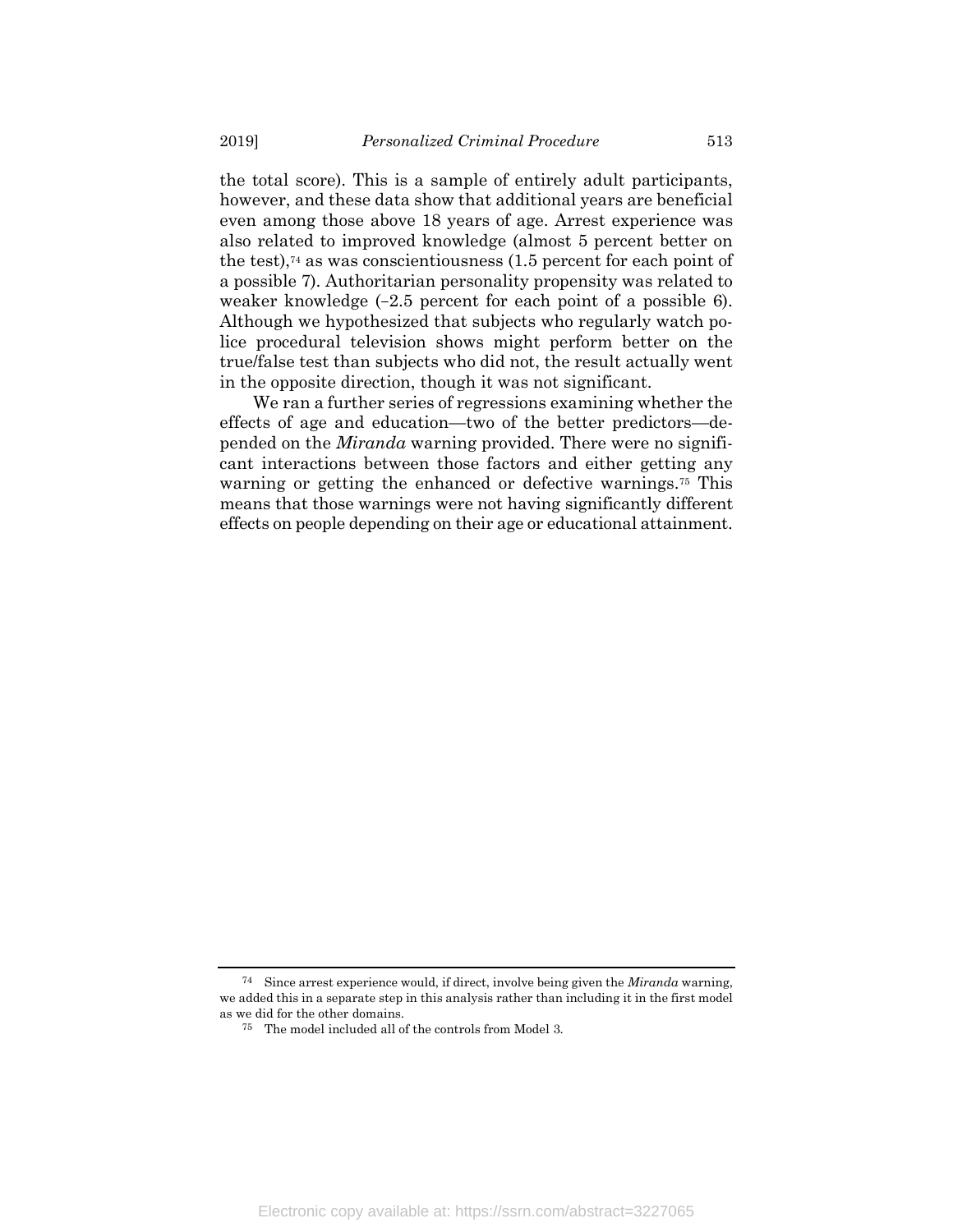|                           |                | Model 1      |                | Model 2<br>Model 3 |                |              |                | Model 4      |
|---------------------------|----------------|--------------|----------------|--------------------|----------------|--------------|----------------|--------------|
|                           | Unstd<br>Coeff | Std<br>Coeff | Unstd<br>Coeff | Std<br>Coeff       | Unstd<br>Coeff | Std<br>Coeff | Unstd<br>Coeff | Std<br>Coeff |
| (Constant)                | 0.632          |              | 0.616          |                    | 0.596          |              | 0.559          |              |
|                           | (0.021)        |              | (0.022)        |                    | (0.025)        |              | (0.052)        |              |
| Female                    | 0.000          | $-0.001$     | 0.000          | 0.000              | 0.004          | 0.012        | 0.001          | 0.003        |
|                           | (0.009)        |              | (0.009)        |                    | (0.009)        |              | (0.009)        |              |
| Hispanic                  | $-0.007$       | $-0.018$     | $-0.008$       | $-0.019$           | $-0.006$       | $-0.014$     | $-0.013$       | $-0.031$     |
|                           | (0.013)        |              | (0.013)        |                    | (0.013)        |              | (0.013)        |              |
| African American          | $-0.026$       | $-0.055$     | $-0.026$       | $-0.054$           | $-0.029$       | $-0.062$     | $-0.037$       | $-0.078$     |
|                           | (0.014)        |              | (0.014)        |                    | (0.014)        | $\star$      | (0.014)        | **           |
|                           | 0.016          | 0.109        | 0.016          | 0.107              | 0.018          | 0.120        | 0.014          | 0.093        |
| Education                 | (0.004)        | ***          | (0.004)        | ***                | (0.004)        | ***          | (0.004)        | **           |
|                           | 0.002          | 0.237        | 0.002          | 0.238              | 0.002          | 0.248        | 0.002          | 0.247        |
| Age                       | (0.000)        | ***          | (0.000)        | ***                | (0.000)        | ***          | (0.000)        | ***          |
|                           | 0.014          | 0.035        | 0.016          | 0.040              | 0.012          | 0.030        | 0.012          | 0.031        |
| Midwest                   | (0.014)        |              | (0.014)        |                    | (0.014)        |              | (0.014)        |              |
|                           | 0.013          | 0.038        | 0.013          | 0.041              | 0.006          | 0.019        | 0.011          | 0.033        |
| South                     | (0.012)        |              | (0.012)        |                    | (0.012)        |              | (0.012)        |              |
|                           | 0.018          | 0.046        | 0.019          | 0.049              | 0.015          | 0.039        | 0.019          | 0.047        |
| West                      | (0.014)        |              | (0.014)        |                    | (0.014)        |              | (0.014)        |              |
|                           |                |              |                |                    |                |              |                |              |
| Any Warning               |                |              | 0.019          | 0.052              | 0.019          | 0.050        | 0.019          | 0.050        |
|                           |                |              | (0.013)        |                    | (0.012)        |              | (0.012)        |              |
| Enhanced Warn             |                |              | $-0.002$       | $-0.006$           | $-0.001$       | $-0.002$     | $-0.004$       | $-0.011$     |
|                           |                |              | (0.012)        |                    | (0.012)        |              | (0.012)        |              |
| Defective Warn            |                |              | 0.004          | $\rm 0.012$        | 0.006          | 0.017        | 0.003          | 0.009        |
|                           |                |              | (0.012)        |                    | (0.012)        |              | (0.012)        |              |
| Self or Friend            |                |              |                |                    | 0.051          | 0.159        | 0.048          | 0.151        |
| $\operatorname{Arrested}$ |                |              |                |                    | (0.009)        | ***          | (0.009)        | ***          |
| Watch Crime               |                |              |                |                    | $-0.005$       | $-0.041$     | $-0.004$       | $-0.029$     |
| Shows                     |                |              |                |                    | (0.003)        |              | (0.003)        |              |
| Agreeableness             |                |              |                |                    |                |              | 0.005          | 0.034        |
|                           |                |              |                |                    |                |              | (0.005)        |              |
| Extroversion              |                |              |                |                    |                |              | $-0.004$       | $-0.037$     |
|                           |                |              |                |                    |                |              | (0.003)        |              |
| Conscientious             |                |              |                |                    |                |              | 0.015          | 0.107        |
|                           |                |              |                |                    |                |              | (0.005)        | **           |
| Neuroticism               |                |              |                |                    |                |              | 0.006          | 0.048        |
|                           |                |              |                |                    |                |              | (0.004)        |              |
|                           |                |              |                |                    |                |              | 0.006          | 0.046        |
| Openness                  |                |              |                |                    |                |              | (0.004)        |              |
|                           |                |              |                |                    |                |              | $-0.024$       | $-0.134$     |
| Authoritarianism          |                |              |                |                    |                |              | (0.006)        | ***          |
|                           |                |              |                |                    |                |              | $-0.001$       | $-0.005$     |
| Conservatism              |                |              |                |                    |                |              | (0.003)        |              |
|                           |                |              |                |                    |                |              |                |              |
| $R^2$                     | 0.08           |              | 0.08           |                    | 0.11           |              | 0.14           |              |

## TABLE 5: PREDICTORS OF KNOWLEDGE OF ONE'S *MIRANDA* RIGHTS

Note: Northeast was used as the regional reference group. \*\*\* indicates  $p \le 0.001$ , \*\* *p* < 0.01, \* *p* < 0.05. The normal *Miranda* warning serves as the reference category for the enhanced and defective warnings. Conservatism was measured on a scale ranging from 1 (Very Liberal) to 7 (Very Conservative). The Big Five scales ranged from 1 to 7; authoritarianism was 1 to 6.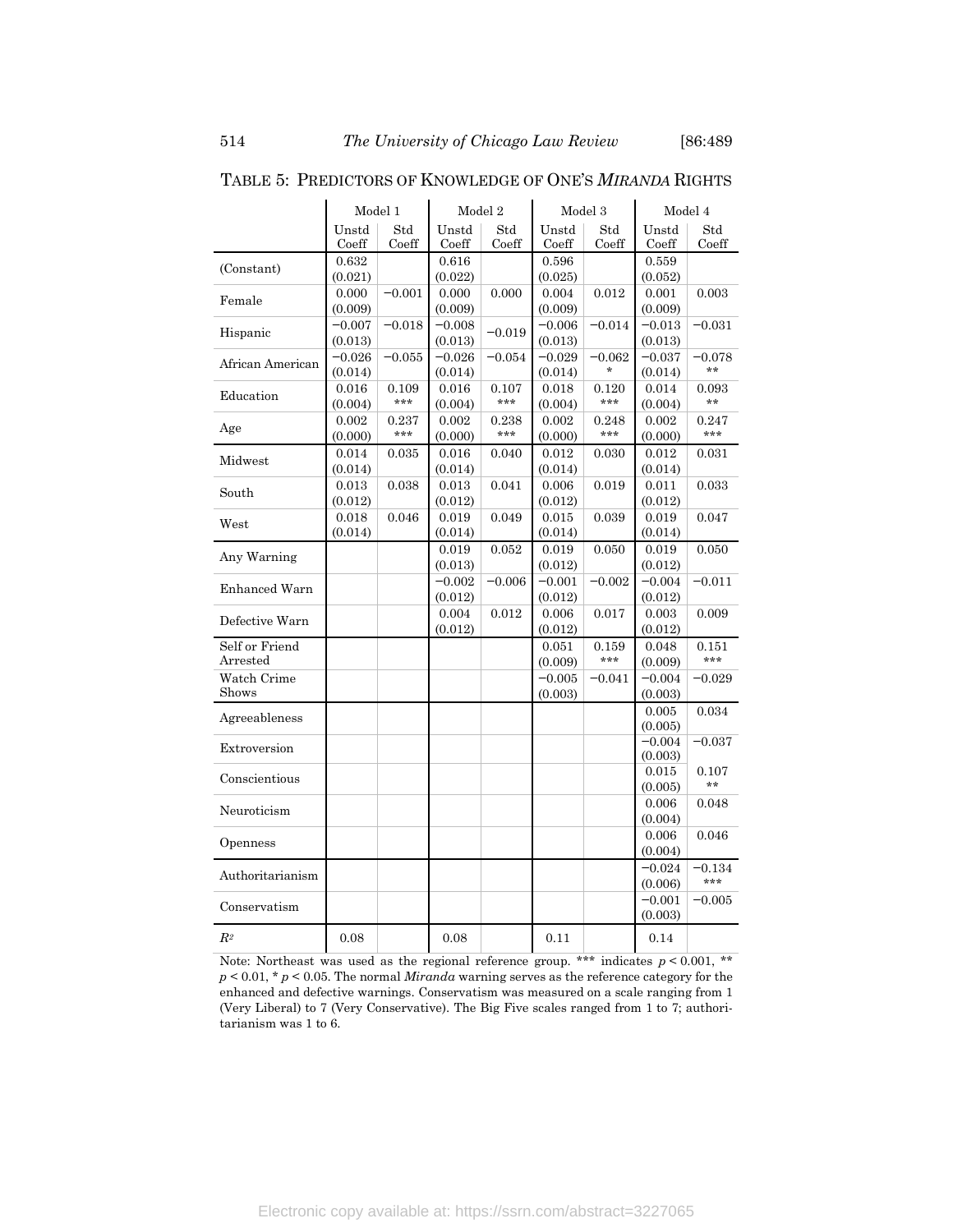These data provide interesting insights about the benefits of personalization, which would seem to be insubstantial in the context of tailored *Miranda* warnings. But the data are revealing in other respects as well. In the present day and age, neither the *Miranda* warnings themselves nor an enhanced version of those warnings significantly improve respondents' understanding of the legal rights about which *Miranda* purports to inform them. This result is consistent with recent scholarship that suggests little benefit from repeated *Miranda* warnings to detainees and with broader scholarship that expresses general skepticism about the value of information disclosures aimed at lay audiences.<sup>76</sup> As one study of juveniles' understanding of their *Miranda* rights puts it, warnings that "explain components and protections more fully [have] resulted in much longer warnings that likely decrease *Miranda* understanding rather than improving it."<sup>77</sup>

The lack of variation among those receiving enhanced warnings, degraded warnings, standard warnings, and no warnings at all suggests that cases like *Wysinger*, which use relatively minor deviations from the standard *Miranda* warnings to exclude confessions, are wrongly decided.<sup>78</sup> By the same token, Supreme Court cases like *Duckworth v Eagan*<sup>79</sup> and *Florida v Powell*, 80 which take a relatively permissive approach toward imperfect readings of *Miranda* rights, are likely correct. Had the arrestees in those cases heard a typical or even enhanced version of the *Miranda* warnings, it likely would have not changed their understandings of their rights, nor would it have been likely to change their subsequent behavior. In sum, a secondary but important takeaway of this Essay is that the kinds of legal issues routinely presented in inadequate *Miranda* warning cases like *Wysinger*, *Duckworth*, and *Powell* are amenable to empirical resolution: one can examine how a standard warning and the nonstandard warning given in a

<sup>76</sup> See, for example, Rogers, et al, 31 Behav Sci & L at 405–07 (cited in note 36). See also Omri Ben-Shahar and Carl E. Schneider, *More than You Wanted to Know: The Failure of Mandated Disclosure* 55–57 (Princeton 2014).

<sup>77</sup> Winningham, Rogers, and Drogin, 17 Intl J Forensic Mental Health at 22 (cited in note 70).

<sup>78</sup> One could argue that strict adherence to the approved version of *Miranda* is valuable for other reasons, perhaps out of a general preference for bright-line rules. These data do not speak to the merits of those arguments, but they do suggest that small variations will not degrade comprehension.

<sup>79</sup> 492 US 195 (1989).

 $^{80}\;$  559 US 50 (2010).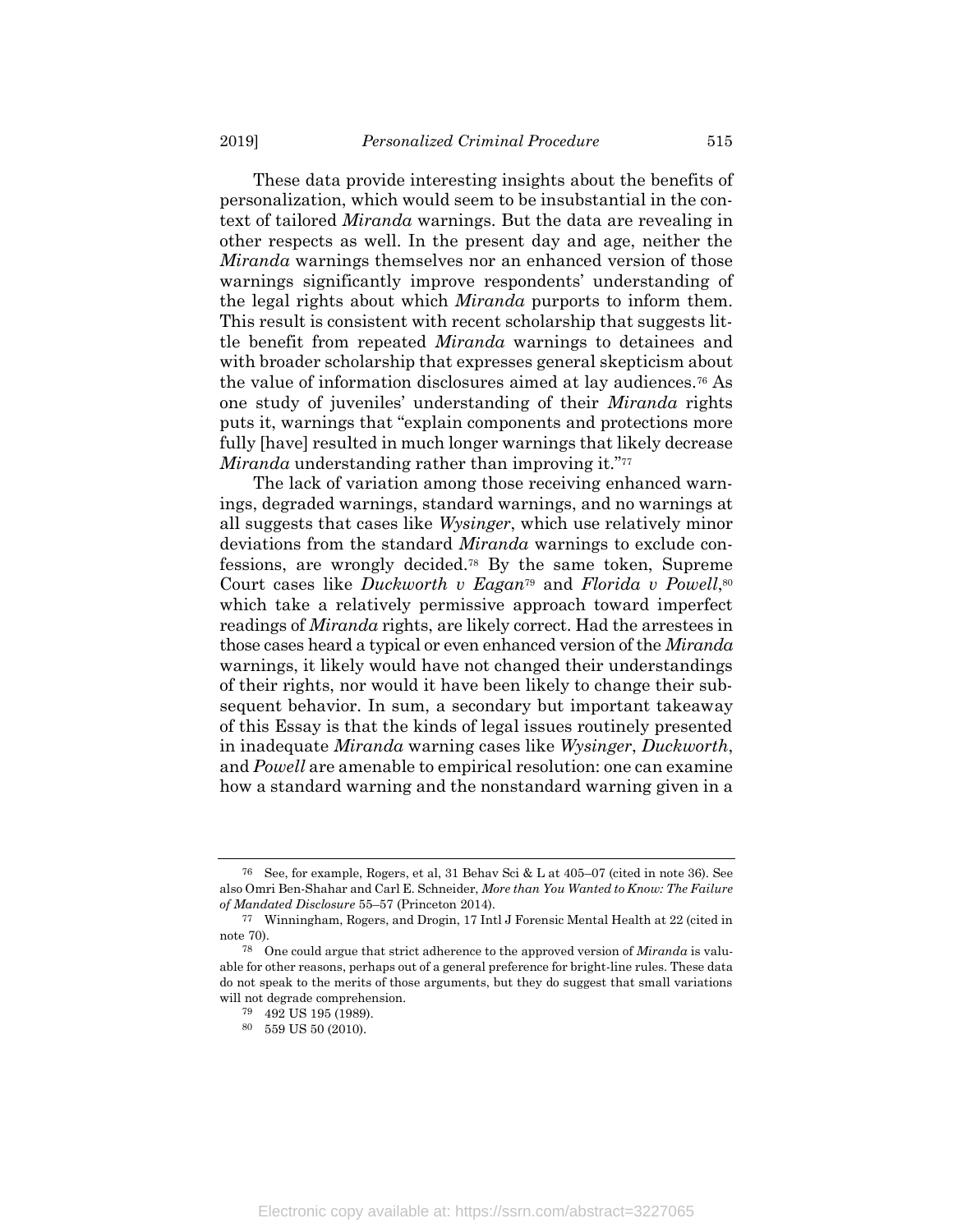particular case each affects subjects' respective understandings of their legal rights.

Despite this dreary picture of warning efficacy, we do not think that these results necessarily mean that *Miranda* is useless. First, it's striking that lay respondents overwhelmingly knew the answers to basic factual questions about *Miranda*, with respondents answering the least challenging true/false questions correctly even when they were not presented with any warnings. Recall that 92 percent knew the most basic part of *Miranda*: that they did not need to talk to the police. We believe these results indicate significant legal knowledge on the part of the lay public, knowledge that plausibly has been transmitted through previous exposure to the *Miranda* warnings (though watching lots of *Law & Order* episodes appears not to have helped).<sup>81</sup>

Other research suggests that jail inmates generally understand their basic *Miranda* rights, though their knowledge is imperfect, and very difficult questions that aren't directly covered by the warnings trip them up.<sup>82</sup> This penetration of the *Miranda* warnings may mean that eliminating the *Miranda* requirement would, given enough time, result in citizens having a diminished understanding of their legal rights.<sup>83</sup> Second, it is fair to wonder about the external validity of our experiments. Respondents may respond differently to a hypothetical in which they imagine themselves being taken into custody than they would were they actually placed under arrest. It may be that people are prone to forget their rights when under such strain or that warnings are listened to even more attentively, altering comprehension.<sup>84</sup> Alternatively, it is possible that real-world *Miranda* warnings are directed at people who are so distraught and flooded with emotions that the

Some research has suggested that pop culture is now generally omitting *Miranda* warnings, with them being absent from most episodes of recent police procedurals. See Ronald Steiner, Rebecca Bauer, and Rohit Talwar, *The Rise and Fall of the* Miranda *Warnings in Popular Culture*, 59 Cleve St L Rev 219, 231–35 (2011).

<sup>&</sup>lt;sup>82</sup> See Rogers, et al, 31 Behav Sci & L at  $406$  (cited in note 36). For example, research suggests that detainees often do not realize that *Miranda* applies to noncustodial situations or that, during an interrogation, law enforcement can falsely claim that eyewitnesses have identified them at crime scenes. See Rogers, et al, 19 Psychology, Pub Pol & L at 437 (cited in note 70). These misconceptions are unfortunate, but they are not errors that the *Miranda* warnings themselves are designed to correct.

<sup>83</sup> Our previous research suggests it is unlikely that citizens' understandings would change on a dime, and any immediate changes might not persist. See Kugler and Strahilevitz, 84 U Chi L Rev at 1794 (cited in note 49).

<sup>84</sup> There is a literature on this that tries to simulate mock arrests for research subjects, see Rogers, et al, 19 Psychology, Pub Pol & L at 439 (cited in note 70), but no research that examines subjects actually being interrogated on suspicion of having broken the law.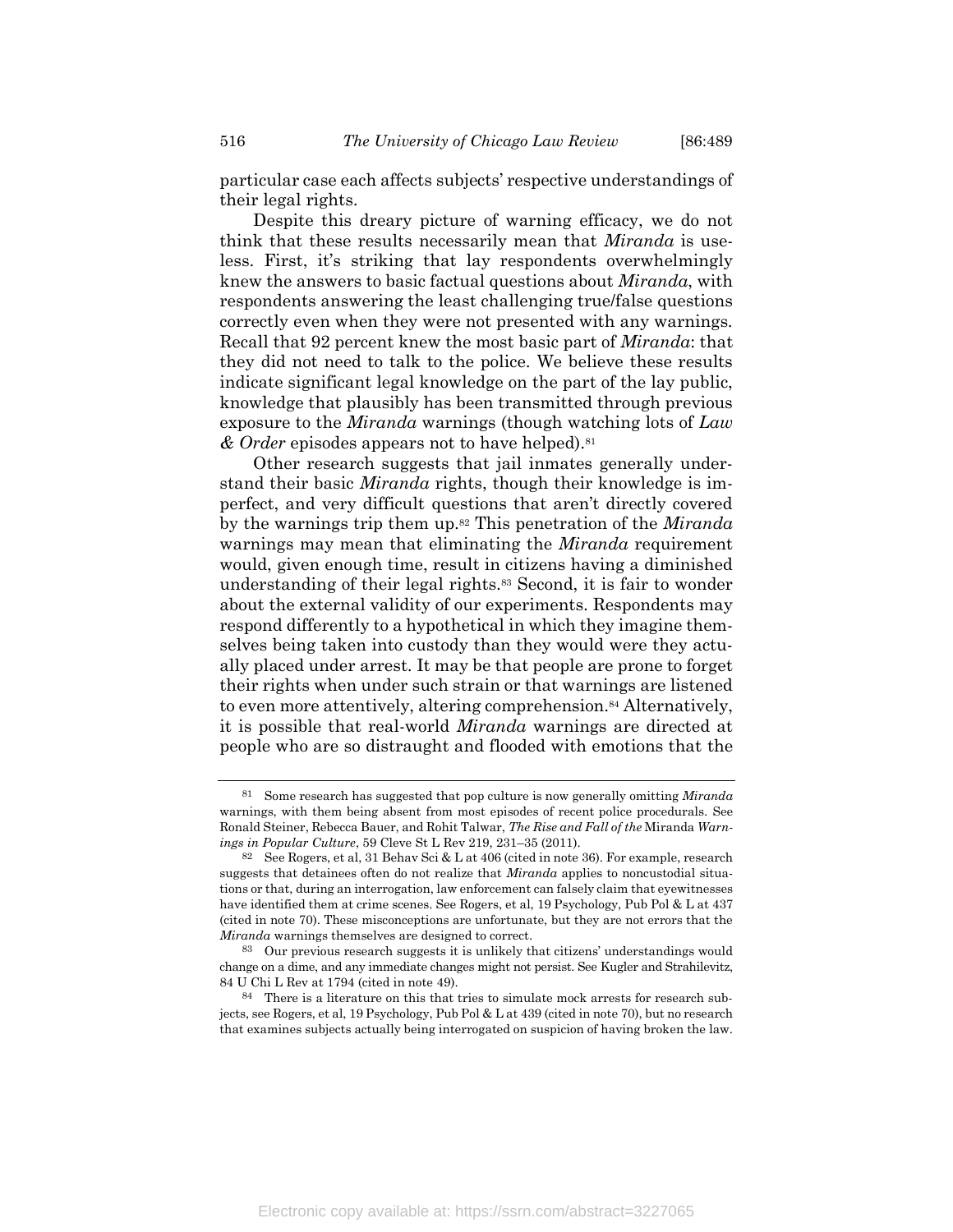warnings do even less to enhance citizens' understandings of their legal rights.<sup>85</sup>

#### **CONCLUSION**

A data-driven approach to personalization may look attractive in comparison to the status quo, in which judges and justices are forced to rely on their own, perhaps idiosyncratic, views about what's reasonable or custodial. And we should not kid ourselves the criminal justice system already tolerates a degree of disparate treatment across protected classes. Personalization based on race, age, and sex is not constitutionally unthinkable even though it raises hard normative questions and should generate careful constitutional scrutiny.

Personalization could, in principle, benefit otherwise disadvantaged minority groups. Our data could have shown that African Americans see police requests for permission to search as more coercive or that those of low educational attainment need carefully tailored *Miranda* warnings. At least in theory, the upside of a personalized Fourth Amendment could be significant for these groups—it might, paradoxically, promote equal treatment under the law. Had those been our findings, the next step would have been to address those hard questions.

Our data do not support this story, however. Though we find several statistically significant relationships between demographic characteristics and relevant outcomes, the effect sizes are small. Even were it normatively and logistically costless to personalize on all these dimensions, little would be gained. Demographic and personality factors have only modest effects on expectations and beliefs relevant to criminal procedure doctrine. Personalization of this sort does not appear to be worth the trouble.

Our data are less relevant to another kind of personalization: the kind pursued by machine learning and the techniques of big data. We tested how basic demographic variables, including those representing protected class status, were related to outcomes. But one could take a black box approach, trying to sort people based on all possible factors. Though the federal courts have approved of some types of personalization at the individual level, neither

<sup>85</sup> For an exploration of related issues involving interrogation and a clever way to make progress in experimental settings, see Melissa B. Russano, et al, *Investigating True and False Confessions within a Novel Experimental Paradigm*, 16 Psychological Sci 481, 483–84 (2005).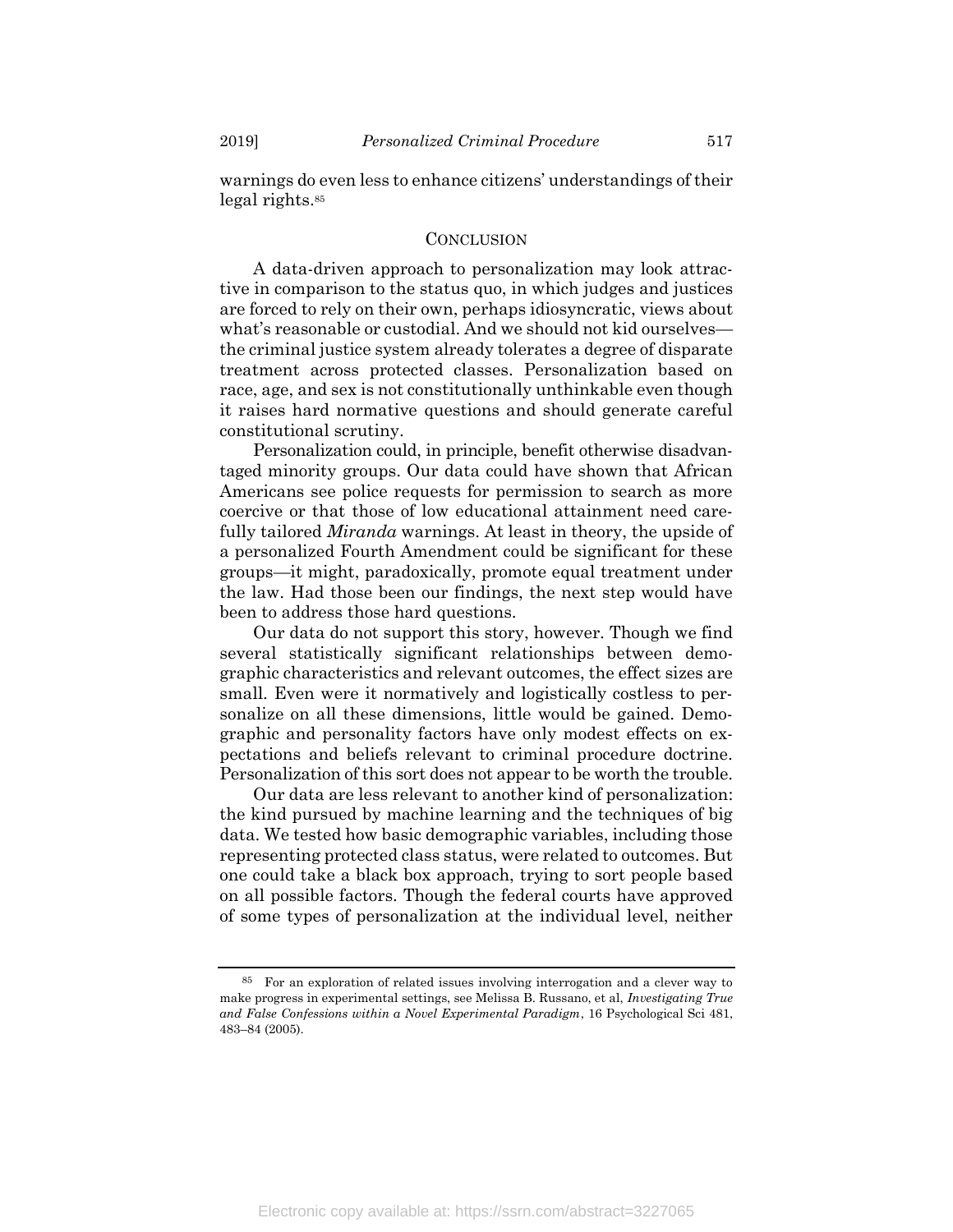zation that companies like Google and Netflix have introduced. Personalization by these methods would be less about protecting or tailoring for identified classes of people and more about customizing based on individual predilections.

Big data personalization presumably could be more accurate than what we did here. There is research suggesting that personalization via machine learning improves the relevance of search engine results by a little more than 9 percent.<sup>86</sup> And machine learning is starting to make inroads in predicting more complex kinds of human behavior too. For example, these techniques have shown some significant promise in making bail determinations, with a machine learning algorithm projected to be able to reduce crime by almost 19 percent while holding the release rate constant.<sup>87</sup> Machine learning's advantage over human decisionmaking seems less pronounced in the hiring and firing context, with recent research suggesting that using machine learning to decommission the bottom 10 percent of new law enforcement hires (replacing them with median hires) could reduce police shootings by approximately 5 percent.<sup>88</sup> That said, machine learning is not a panacea for prediction. To the extent that machine learning attaches relevance to factors that, unlike race, gender, age, or education levels, can be easily altered, it is susceptible to gaming strategies that can compromise its efficacy.<sup>89</sup>

Despite these possibilities for the future, the magnitude of our effects in the present research is not large enough to justify personalization. This conclusion means that some very difficult

<sup>86</sup> Hema Yoganarasimhan, *Search Personalization Using Machine Learning* \*5 (unpublished manuscript, July 2017), archived at http://perma.cc/T2W4-CAQF. See also Michael Crawford, et al, *Survey of Review Spam Detection Using Machine Learning Techniques*, 2 J Big Data 23, 39–40 (2015) (reviewing the literature on advances in detecting spam and fake reviews on sites like TripAdvisor and Yelp).

<sup>87</sup> See Jon Kleinberg, et al, *Human Decisions and Machine Predictions* \*8 (NBER working paper, Feb 2017), archived at http://perma.cc/8FPY-Y4A7.

<sup>88</sup> See Aaron Chalfin, et al, *Productivity and Selection of Human Capital with Machine Learning*, 106 Am Econ Rev 124, 125 (2016). Professor Aaron Chalfin and coauthors' 4.81 percent reduction estimate arguably understates the effect somewhat because officer assignments may be nonrandom and systematically place better officers in more difficult situations.

<sup>89</sup> For discussion of the problems raised by adversarial machine learning, see Marco Barreno, et al, *The Security of Machine Learning*, 81 Machine Learning 121, 123–24 (2010); Battista Biggio, et al, *Evasion Attacks against Machine Learning at Test Time*, in Hendrik Blockeel, et al, eds, *Machine Learning and Knowledge Discovery in Databases III*, 387, 400–01 (Springer 2013).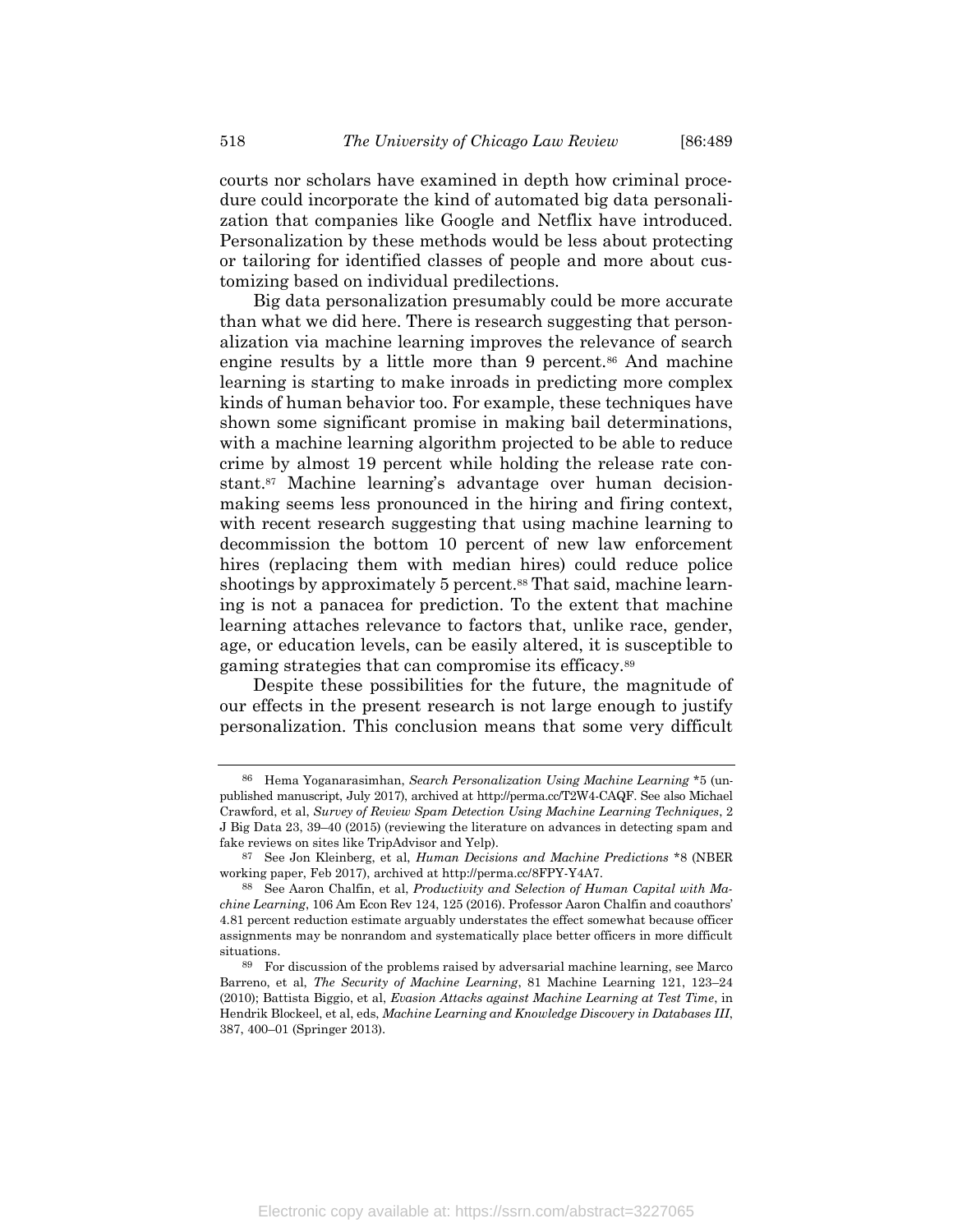normative questions about the appropriateness of further personalizing this body of constitutional law can wait for another day.

### APPENDIX

A. Demographics of the Sample

| Female (%)            | 52.3          |
|-----------------------|---------------|
| Age (years)           |               |
| Median                | 46            |
| Mean                  | 46.86 (17.01) |
| Political Orientation | 4.05(1.73)    |
| Race/Ethnicity (%)    |               |
| White                 | 83.4          |
| Black or AA           | 13.0          |
| Indian or Native      | 1.1           |
| SE Asian              | 4.5           |
| Hawaiian/Pacific      | 0.6           |
| Other or multiracial  | 7.4           |
| Hispanic              | 17.6          |
| Education (%)         |               |
| Less than HS          | 7.4           |
| HS Diploma/GED        | 36.4          |
| Two-Year College      | 29.3          |
| Four-Year College     | 17.8          |
| Graduate Degree       | 9.1           |
|                       | 1,200         |

Note: For age and political orientation, the numbers in parentheses represent standard deviations. Political orientation was measured on a seven-point scale ranging from 1 (Very Liberal) to 7 (Very Conservative).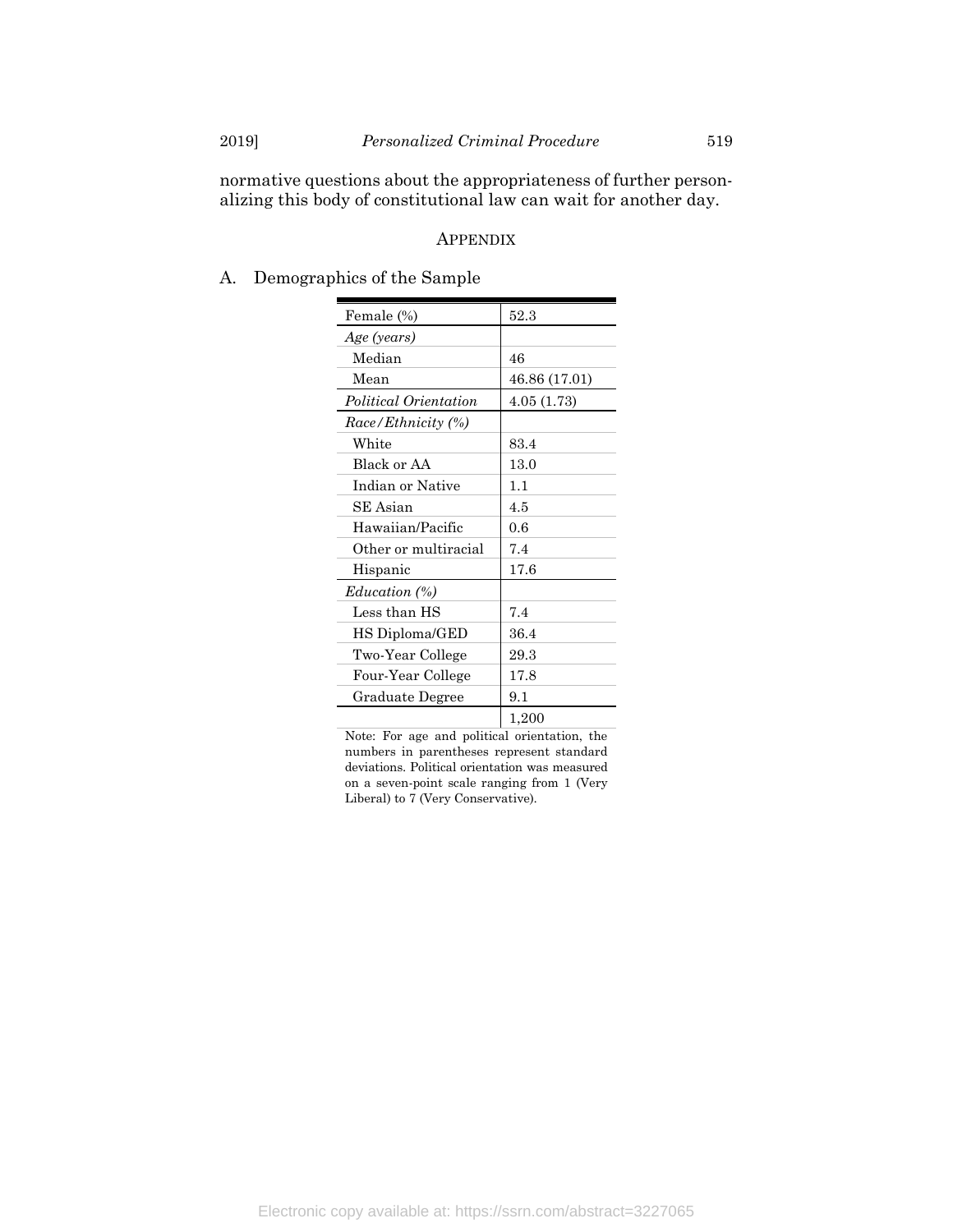$\mathbf{I}$ 

|                                          |          | Model 1            |           |       | Model 2  |                    |           |         |
|------------------------------------------|----------|--------------------|-----------|-------|----------|--------------------|-----------|---------|
|                                          |          | <b>Unstd Coeff</b> | Std Coeff |       |          | <b>Unstd Coeff</b> | Std Coeff |         |
| (Constant)                               | 2.900    | (0.187)            |           |       | 2.775    | (0.439)            |           |         |
| Female                                   | 0.325    | (0.081)            | 0.121     | ***   | 0.242    | (0.081)            | 0.090     | $**$    |
| Hispanic                                 | $-0.099$ | (0.112)            | $-0.028$  |       | $-0.111$ | (0.108)            | $-0.031$  |         |
| African<br>American                      | $-0.214$ | (0.123)            | $-0.054$  |       | $-0.135$ | (0.120)            | $-0.034$  |         |
| Education                                | 0.104    | (0.037)            | 0.084     | $***$ | 0.117    | (0.036)            | 0.094     | $***$   |
| Age                                      | $-0.004$ | (0.002)            | $-0.057$  |       | $-0.002$ | (0.002)            | $-0.026$  |         |
| Midwest                                  | $-0.091$ | (0.122)            | $-0.028$  |       | $-0.095$ | (0.117)            | $-0.029$  |         |
| South                                    | $-0.188$ | (0.108)            | $-0.068$  |       | $-0.138$ | (0.104)            | $-0.050$  |         |
| West                                     | $-0.092$ | (0.124)            | $-0.027$  |       | $-0.061$ | (0.119)            | $-0.018$  |         |
| Self/Friend<br>$\operatorname{Arrested}$ | 0.111    | (0.079)            | 0.041     |       | 0.077    | (0.076)            | 0.028     |         |
| Agreeableness                            |          |                    |           |       | 0.116    | (0.041)            | 0.094     | $**$    |
| Extroversion                             |          |                    |           |       | $-0.075$ | (0.029)            | $-0.073$  | $\star$ |
| Conscientious                            |          |                    |           |       | $-0.020$ | (0.040)            | $-0.017$  |         |
| Neuroticism                              |          |                    |           |       | 0.255    | (0.034)            | 0.252     | ***     |
| Openness                                 |          |                    |           |       | $-0.046$ | (0.035)            | $-0.041$  |         |
| Authoritarianism                         |          |                    |           |       | $-0.190$ | (0.047)            | $-0.125$  | ***     |
| Conservatism                             |          |                    |           |       | $-0.023$ | (0.024)            | $-0.029$  |         |

B. Regression Table for Expected Nervousness during Searches

Note: Higher numbers indicate greater nervousness. Northeast was used as the regional reference group. \*\*\* indicates  $p < 0.001,$  \*\*  $p < 0.01,$  \*  $p < 0.05.$  Conservatism was measured on a scale ranging from 1 (Very Liberal) to 7 (Very Conservative). The Big Five scales ranged from 1 to 7; authoritarianism was 1 to 6. Model 1  $R^2 = 0.022$ ; Model 2  $R^2 = 0.109$ .

 $\mathbf{I}$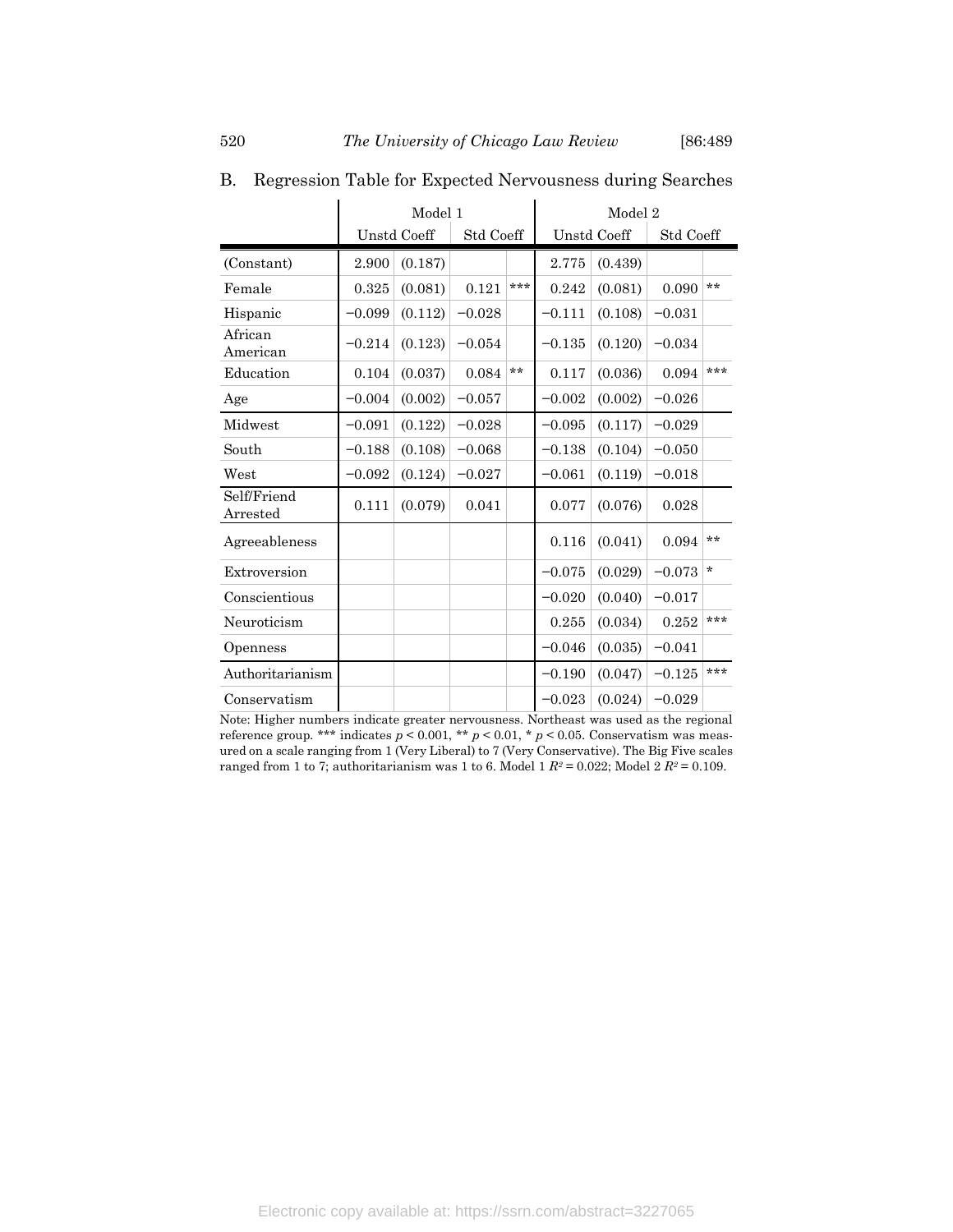|                                          | Model 1  |                    |           |          | Model 2            |         |           |         |
|------------------------------------------|----------|--------------------|-----------|----------|--------------------|---------|-----------|---------|
|                                          |          | <b>Unstd Coeff</b> | Std Coeff |          | <b>Unstd Coeff</b> |         | Std Coeff |         |
| (Constant)                               | 2.533    | (0.159)            |           |          | 3.476              | (0.383) |           |         |
| Female                                   | $-0.076$ | (0.069)            | $-0.032$  |          | $-0.032$           | (0.071) | $-0.014$  |         |
| Hispanic                                 | 0.195    | (0.095)            | 0.062     | $\star$  | 0.167              | (0.094) | 0.053     |         |
| African<br>American                      | 0.747    | (0.104)            | 0.211     | ***      | 0.749              | (0.104) | 0.211     | ***     |
| Education                                | 0.056    | (0.031)            | 0.051     |          | 0.038              | (0.032) | 0.034     |         |
| Age                                      | $-0.013$ | (0.002)            | $-0.180$  | ***      | $-0.010$           | (0.002) | $-0.139$  | ***     |
| Midwest                                  | $-0.200$ | (0.103)            | $-0.069$  |          | $-0.212$           | (0.102) | $-0.073$  | $\star$ |
| South                                    | $-0.175$ | (0.092)            | $-0.071$  |          | $-0.143$           | (0.091) | $-0.058$  |         |
| West                                     | $-0.145$ | (0.105)            | $-0.049$  |          | $-0.155$           | (0.104) | $-0.052$  |         |
| Self/Friend<br>$\operatorname{Arrested}$ | 0.153    | (0.067)            | 0.064     | $^\star$ | 0.113              | (0.066) | 0.047     |         |
| Agreeableness                            |          |                    |           |          | $-0.071$           | (0.036) | $-0.065$  | $\star$ |
| Extroversion                             |          |                    |           |          | 0.047              | (0.025) | 0.052     |         |
| Conscientious                            |          |                    |           |          | $-0.065$           | (0.035) | $-0.061$  |         |
| Neuroticism                              |          |                    |           |          | 0.030              | (0.030) | 0.034     |         |
| Openness                                 |          |                    |           |          | $-0.004$           | (0.031) | $-0.004$  |         |
| Authoritarianism                         |          |                    |           |          | $-0.111$           | (0.041) | $-0.082$  | $**$    |
| Conservatism                             |          |                    |           |          | $-0.037$           | (0.021) | $-0.053$  |         |

C. Regression Table for Expectation the Officer Would Draw His Gun during the Car Stop

Note: Higher numbers indicate greater expectation of the event. Northeast was used as the regional reference group. \*\*\* indicates  $p \leq 0.001,$  \*\*  $p \leq 0.01,$  \*  $p \leq 0.05.$  Conservatism was measured on a scale ranging from 1 (Very Liberal) to 7 (Very Conservative). The Big Five scales ranged from 1 to 7; authoritarianism was 1 to 6. Model 1 R<sup>2</sup> = 0.107; Model 2  $R^{\scriptscriptstyle 2}$   $\!=$  0.139.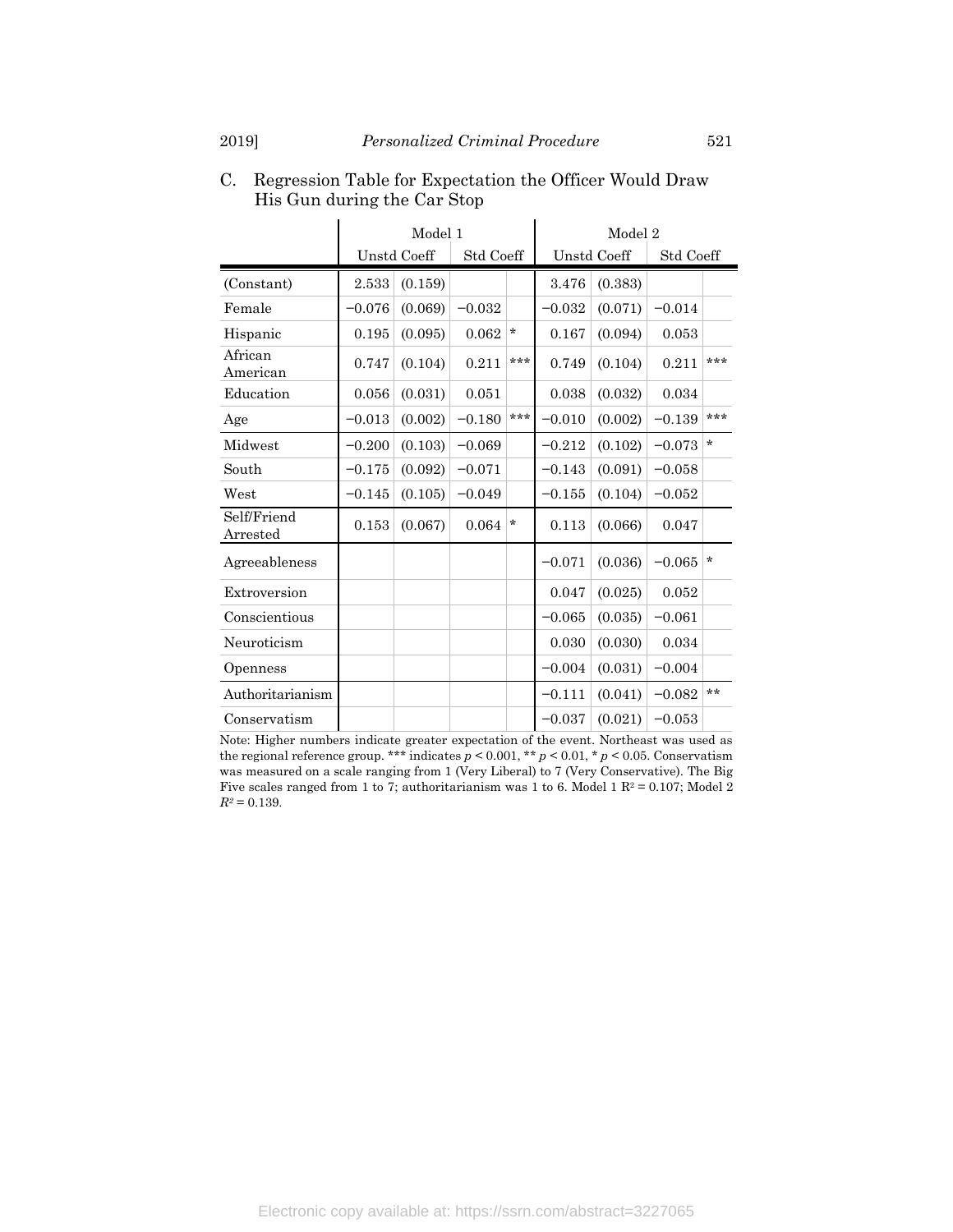|                                          |          | Model 1            |           | Model 2 |          |                    |           |         |
|------------------------------------------|----------|--------------------|-----------|---------|----------|--------------------|-----------|---------|
|                                          |          | <b>Unstd Coeff</b> | Std Coeff |         |          | <b>Unstd Coeff</b> | Std Coeff |         |
| (Constant)                               | 2.533    | (0.161)            |           |         | 3.430    | (0.386)            |           |         |
| Female                                   | $-0.081$ | (0.070)            | $-0.034$  |         | $-0.042$ | (0.071)            | $-0.018$  |         |
| Hispanic                                 | 0.113    | (0.096)            | 0.036     |         | 0.069    | (0.095)            | 0.022     |         |
| African<br>American                      | 0.695    | (0.106)            | 0.197     | $***$   | 0.696    | (0.105)            | 0.197     | ***     |
| Education                                | 0.015    | (0.032)            | 0.014     |         | $-0.010$ | (0.032)            | $-0.009$  |         |
| Age                                      | $-0.010$ | (0.002)            | $-0.140$  | $***$   | $-0.006$ | (0.002)            | $-0.090$  | $**$    |
| Midwest                                  | 0.070    | (0.105)            | 0.024     |         | 0.053    | (0.103)            | 0.018     |         |
| South                                    | 0.004    | (0.093)            | 0.002     |         | 0.042    | (0.092)            | 0.017     |         |
| West                                     | $-0.008$ | (0.107)            | $-0.003$  |         | $-0.008$ | (0.105)            | $-0.003$  |         |
| Self/Friend<br>$\operatorname{Arrested}$ | 0.146    | (0.068)            | 0.061     | $\star$ | 0.095    | (0.067)            | 0.040     |         |
| Agreeableness                            |          |                    |           |         | $-0.048$ | (0.036)            | $-0.044$  |         |
| Extroversion                             |          |                    |           |         | 0.015    | (0.026)            | 0.017     |         |
| Conscientious                            |          |                    |           |         | $-0.068$ | (0.035)            | $-0.065$  |         |
| Neuroticism                              |          |                    |           |         | 0.060    | (0.030)            | 0.067     | $\star$ |
| Openness                                 |          |                    |           |         | 0.035    | (0.031)            | 0.035     |         |
| Authoritarianism                         |          |                    |           |         | $-0.183$ | (0.042)            | $-0.136$  | $***$   |
| Conservatism                             |          |                    |           |         | $-0.026$ | (0.021)            | $-0.038$  |         |

D. Regression Table for Expectation the Officer Would Plant Evidence during the Car Stop

Note: Higher numbers indicate greater expectation of the event. Northeast was used as the regional reference group. \*\*\* indicates  $p \leq 0.001,$  \*\*  $p \leq 0.01,$  \*  $p \leq 0.05.$  Conservatism was measured on a scale ranging from 1 (Very Liberal) to 7 (Very Conservative). The Big Five scales ranged from 1 to 7; authoritarianism was 1 to 6. Model 1 *R<sup>2</sup>* = 0.074; Model 2  $R^{\scriptscriptstyle 2}$   $\!=$  0.118.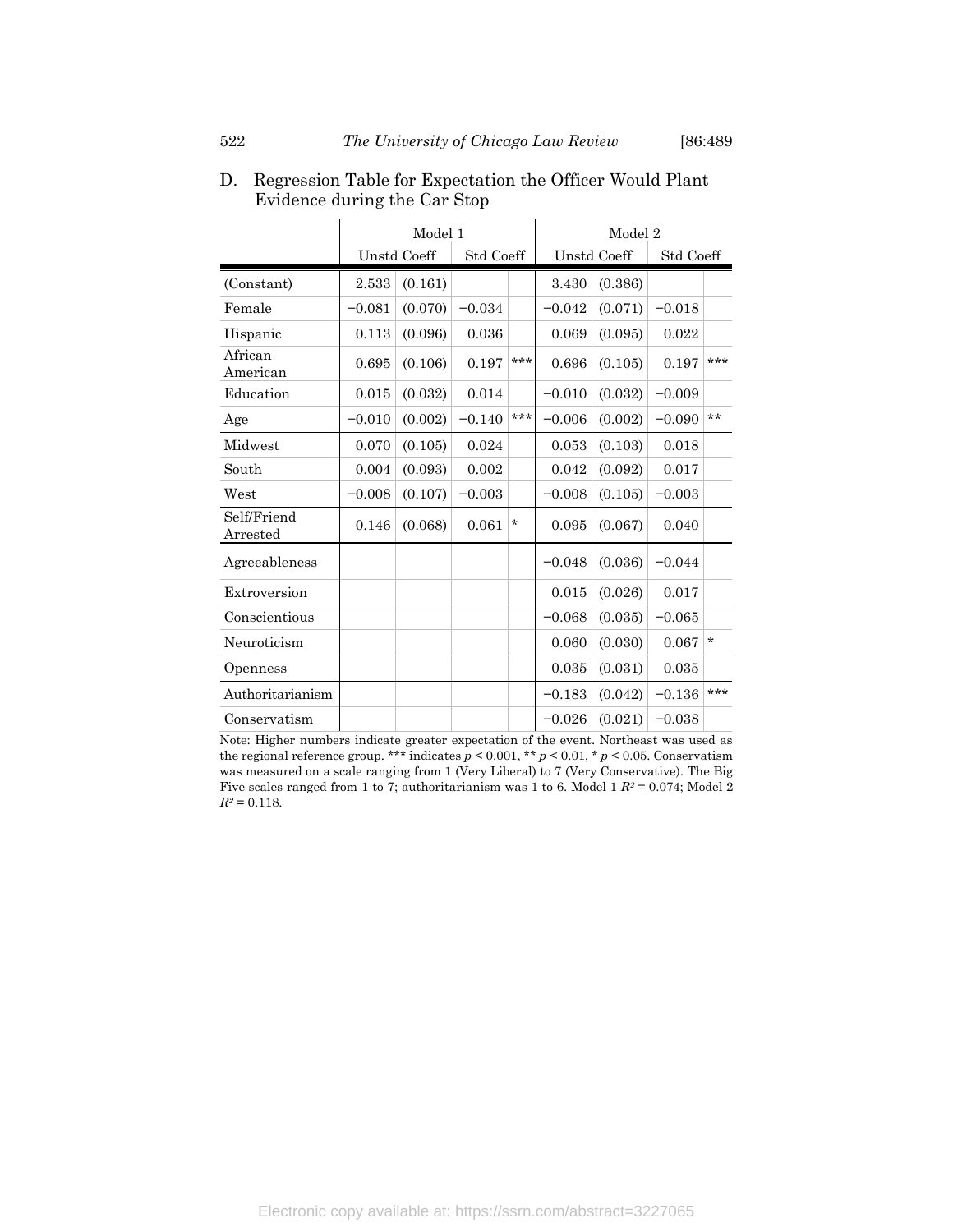- 
- E. Reasonable Expectation of Privacy Questions

Participants were asked, "Would it violate people's reasonable expectations of privacy if law enforcement:

- Used remote activation software to turn on the webcam on their laptop without their permission?
- Obtained from their Internet Service Provider copies of emails exchanged between them and someone else?
- Used facial recognition software to check whether any of the fans entering the Super Bowl stadium match images in a Department of Homeland Security database?
- Installed a video camera to watch a public park where criminal activity has recently occurred?
- Obtained from their cell phone company stored information about whether their cell phone was near a particular location on a particular day?
- Used a fake cell tower to trick their phone into giving the police more accurate information about where the phone is?
- Contacted Uber and obtained a map of every trip a customer has taken using that ride-hailing service for the last month?
- Used a high-powered lens to take photographs through a window of a home from across the street?
- Flew a camera-equipped drone over a house at a height of seventy feet to take pictures of the backyard, which is otherwise not viewable from the surrounding properties?"

### F. *Miranda* Vignettes

# Control:

Suppose that you have been driving a car and gotten into a serious collision with another vehicle. You are unharmed but a driver in another vehicle was not wearing a seatbelt and was killed in the collision. A police officer arrives quickly at the scene and places you under arrest for reckless driving after surveying the crash scene. At the police station, the officer begins asking you questions about the collision after informing you of your legal rights.

#### Standard warning:

Suppose that you have been driving a car and gotten into a serious collision with another vehicle. You are unharmed but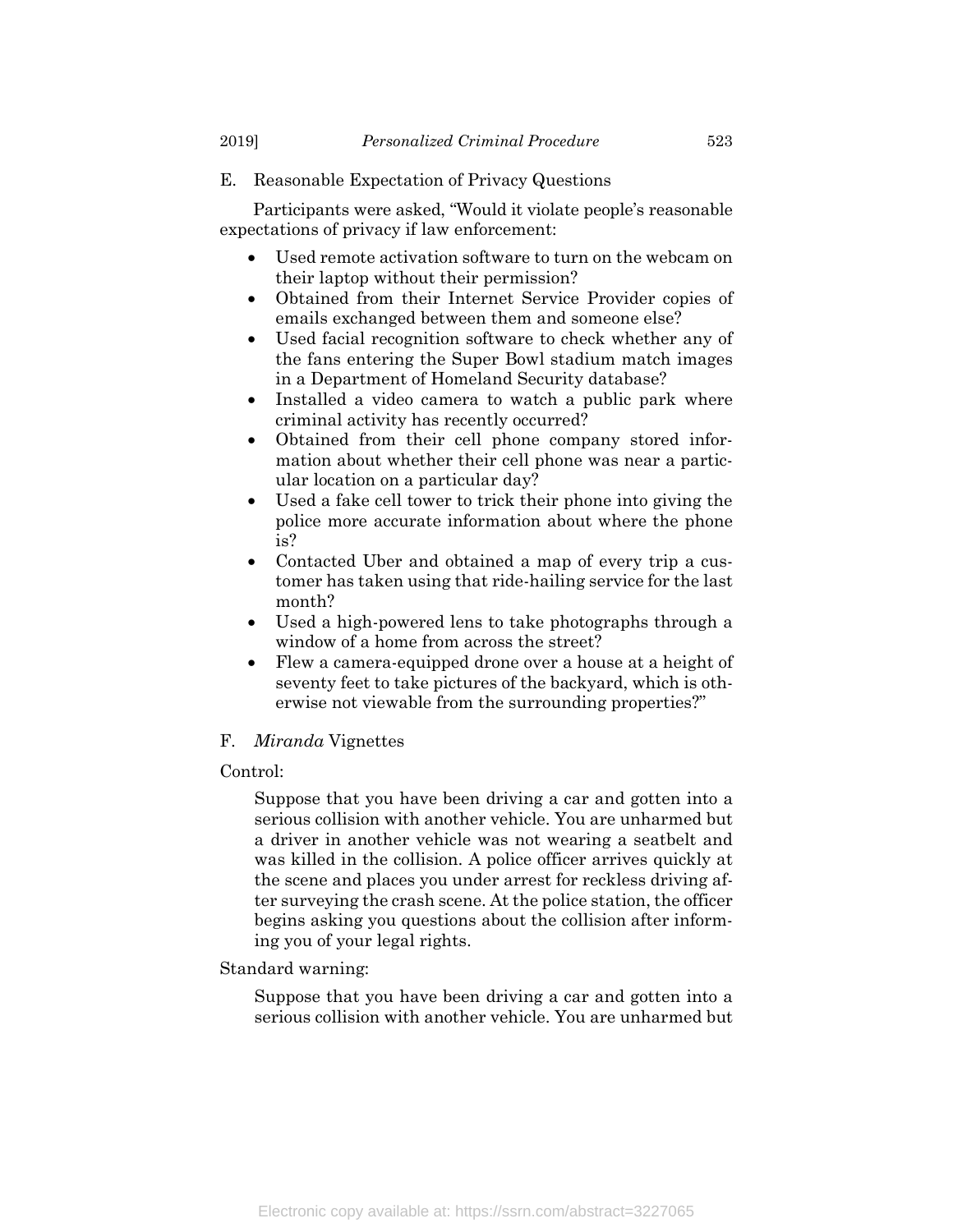a driver in another vehicle was not wearing a seatbelt and was killed in the collision. A police officer arrives quickly at the scene and places you under arrest for reckless driving after surveying the crash scene.

When placing you under arrest, the officer tells you that he is required by law to inform you of your legal rights. He then says, "You have the right to remain silent. Anything you say can be used against you in a court of law. You have the right to talk to a lawyer for advice before we ask you any questions. You have the right to have a lawyer with you during questioning. If you cannot afford a lawyer, one will be appointed for you without cost to you before questioning." At the police station, the officer begins asking you questions about the collision.

Enhanced warning:

Suppose that you have been driving a car and gotten into a serious collision with another vehicle. You are unharmed but a driver in another vehicle was not wearing a seatbelt and was killed in the collision. A police officer arrives quickly at the scene and places you under arrest for reckless driving after surveying the crash scene.

When placing you under arrest, the officer tells you that he is required by law to inform you of your legal rights. He then says, "You do not have to talk to anyone or answer any questions we ask you. You will not be punished for deciding not to talk to us. If you say anything, what you say can be used in a court to prove that you may have broken the law. You have the right to talk to a lawyer before any questioning. You have the right to have the lawyer with you while you are being questioned. The lawyer will help you decide what you should do or say. If you decide you want a lawyer, we will not question you until you have been allowed to talk to the lawyer. If you want to talk to a lawyer and cannot afford one, we will get you a lawyer at no cost to you before any questioning begins." At the police station, the officer begins asking you questions about the collision.

Defective Warning:

Suppose that you have been driving a car and gotten into a serious collision with another vehicle. You are unharmed but a driver in another vehicle was not wearing a seatbelt and was killed in the collision. A police officer arrives quickly at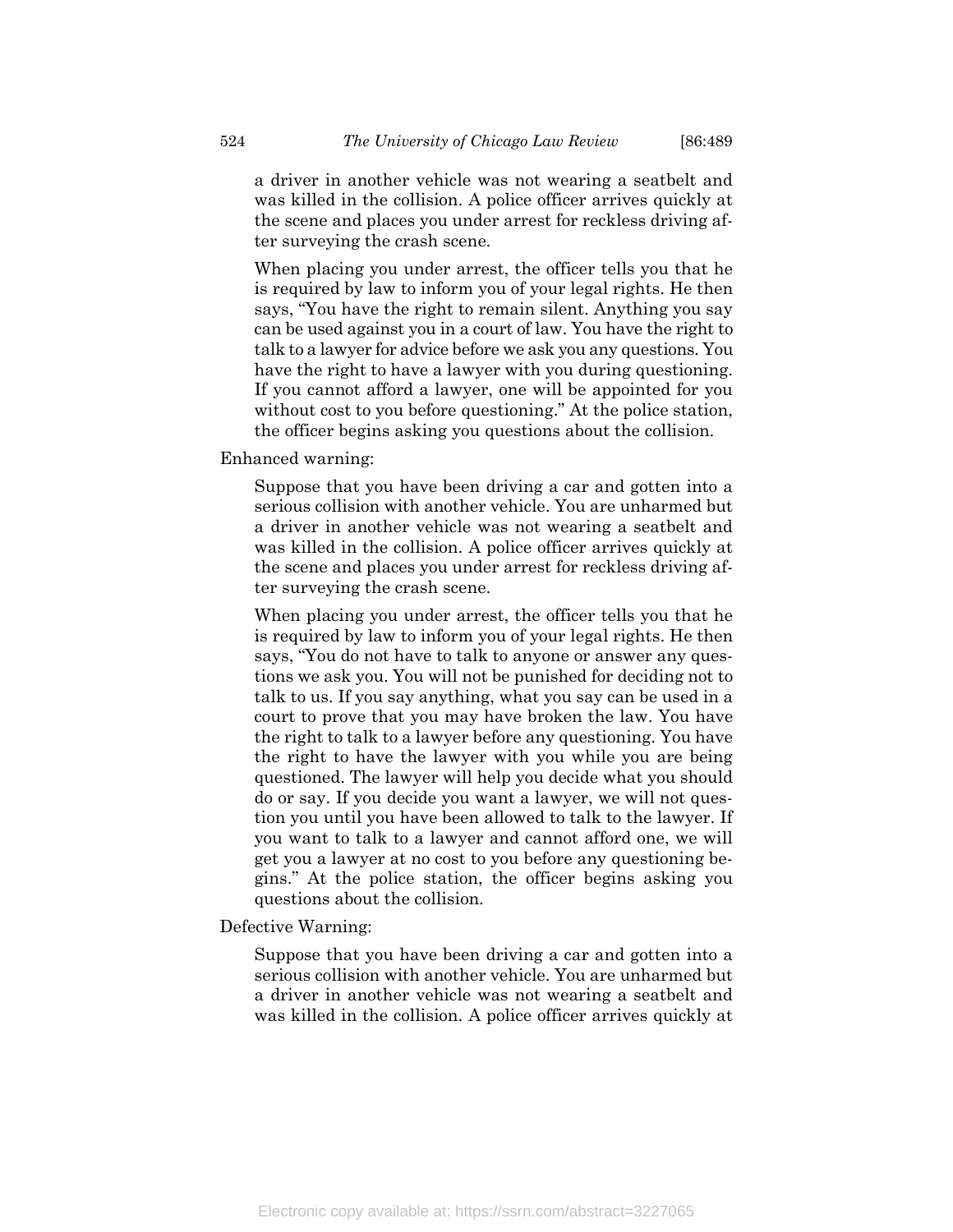the scene and places you under arrest for reckless driving after surveying the crash scene.

When placing you under arrest, the officer tells you that he is required by law to inform you of your legal rights. He then says, "Before we ask any questions, you must understand you have a right to remain silent. Anything you say can be used against you in court. You have a right to talk to a lawyer for advice before we ask any questions or have an attorney with you during questioning. If you can't afford a lawyer, one will be appointed for you before we ask any questions." At the police station, the officer begins asking you questions about the collision.